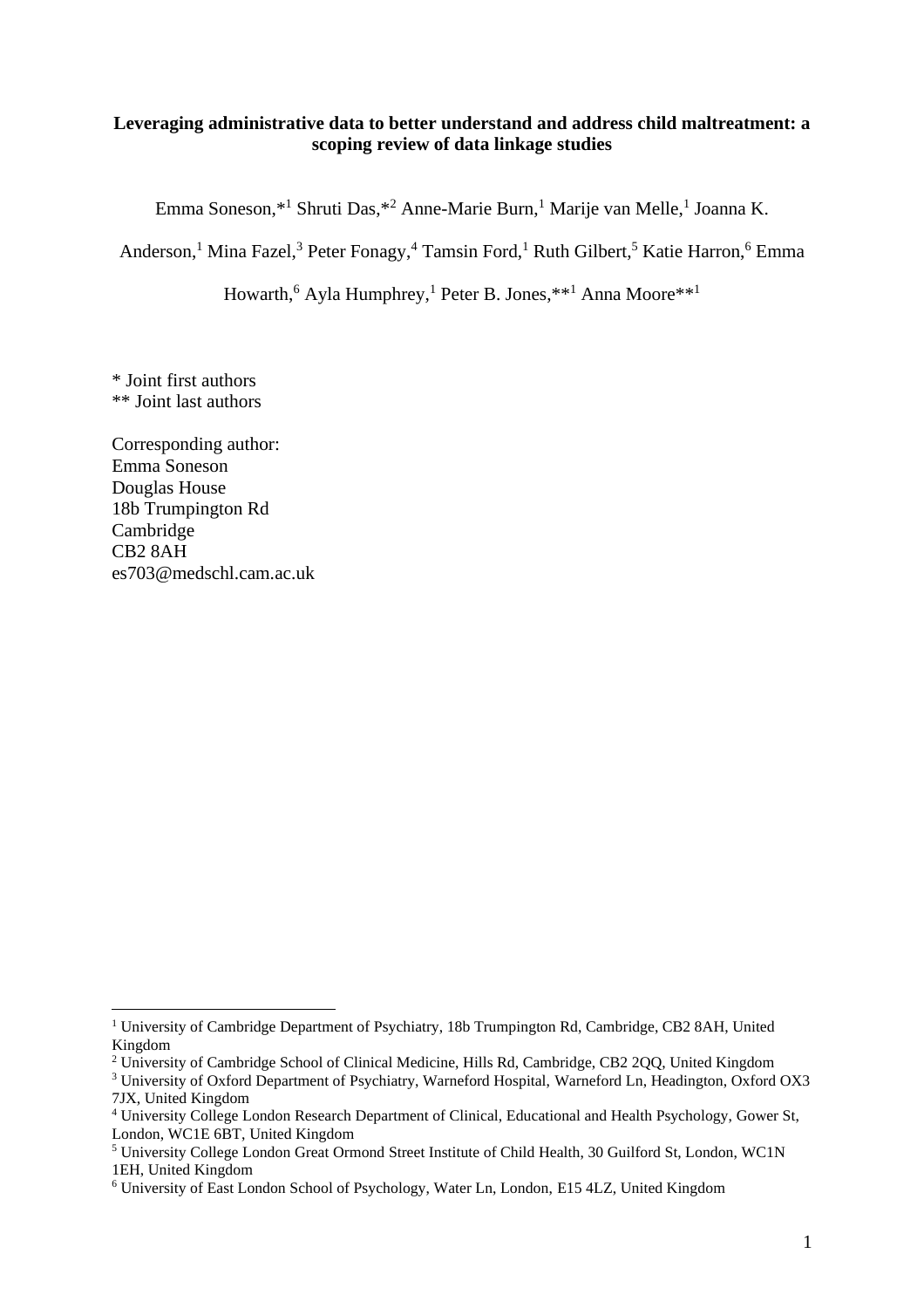# **ABSTRACT**

**Background.** This scoping review aimed to overview studies that used administrative data linkage in the context of child maltreatment to improve our understanding of the value that data linkage may confer for policy, practice, and research.

**Methods.** We searched five databases in June 2019 and May 2020 for studies that linked two or more datasets (at least one of which was administrative) to study child maltreatment.

**Results.** We included 121 studies, primarily from the United States or Australia and published in the past decade. Data came primarily from social services and health sectors, and linkage processes and data quality were often not described in sufficient detail to align with current reporting guidelines. Most studies were descriptive in nature and research questions addressed fell under eight themes: descriptive epidemiology, risk factors, outcomes, intergenerational transmission, predictive modelling, intervention/service evaluation, multi-sector involvement, and methodological considerations/advancements.

**Conclusions.** Included studies demonstrated the wide variety of ways in which data linkage can contribute to the public health response to child maltreatment. However, how research using linked data can be translated into effective service development and monitoring, or targeting of interventions, is underexplored in terms of privacy protection, ethics and governance, data quality, and evidence of effectiveness.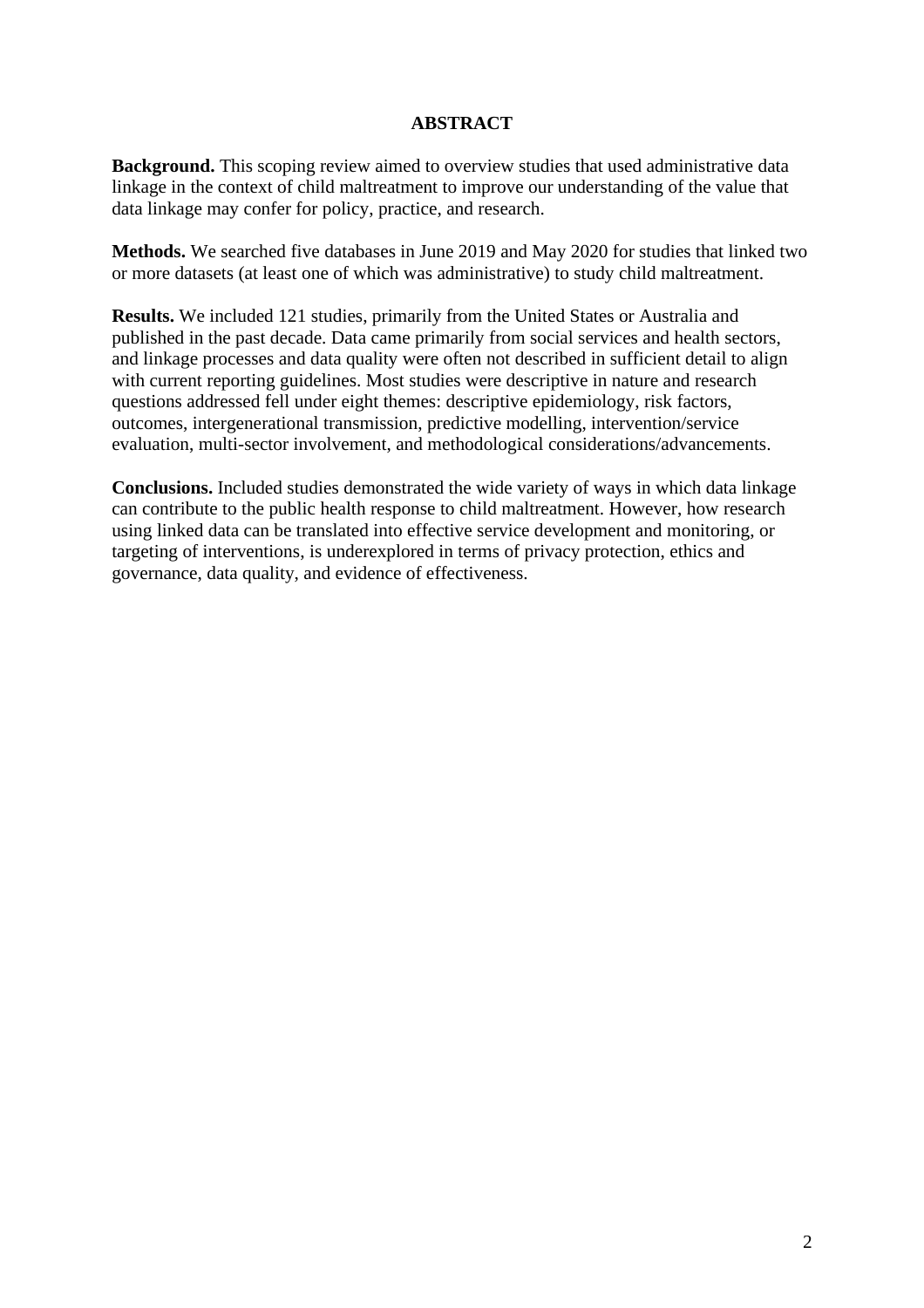#### **INTRODUCTION**

Child maltreatment is an important public health problem that has received significant attention in terms of national and international policy and intervention efforts (Domestic Violence Act, 2021; HM Government, 2018; World Health Organization, 2019, 2020). Whilst the exact prevalence of child maltreatment is difficult to measure, estimates from selfreport surveys conducted in high-income countries indicate that a sizeable minority of children experience maltreatment each year (4–16% experience physical abuse, 10% experience psychological abuse, 1–15% experience neglect, and 10–20% are exposed to intimate-partner violence), and many experience more than one type of maltreatment (Gilbert, Widom, et al., 2009). The effects of maltreatment are far-reaching, ranging from increased risk for abnormal development and poor mental health outcomes (Gilbert, Widom, et al., 2009; Maguire et al., 2015; Norman et al., 2012; Petersen et al., 2014; Scott et al., 2010) to learning problems and peer rejection (Gilbert, Widom, et al., 2009; Maguire et al., 2015), all of which can contribute to significant social and economic consequences across the lifespan.

Uncertainties around the prevalence, aetiology, and trajectories of child maltreatment complicate the design and implementation of an effective public health response (Herrenkohl et al., 2015). For example, the true prevalence and incidence of child maltreatment are largely uncertain, as it is often under-reported to services and under-recorded in official agency data (Fallon et al., 2010; Gilbert, Kemp, et al., 2009; Gilbert, Widom, et al., 2009; N. V. Lewis et al., 2018; McTavish et al., 2017). Furthermore, whilst a consensus now exists that child maltreatment cannot be understood without adopting a whole system perspective (DePasquale et al., 2019; Wathen et al., 2012), the complex, multi-level structure of (Belsky, 1993) and interaction between (Baldwin et al., 2020) risk and protective factors makes it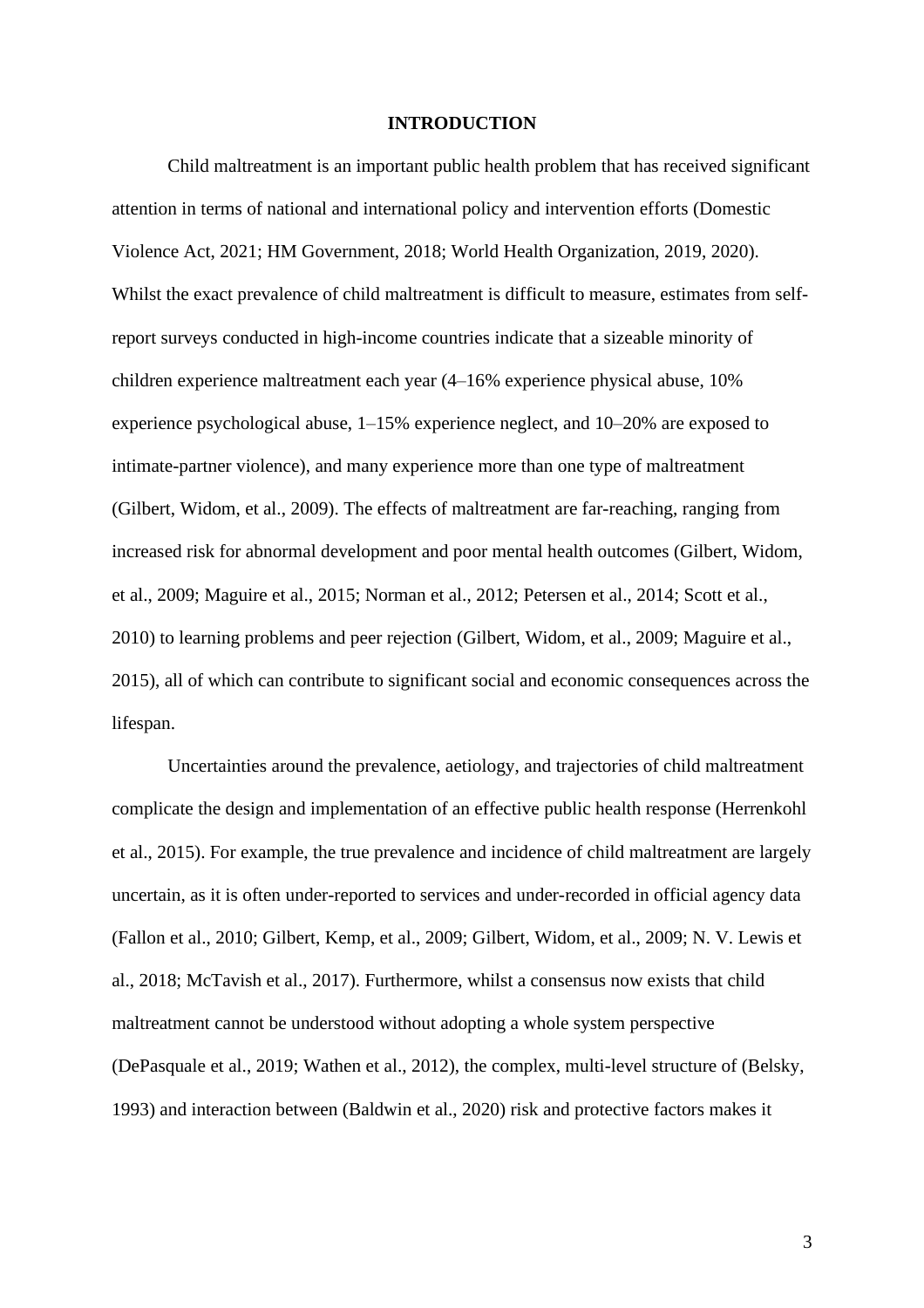difficult to accurately predict and therefore identify which children may be at risk of experiencing maltreatment.

Administrative data (i.e. information collected as part of day-to-day operations, for example within child protection agencies) have long been recognised as a valuable resource for addressing questions relating to child maltreatment (Drake & Jonson-Reid, 1999; Hurren et al., 2017b). Administrative data are often collected at a population level (Hurren et al., 2017b), which confers many benefits. Analysing data collected 'at scale' can reduce biases (e.g. selection or recall biases) (Hurren et al., 2017b; Penner & Dodge, 2019), contextualise individuals within their wider environments (Penner & Dodge, 2019), facilitate the study of small sub-groups (Hurren et al., 2017b), and highlight and describe inequalities (Penner & Dodge, 2019). These data facilitate 'quasi-prospective' analyses, allowing researchers to follow time trends on individual and population levels using data collected in 'real-time' (Brownell & Jutte, 2013; Roos et al., 2008). On a practical level, using administrative data for research purposes is often time- and cost-efficient for researchers and policymakers (if the data exist within a strong infrastructure) (Penner & Dodge, 2019). Furthermore, by using these data, researchers can reduce the burden on individual participants, gather information on individuals who are not likely to take part in primary research, and encourage honest and accurate responses about difficult topics such as maltreatment (Connelly et al., 2016).

Administrative data also have several benefits that may make them particularly useful in terms of designing, implementing, and evaluating policies and interventions (Connelly et al., 2016; Hurren et al., 2017b; Penner & Dodge, 2019), which is essential for providing an effective public health response. These data offer a long-term perspective that might otherwise be difficult to examine using other methodologies (e.g. self-report surveys) (Connelly et al., 2016; Penner & Dodge, 2019), and the society-level perspective facilitates the study of feedback loops and 'spill-over' effects that may occur when policies and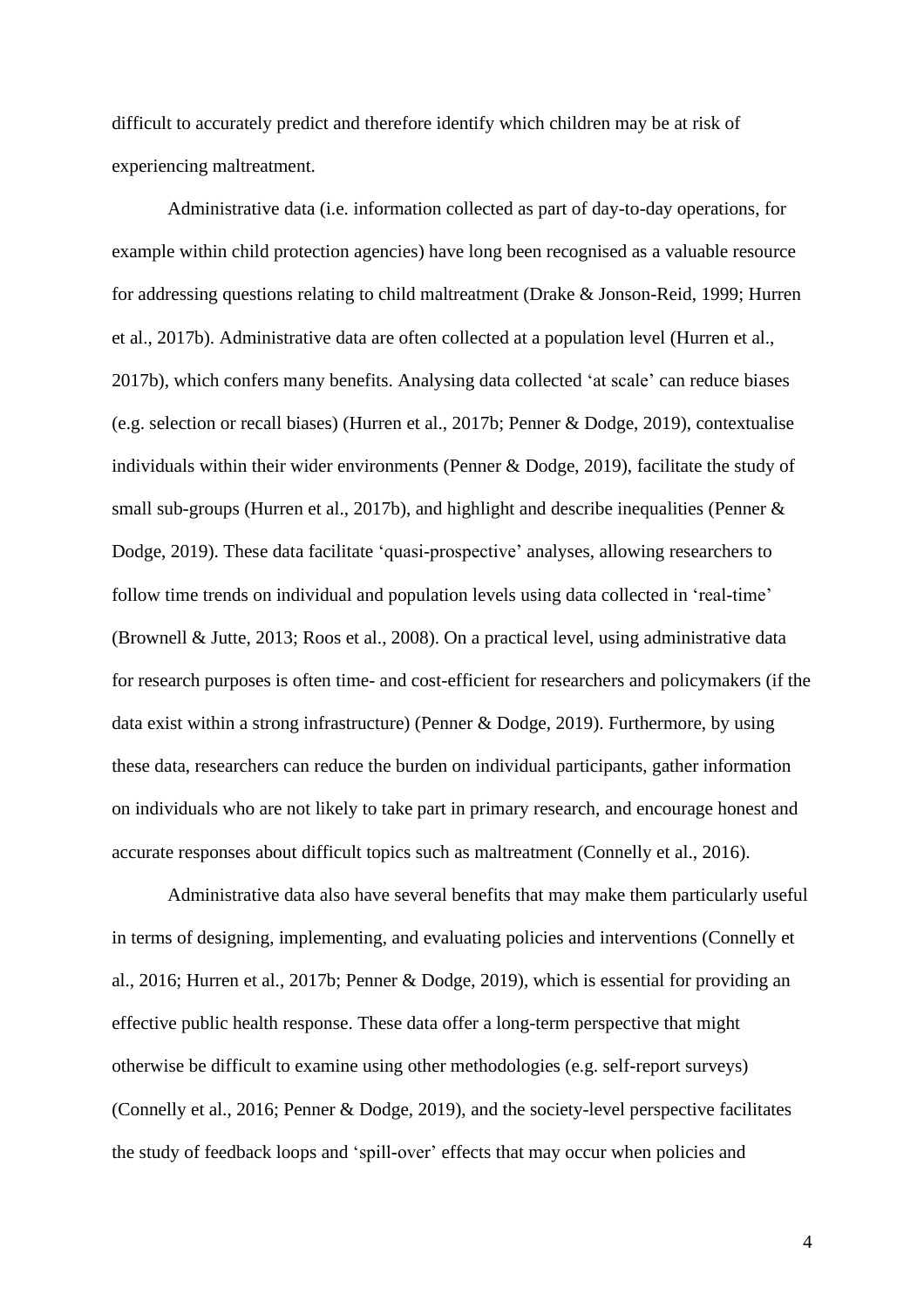interventions are implemented at scale (Penner & Dodge, 2019). Furthermore, administrative data may be a particularly relevant and useful information source for policymakers, who are often judged by these very metrics and outcomes, and as such may be more inclined to act on the results of research making use of these data (Penner & Dodge, 2019).

However, administrative data are not without disadvantages. As described above, it is widely acknowledged that administrative data underreport the true prevalence of maltreatment, particularly for less overt types of maltreatment (Fallon et al., 2010; Gilbert, Kemp, et al., 2009; Gilbert, Widom, et al., 2009; N. V. Lewis et al., 2018; McTavish et al., 2017), and there is wide variation in data quality and completeness (Hurren et al., 2017b; N. V. Lewis et al., 2018; McTavish et al., 2017; Putnam-Hornstein, Needell, & Rhodes, 2013; Syed et al., 2021). Issues with data quality may lead to negative consequences including under-estimation of need (Schnitzer et al., 2011), biased results, or exacerbated inequalities (Knight et al., 2021). Another limitation of administrative data is that researchers have no control over which variables are collected (Hurren et al., 2017b; Roos et al., 2008), which may limit the breadth or depth of possible analyses. Furthermore, in the absence of strong infrastructure, these data can be difficult or time-consuming to access (Cavallaro et al., 2020; Connelly et al., 2016; Hurren et al., 2017b; Penner & Dodge, 2019; Taylor et al., 2021). Finally, many have raised concerns about ethical and legal issues related to the use of administrative data (Brownell & Jutte, 2013; Connelly et al., 2016; Jonson-Reid & Drake, 2008; Penner & Dodge, 2019). However, in many cases these can be minimised by use of deidentified data and strict controls to prevent re-identification. These processes enable use of whole-population data without individual consent, provided privacy is protected and individuals are not re-identifiable.

The value of administrative data can be enhanced through data linkage (Jonson-Reid & Drake, 2008), an approach in which information from multiple sources is combined to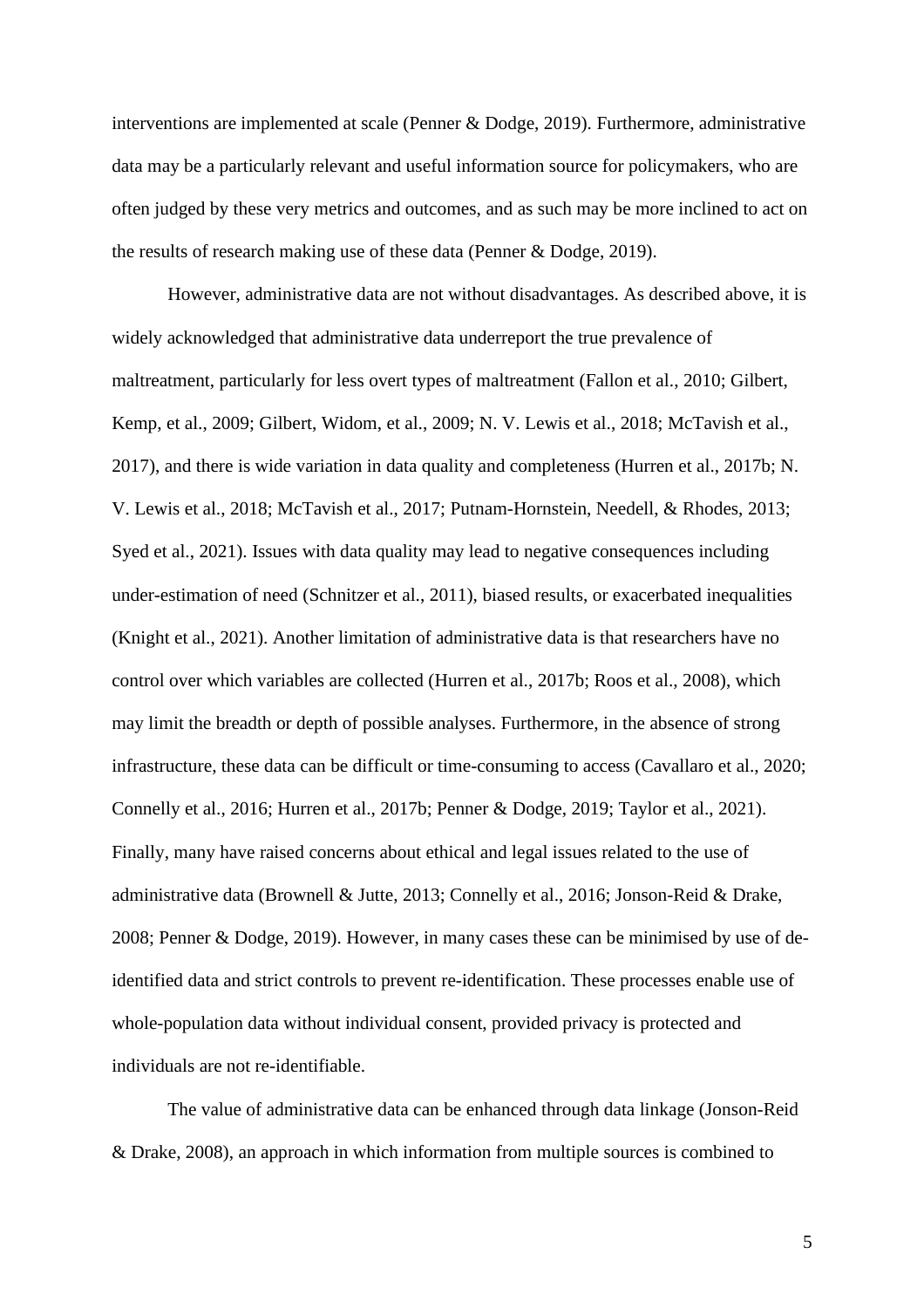create more comprehensive databases (Gilbert et al., 2018; Russ et al., 2019; Spiranovic et al., 2016). In addition to sharing the general benefits of administrative data described above, triangulation of administrative data from a range of sources, as well as linkage to data collected for research purposes, has unique advantages in terms of addressing some of the difficulties related to studying maltreatment (Brownell & Jutte, 2013; Penner & Dodge, 2019; Prinz, 2017). Critically, linked administrative data from a wide range of settings offer the opportunity to study risk and protective factors and outcomes across multiple and overlapping domains (Jutte et al., 2011), an approach that is well-aligned with our understanding that maltreatment exerts a broad impact across multiple domains of biological, psychological, and social development (Belsky, 1993; Toth & Cicchetti, 2013). Linkage between children and their parents/siblings can also help contextualise the child within the family context (Howard et al., 2019; Jutte et al., 2011; Roos et al., 2008) and enable the study of risk factors and outcomes throughout multiple generations, which is difficult to achieve using more traditional approaches (Brownell & Jutte, 2013; Putnam-Hornstein et al., 2015).

Data linkage also has potential to aid in the design, implementation, and evaluation of interventions, services, and policies to prevent or respond to child maltreatment (Brownell & Jutte, 2013; Howard et al., 2019; Jonson-Reid & Drake, 2008). These functions can be achieved using identifiable *or* de-identified data. For example, linking de-identified data from multiple agencies can be a useful tool for mapping service utilisation (Howard et al., 2019; Jutte et al., 2011; Penner & Dodge, 2019; Putnam-Hornstein & Needell, 2011) and can provide insight into important questions including who is (or is not) accessing which services, whereas using identifiable linked data (with consent) can help researchers track individual outcomes over time and across a broad range of domains.

Whilst linked data share many of the limitations related to the source data (discussed above), there are also unique limitations. For example, issues of interoperability are common,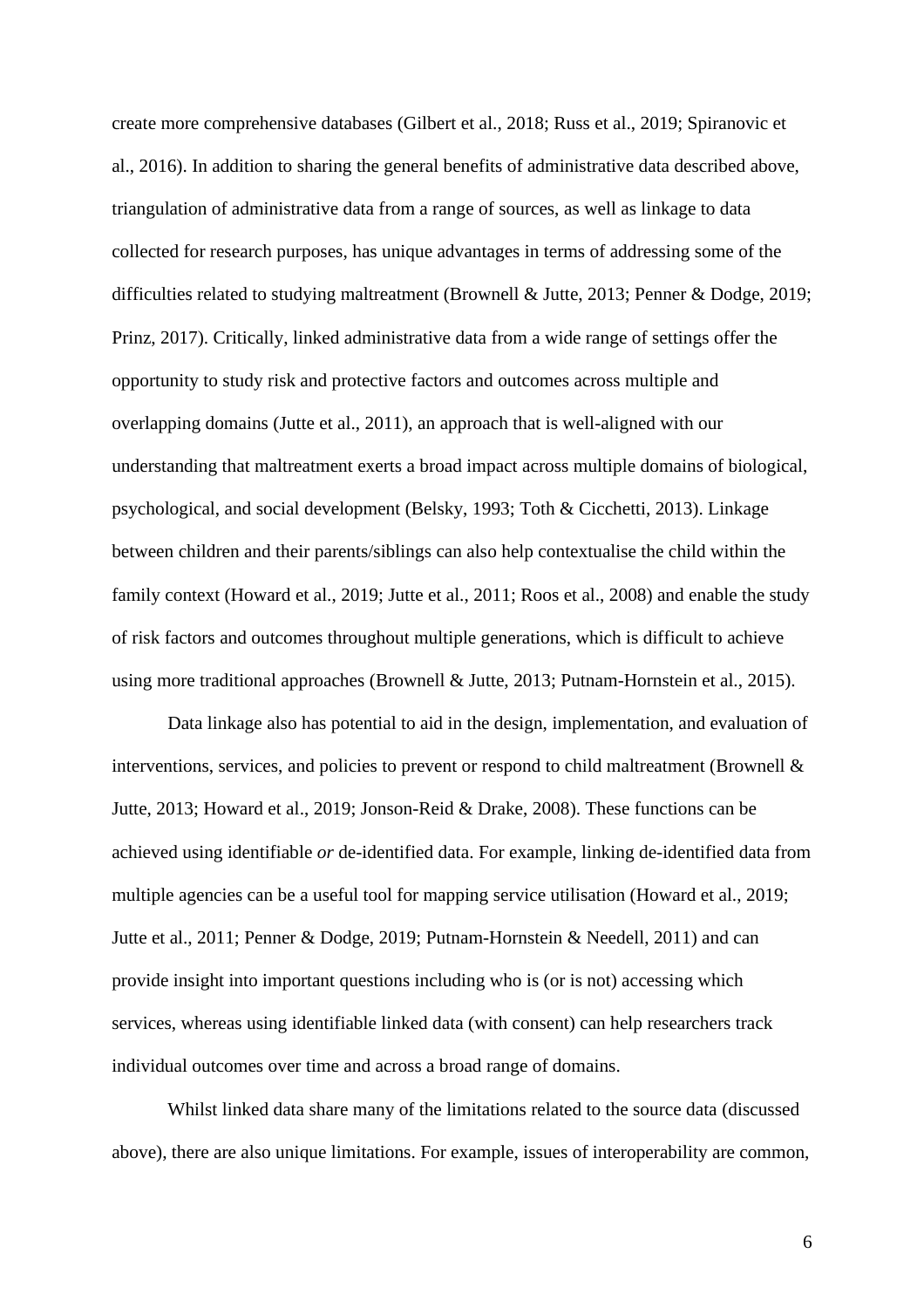given variations in data structure, content, and format of data (Harron et al., 2017). Furthermore, there is often uncertainty as to the legality of sharing and linking data across organisations (Mourby et al., 2019), which may limit the potential contribution of linked data to research and policy (Harron et al., 2017; Penner & Dodge, 2019). Implementing and maintaining successful data linkage systems requires strong supporting infrastructure and information governance systems, the development of which requires significant cost and time investment (Mourby et al., 2019).

Another important consideration relates to data quality. The quality of linked administrative data can be understood in terms of the quality of the source data, the accuracy of the linkage, and the presence of biases particular to this methodology (Gilbert et al., 2018). Linkage quality is a key consideration, as linkage errors, comprised of false matches and missed matches, can lead to information bias and selection bias (Doidge & Harron, 2019; Harron et al., 2014). Furthermore, errors are more likely to occur for minority and vulnerable groups, which can potentially lead to an underestimation of need for these individuals (Bohensky et al., 2010; Doidge & Harron, 2019; McGrath-Lone et al., 2021). Error rates also vary by the linkage technique and specific decisions made by researchers during this process. Depending on the availability and quality of unique identifiers across records, researchers may opt to use a deterministic or probabilistic linkage technique (or a combination of the two). Deterministic linkage, wherein a set of pre-determined rules is used to decide whether records belong to the same individual, can be more vulnerable to missed matches, but typically results in low rates of false matches. Probabilistic linkage, which can be an effective and accurate technique when there is an absence of (reliable) unique identifiers (Campbell et al., 2008; Gill et al., 1993; Putnam-Hornstein et al., 2011), links records using match weights derived from probabilities related to (dis)agreement on a set of identifiers. During this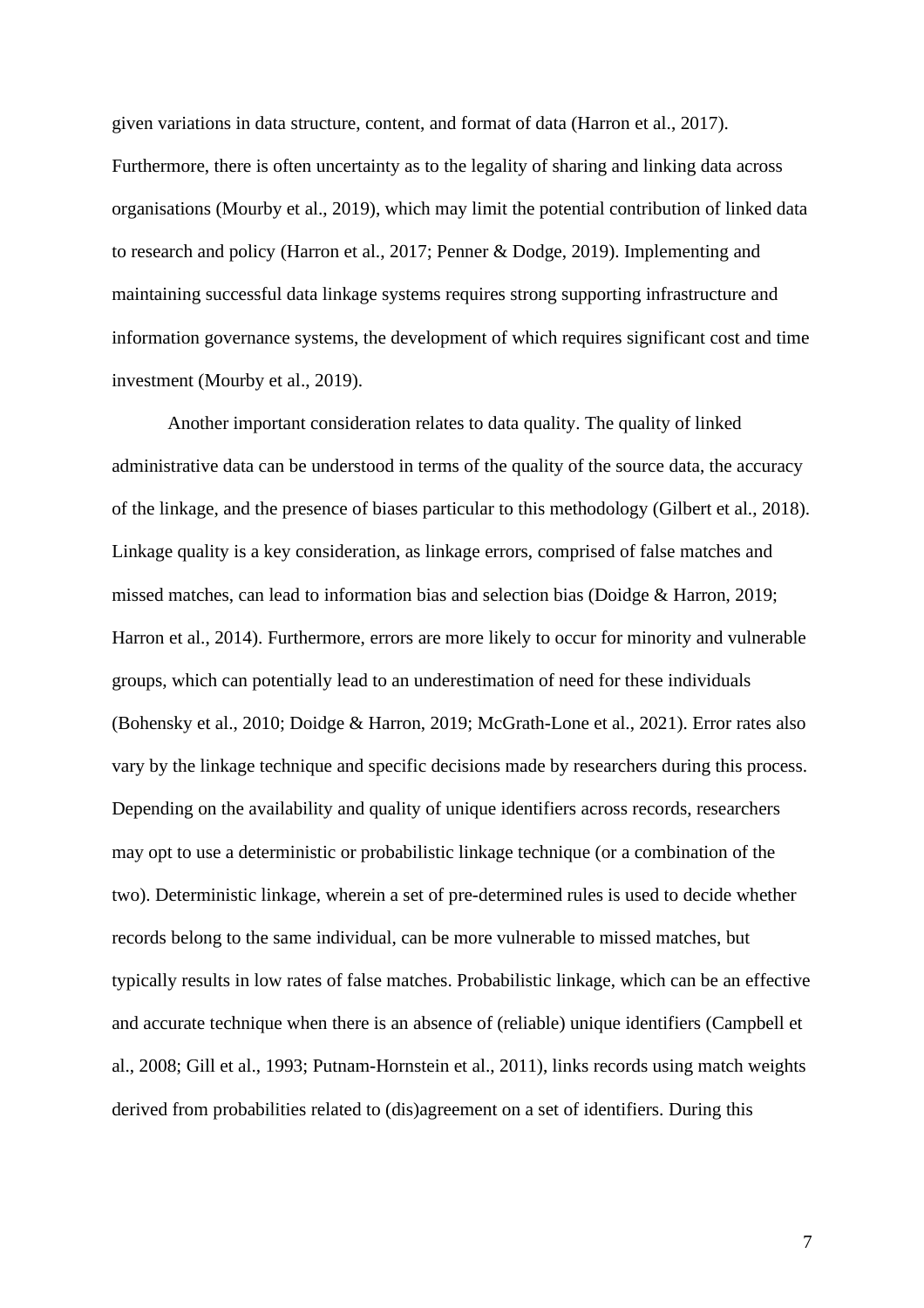process, researchers set a threshold in order to balance missed and false matches, though choosing an 'optimal' threshold is not straightforward (Harron et al., 2017).

Whilst there is established guidance for how to report on studies using (linked) administrative data, including the RECORD Statement (Benchimol et al., 2015) and GUILD guidance (Gilbert et al., 2018), a recent review of studies using administrative data linked with longitudinal data from child protection settings found that only three of the thirty included studies reported data linkage processes in enough detail to adequately address the recommendations of these guidelines (Chikwava et al., 2021).

These limitations notwithstanding, data linkage has potential to aid in the public health response to child maltreatment. Whilst there are many theoretical uses for data linkage in this field (e.g. understanding the aetiology and consequences of maltreatment, informing intervention and policy design, facilitating recruitment into trials, and enabling systematic evaluation of interventions and policy initiatives in real-life settings), a broad overview of how this approach is currently being used could promote a better understanding of its realworld uses, advantages, and limitations. Therefore, the aim of this scoping review was to identify and describe studies that used data linkage in the context of child maltreatment in order to improve our understanding of the value that data linkage may confer for policy, practice, and research. Our objectives were to (1) describe which data (from which sectors) have been linked, (2) overview linkage processes, (3) identify the main purposes/uses of data linkage in the context of child maltreatment, and (4) overview the types of questions being addressed using data linkage.

# **METHODS**

We conducted a scoping review due to its usefulness for both for 'mapping' the evidence by examining the extent, range, and nature of research in the area as well as for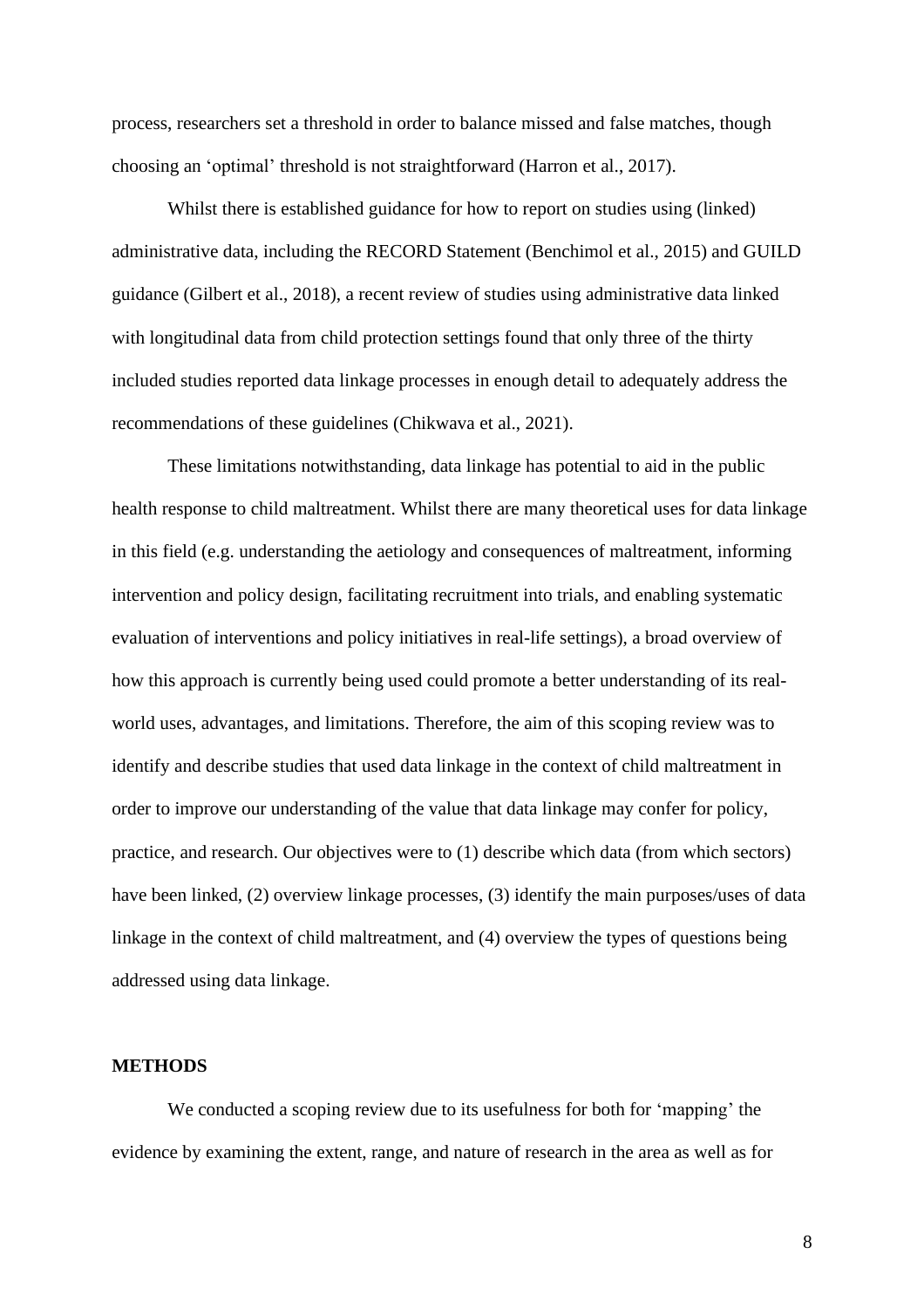identifying gaps in the literature (Anderson et al., 2020; Arksey & O'Malley, 2005). We followed Anderson and colleagues' (2020) recommendations for using systematic procedures for our literature searches, study selection, data extraction, and data analysis. Given the broad nature of our objectives, we did not conduct quality assessment of included articles, which is in line with Arksey and O'Malley's (2005) recommendations for scoping reviews. Whilst PROSPERO does not currently accept pre-registrations of scoping reviews, we followed a written protocol and report findings in accordance with the Preferred Reporting Items for Systematic reviews and Meta-Analyses extension for Scoping Reviews (PRISMA-ScR) (Tricco et al., 2018).

## **Identifying relevant studies**

We searched MEDLINE, Embase, PsycINFO, CINAHL, and ERIC electronic databases in June 2019, updated in May 2020, for potentially relevant studies and gathered additional references through backward citation searching of key studies and supplemental searches in PubMed and Google Scholar. Our search strategy (Supplementary Table 1), developed in partnership with a medical librarian and data linkage expert, combined terms for data linkage with terms for children and young people (we did not include specific terms for child maltreatment because this review is part of a larger review with a wider scope).

When we found fewer studies than expected from the Nordic countries, we consulted a Swedish researcher in the field about our search terms and subsequently completed supplemental PubMed and Google Scholar searches including terms for register/registry data and child maltreatment (these yielded only six additional papers that met inclusion criteria).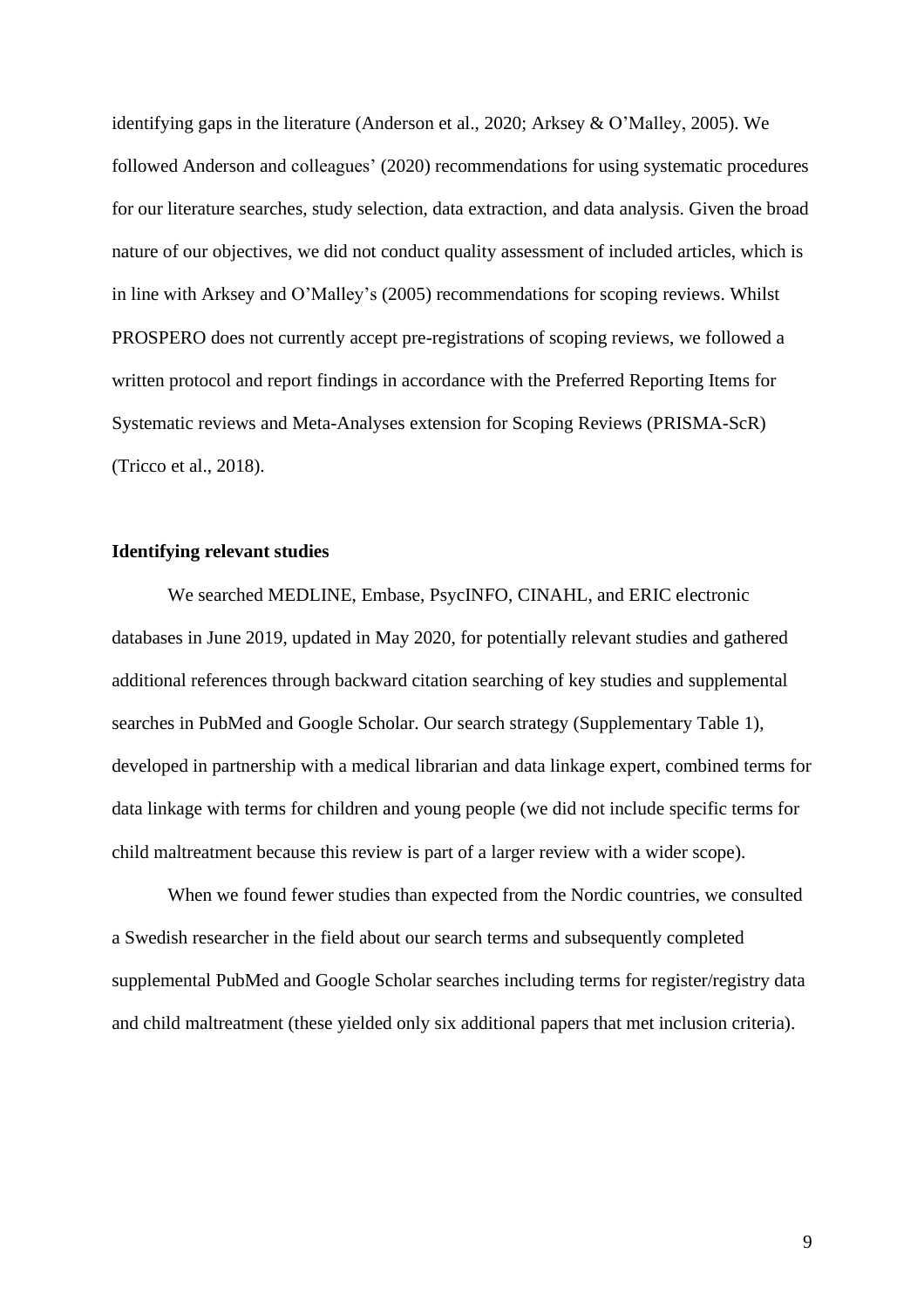#### **Inclusion/exclusion criteria**

Our population of interest was individuals who experienced child maltreatment before age 18 as ascertained by indicators in administrative records. We followed Gilbert and colleagues' definition of maltreatment: 'Any act of commission or omission by a parent or other caregiver that results in harm, potential for harm, or threat of harm to a child. Harm does not need to be intended' (Gilbert, Widom, et al., 2009, p. 69). We included studies that examined presentations of physical abuse, sexual abuse, emotional abuse, neglect, or exposure to intimate-partner violence, and presentations could be a single event or a persistent/chronic condition. Maltreatment could be ascertained via child or parent administrative records, and we placed no restriction on the indicator used to ascertain maltreatment (e.g. allegations, investigations, substantiations, medical codes, criminal justice records). However, studies focused on out-of-home (foster) care placement were eligible for inclusion only if authors specified that placement *was a direct result of maltreatment.* This is because out-of-home care placement is a *downstream intervention* rather than a p*resentation of maltreatment,* and furthermore there are reasons other than maltreatment for which a child may enter out-of-home care.

We included studies linking at least two datasets for the same individual from different data-holding organisations but excluded studies of data linkage strictly within a single dataset (i.e. linkage of data for the same individual over time). Studies linking parental and offspring data were also eligible for inclusion. For a study to be included, at least one of the linked datasets had to be administrative and longitudinal (i.e. comprised of repeated observations over time). Furthermore, studies had to link at least two datasets comprised of *individual-level data*; studies focused *only* on linking one individual-level dataset to censustract, area-level, or aggregate-level data were not eligible for inclusion. The linkage itself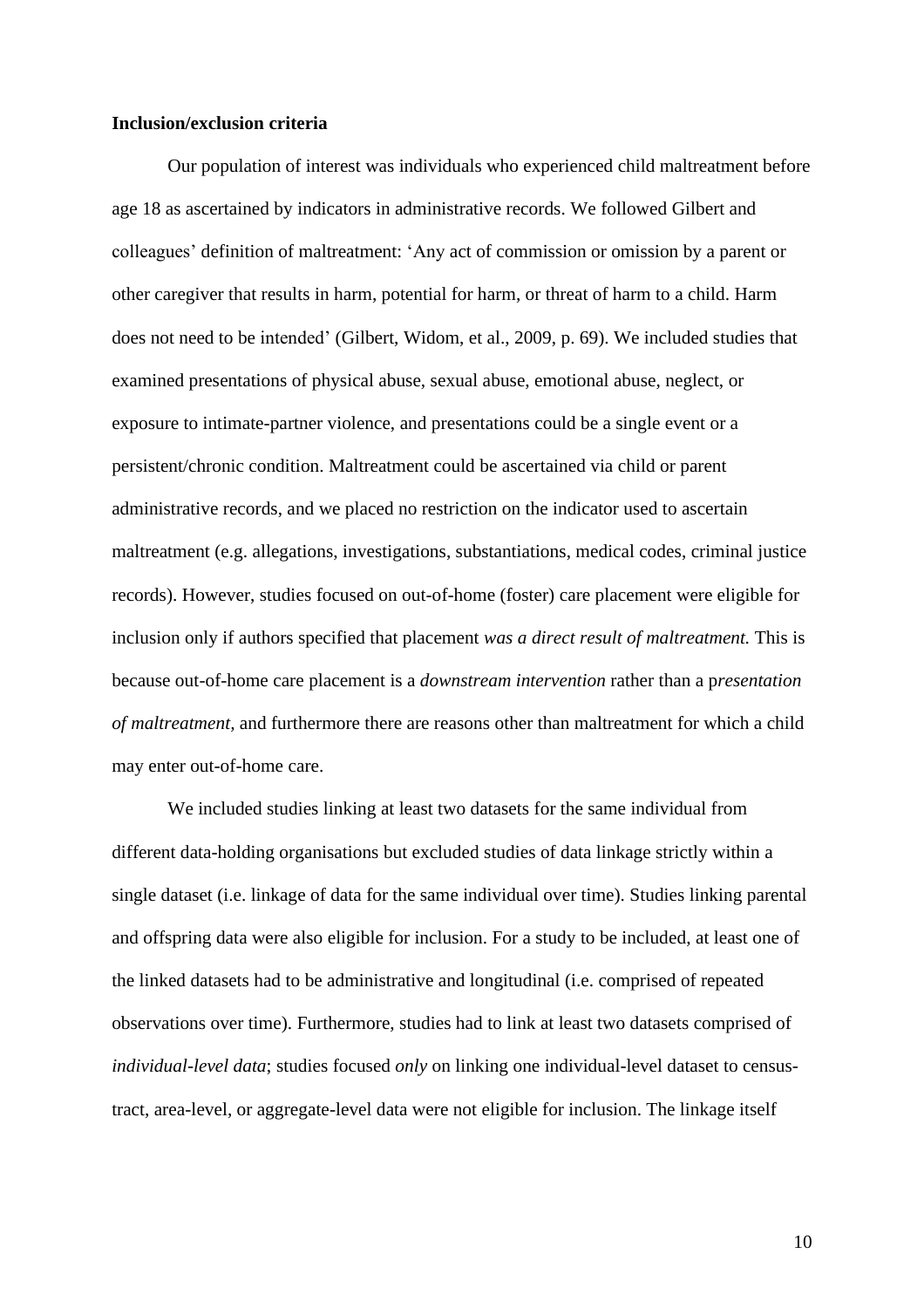could occur at any time in the lifespan and with any length of follow-up, and we placed no restriction on processes or methods relating to linkage.

We also placed no restriction on study design (both peer-reviewed and grey literature were eligible for inclusion), setting, date, or language of publication (provided an abstract was available in English).

## **Study selection**

Six reviewers (*initials removed for blinded review*) independently double-screened all titles and abstracts against the inclusion/exclusion criteria and removed irrelevant records. If one or both reviewers judged that a record may meet inclusion criteria, it was included in the full-text screening round. Two reviewers (*initials removed for blinded review*) independently double-screened the full texts of all relevant records and resolved disagreements through discussion with a third reviewer (*initials removed for blinded review*).

## **Charting the data**

The research team collaboratively developed a data-charting form, which two reviewers (*initials removed for blinded review*) piloted. The two reviewers independently extracted data from ten studies to ensure the data-charting form aligned with the research question and aims of the review (Levac et al., 2010). Our extraction fields included first author, year of publication, country/ies of publication; study aims and stated outcomes of interest; study population/cohort characteristics; types of maltreatment studied; and summary of study findings, as pertains to maltreatment. In terms of the linkage, we extracted the following fields: purpose of linkage, description of source data, and description of the linkage. We determined the purposes of linkage inductively, and the final categories included descriptive, predictive modelling, service evaluation, and methodological advancement.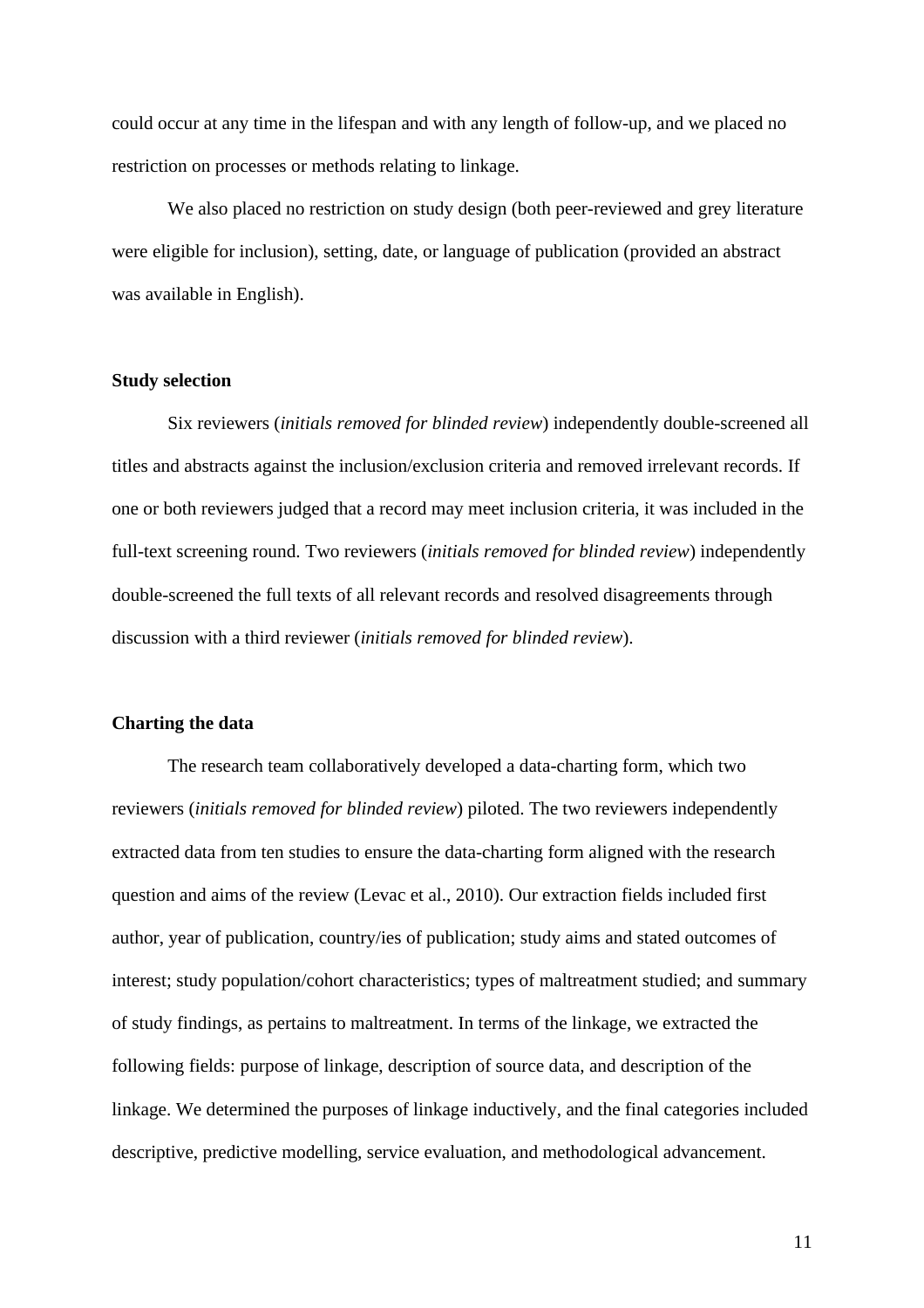Information about the source data included the names of the data sources, whether the datasets were administrative or study-specific (i.e. collected as part of a study/specific piece of research) in nature, whether studies were population-based, whether studies linked parent and child data, and which age range was covered in the dataset. Information about the linkage process included descriptions of consent requirements/processes, whether the data were used in identifiable or de-identified format, linkage technique (probabilistic/deterministic), frequency of linkage (retrospective one-time, repeated one-time, or near-real time/'living'), and quality assessment procedures (e.g. rates of linkage error, assessment of biases).

After the piloting phase, one reviewer (*initials removed for blinded review*) completed all extractions and one of three others (*initials removed for blinded review*) double-checked all fields for quality assurance. Where information was not included in a study (which was especially common for information on linkage processes), we consulted 'sister' papers and study websites, if available.

#### **Collating, summarising, and reporting the results**

We collated and summarised results from included studies using descriptive numerical summary and narrative synthesis (Arksey & O'Malley, 2005; Levac et al., 2010). The numerical summary provided an overall description of the characteristics of included studies, which was particularly useful for addressing Objectives 1, 2, and 3. To address Objective 4, four reviewers (*initials removed for blinded review*) separately examined the completed data-charting form, focusing on each study's aims, stated objective(s), and summary of findings. Based on these extractions, the reviewers independently grouped research questions into themes and then met to discuss these themes, identify agreement and disagreement across reviewers, and finalise which would be included in the final review. We categorised the types of research questions addressed into the following types: (1) descriptive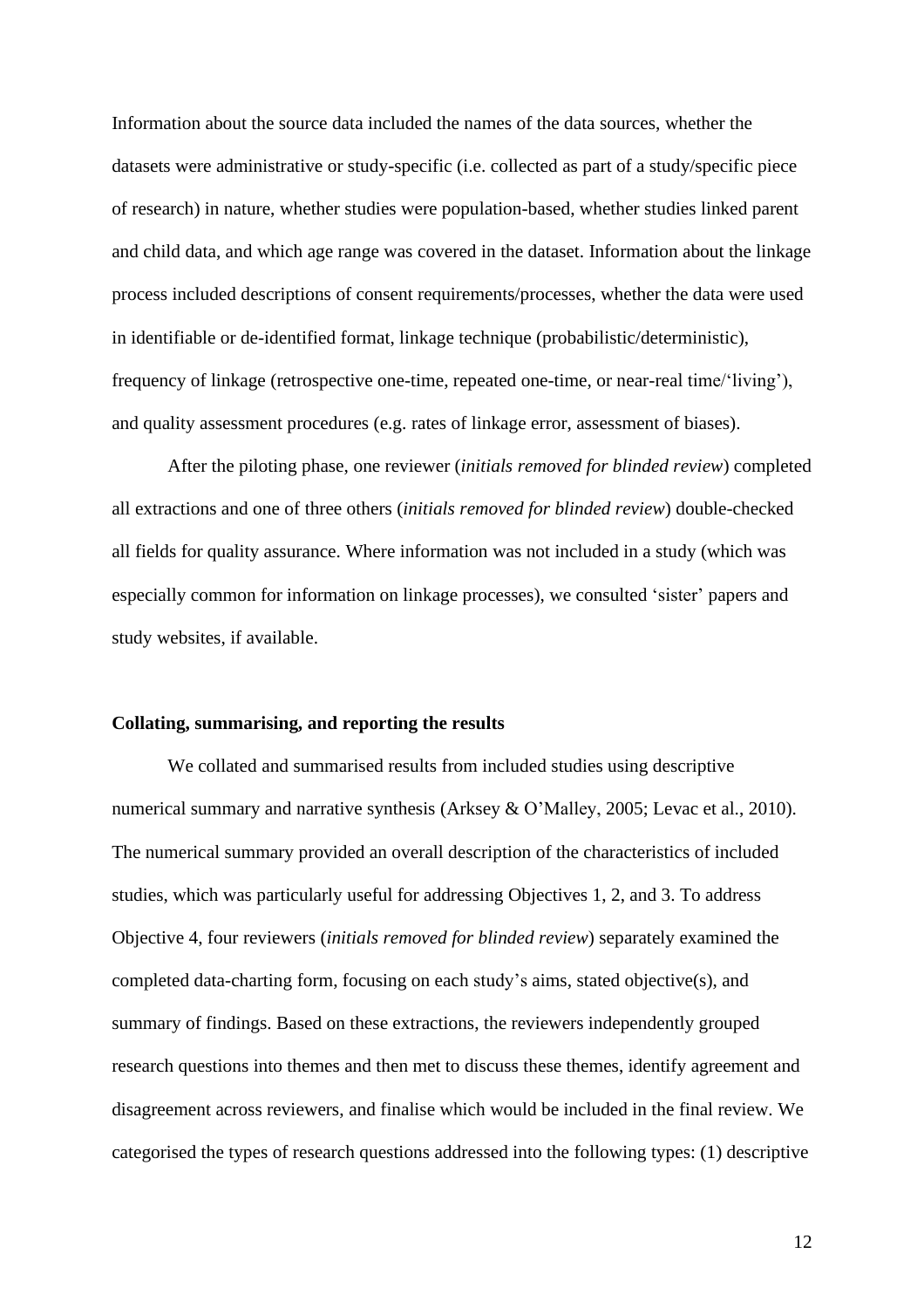epidemiology, (2) risk factors, (3) outcomes, (4) intergenerational transmission, (5) predictive modelling, (6) intervention/service evaluation, (7) multi-sector involvement, and (8) methodological considerations and advancements (where there was overlap, we categorised based on the authors' main aims). For each category, we also provide examples of what the authors of the included studies perceived as the benefits of using a data linkage approach. We report all data in a narrative format and, as recommended by Levac *et al.* (2010), highlight key implications for research, policy, and practice in our discussion.

### **RESULTS**

#### **Overview of study characteristics**

A total of 121 studies met criteria for inclusion in the review. Figure 1 provides a PRISMA flow diagram for the review and Table 1 provides an account of included studies. Supplementary Table 2 provides the completed data-charting form with key study characteristics and findings, organised by theme.

The results show an increasing attention over time to studying child maltreatment using data linkage, with most studies (N=99) published after 2010. Studies clustered within a small number of countries, with most taking place in the United States (N=64) or Australia (N=38). None of the studies were conducted in a low- or middle-income country.

There was wide variation in the included studies both in terms of types of maltreatment studied and operational definitions used. Most studies (N=83) took a broad view of child maltreatment, defining it as abuse (physical, sexual, and emotional) and neglect. Only three studies explicitly included witnessing intimate-partner violence within these broad definitions of maltreatment, and several  $(N=12)$  excluded emotional abuse and/or neglect from their definition. Eleven studies focused on only one or a subset of child maltreatment types (e.g. just sexual abuse). An additional eight studies focused on children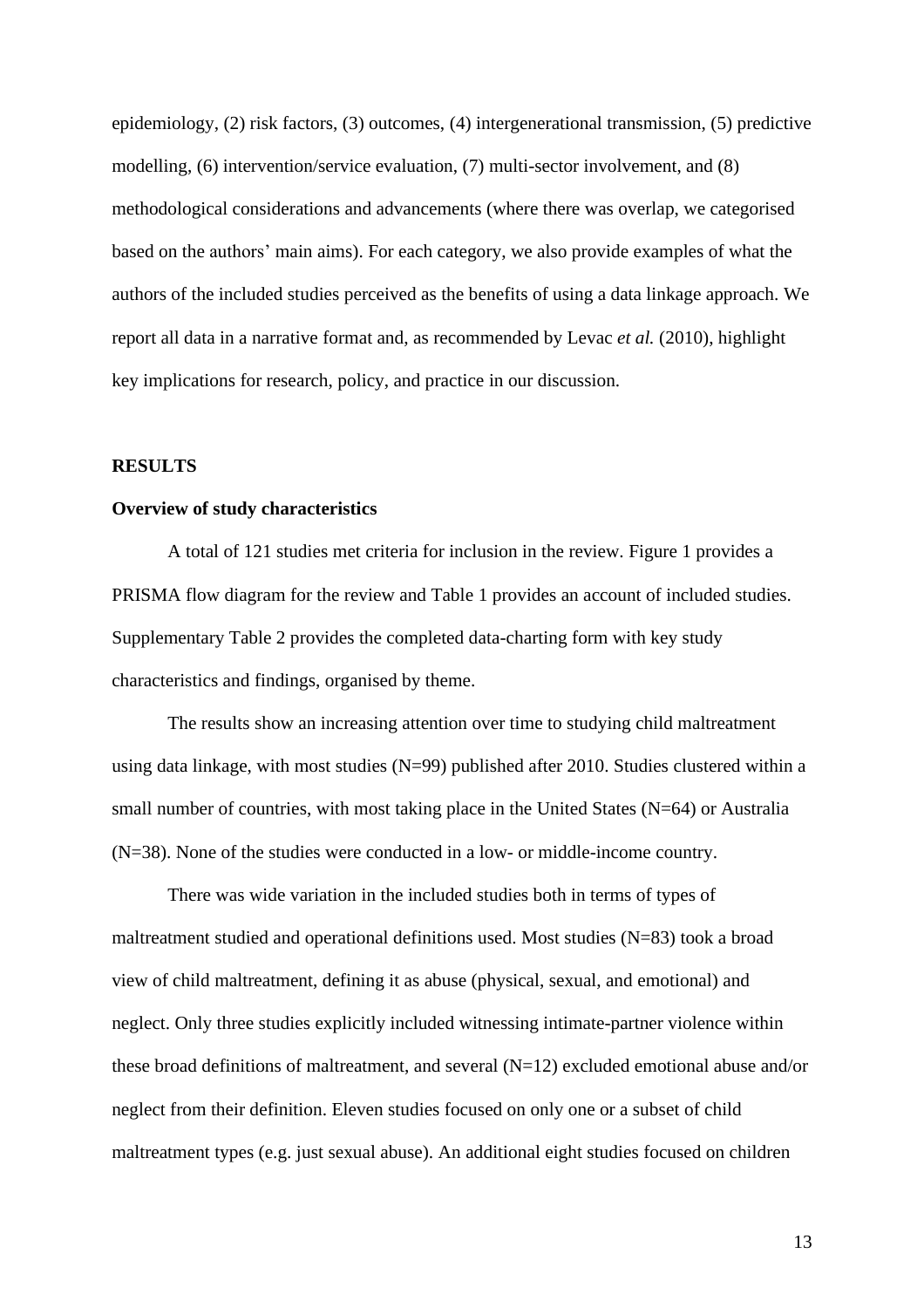placed in out-of-home care specifically due to maltreatment. Studies varied in the indicators they used to ascertain maltreatment, which included notifications, investigations, and substantiations (or a combination thereof) as well as maltreatment-related injuries and deaths.

#### **Objective 1. To describe which data (from which sectors) have been linked**

Most studies (N=103) used population-based data and linked administrative data only (N=105), with the single most common linkage being between health and social services datasets ( $N=40$ ). A smaller number of studies ( $N=19$ ) included linkage to study-specific datasets (i.e. data collected for research purposes). Data from social services was included in 108 studies, health in 92 studies, justice in 28 studies, and education in 26 studies. Child protective services records were the most common type of dataset, included in 96 studies. Among studies that stated them, samples sizes ranged from 345 – 4,317,321 (*N.B.* several studies using whole-of-population data did not explicitly report sample size).

### **Objective 2. To overview linkage processes**

In the context of established guidelines for reporting on studies using administrative data and data linkage (Benchimol et al., 2015; Gilbert et al., 2018), data linkage processes in the included studies were often lacking in detail. Most studies (N=81) used a retrospective, one-time linkage to create their dataset, with many fewer  $(N=30)$  using linked databases that enable prospective study of participants through repeated one-time or near-real-time ('living') linkages. Around one-third of studies (N=40) reported using existing research databases, most commonly the Western Australia Data Linkage System (N=15) and the New South Wales Child Development Study  $(N=7)$ . The ethical and legal bases for linkage were often not described, with only 51 studies stating whether consent was required/obtained (however, it is important to note that most studies used de-identified data, which will not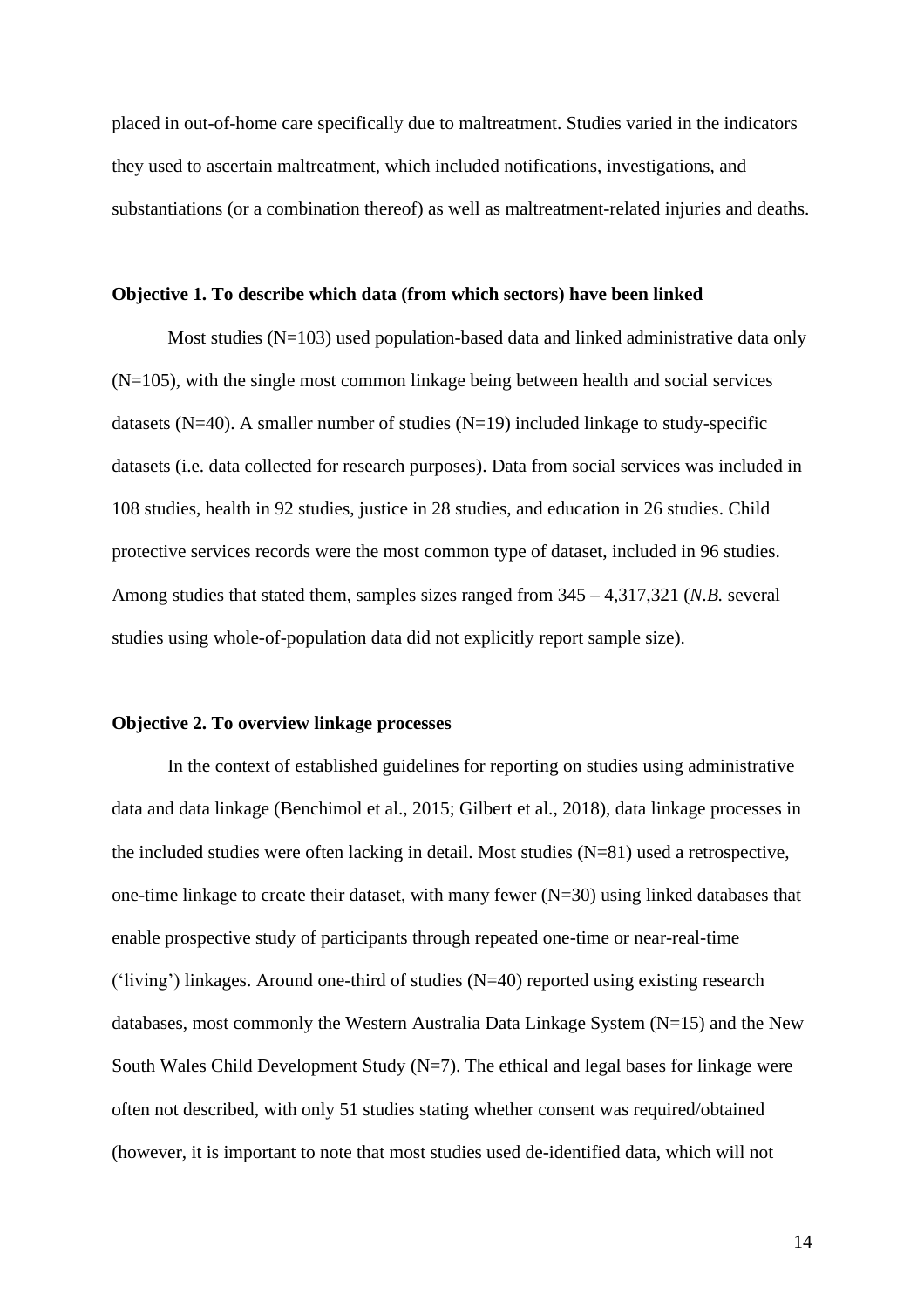have required consent, even if not explicitly stated in the study). Most studies (N=92) described the broad linkage technique ( $N=67$  studies used probabilistic linkage,  $N=16$  used deterministic linkage, and  $N=9$  used both), but most did not provide any further technical detail (e.g. variables used to link data datasets). Slightly more than half  $(N=70)$  of studies included any information on linkage validation or quality assessment (e.g. by providing rates of false links or unmatched records), and of these, most descriptions were inadequate for properly assessing data and linkage quality.

# **Objective 3. To identify the main purposes/uses of data linkage in the context of child maltreatment**

Nearly all studies in our review used data linkage for descriptive purposes (N=110), for example to generate prevalence/incidence estimates or examine risk factors or outcomes associated with child maltreatment. Very few studies used data linkage for other purposes, such as service/intervention evaluation  $(N=9)$  or predictive modelling  $(N=4)$ . Six studies focused on methodological considerations of data linkage in this area, both in terms of linkage techniques themselves as well as their potential contributions to improving our understanding of child maltreatment.

## **Objective 4. To overview the types of questions being addressed using data linkage**

Below we summarise the types of questions addressed in the included studies, which we have grouped into eight themes; specific results pertaining to each included study can be found in the final column of Supplementary Table 2.

**Descriptive epidemiology.** Several studies investigated the prevalence or incidence of child maltreatment across whole populations within a specified region (Gessner et al., 2004;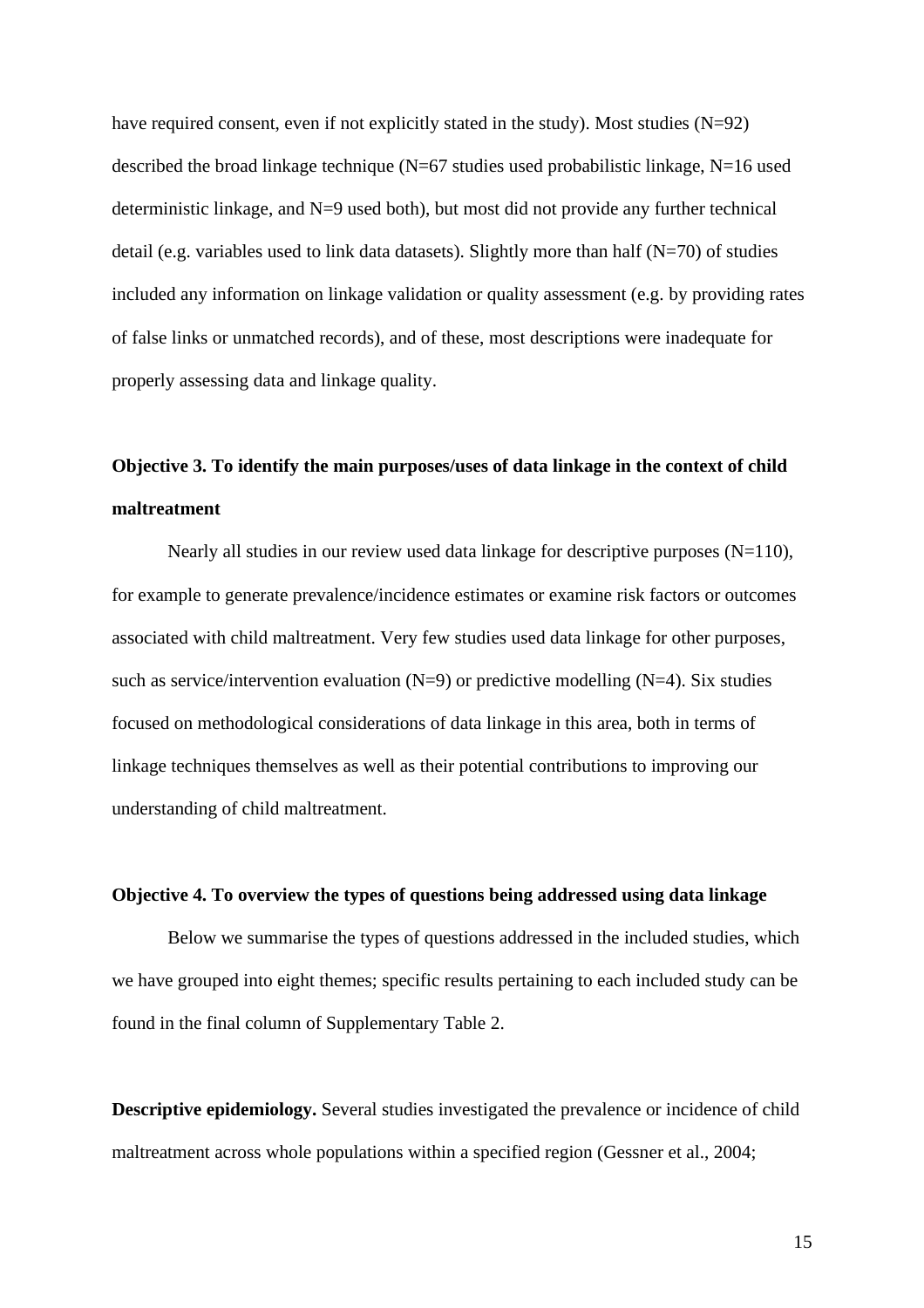Gilbert et al., 2012; Högberg, Andersson, et al., 2018; Högberg, Lampa, et al., 2018; Parrish et al., 2020; Putnam-Hornstein et al., 2011; Rouland & Vaithianathan, 2018; Ryan et al., 2018; Schnitzer et al., 2008; Segal et al., 2019), though it is difficult to compare prevalence and incidence estimates due to differential operationalisation of maltreatment and age ranges covered. Other studies reported on the prevalence of child maltreatment in specific groups, including adolescent mothers (Putnam-Hornstein, Cederbaum, King, Cleveland, et al., 2013), young adults accessing homelessness services (Putnam-Hornstein et al., 2017), children with disabilities (Maclean et al., 2017), and children with an Autism Spectrum Disorder (ASD) diagnosis (Fisher et al., 2019).

Perhaps the most widely acknowledged benefit of using data linkage to estimate the prevalence and incidence of child maltreatment was that the population-level data used allowed for the most complete estimates possible and included high-risk groups that might traditionally be underrepresented using other methodologies (e.g. Fisher et al., 2019; Högberg, Andersson, et al., 2018; Högberg, Lampa, et al., 2018; Maclean et al., 2017; Putnam‐Hornstein et al., 2011, 2017). Whilst this represents a more general strength relating to the source data, there was also general agreement among studies that combining multiple data sources improved prevalence estimates by identifying additional cases over the use of a single dataset alone (e.g. Gilbert et al., 2012; Parrish et al., 2020; Schnitzer et al., 2008). However, authors noted that some datasets were more useful than others in ascertaining unique cases above and beyond what was available in, for example, standard CPS records.

**Risk factors for child maltreatment.** A large proportion of studies examined risk factors for child maltreatment. Several studies examined associations between maltreatment and maternal and perinatal risk factors, such as maternal marital status, maternal ethnicity, maternal age, maternal education level, engagement with prenatal care, smoking or substance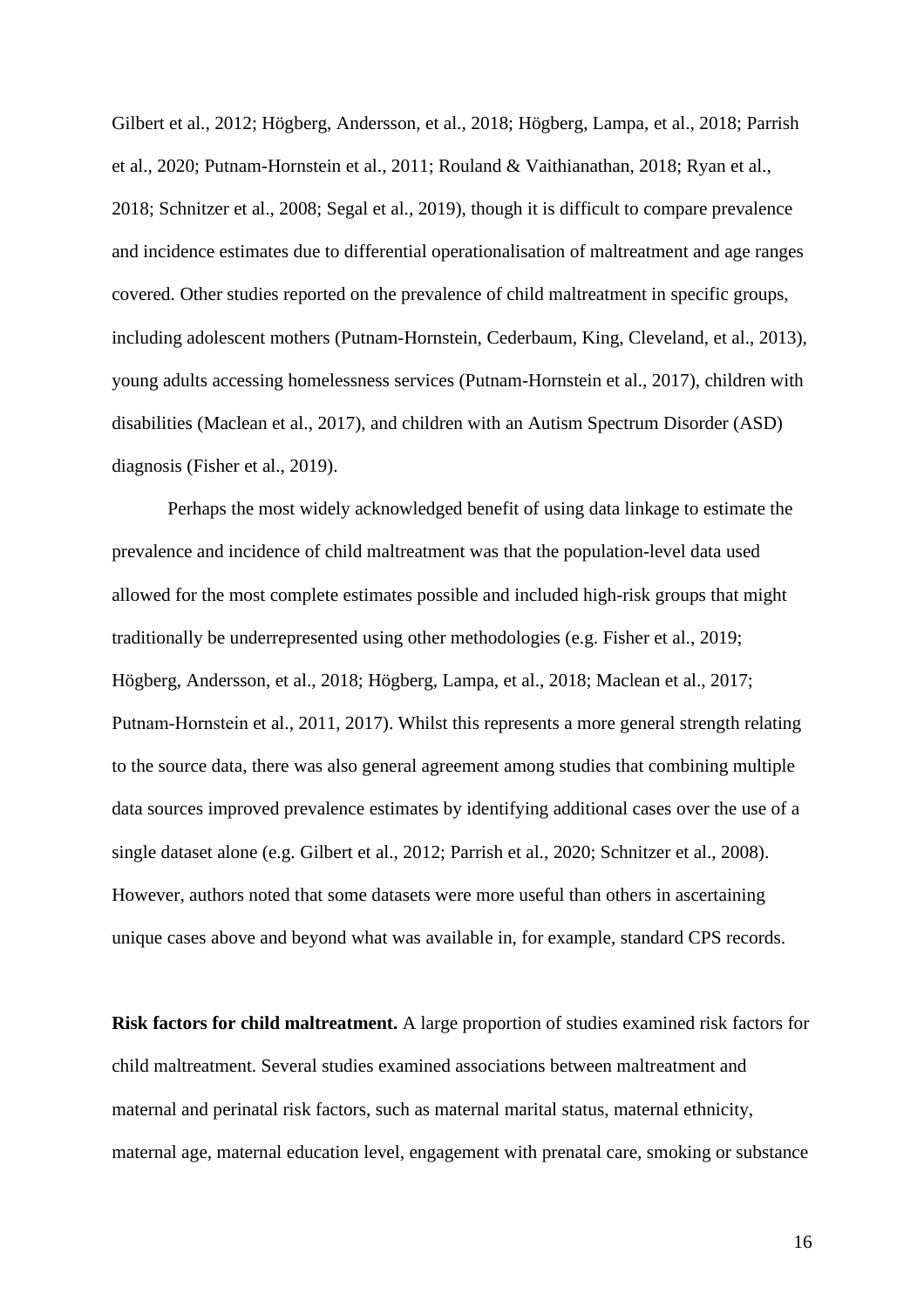use during pregnancy, alcohol or substance use after pregnancy, maternal experience of domestic violence or assault in the perinatal period, and maternal mental health disorders (Austin et al., 2018; Cant et al., 2019; Cram et al., 2015; Eastman & Putnam-Hornstein, 2019; Ekéus et al., 2004; Finno-Velasquez et al., 2017; Gessner et al., 2004; M. J. Green et al., 2018; Hafekost, Lawrence, O'Leary, Bower, O'Donnell, et al., 2017; Hafekost, Lawrence, O'Leary, Bower, Semmens, et al., 2017; Högberg et al., 2019; Johnson-Motoyama et al., 2015; Melissa O'Donnell et al., 2015; Orr et al., 2019; Parrish et al., 2011, 2016; Parrish & Gessner, 2010; Putnam-Hornstein, Needell, King, et al., 2013; Putnam-Hornstein & Needell, 2011).

On an individual level, child characteristics examined included birth weight/small for gestational age (Boyd et al., 2019; Hafekost, Lawrence, O'Leary, Bower, O'Donnell, et al., 2017; Högberg et al., 2019; Kalland et al., 2006; Putnam-Hornstein & Needell, 2011; Van Horne et al., 2018), birth defects (Van Horne et al., 2015, 2018), and diagnosis of ASD (McDonnell et al., 2019), Down Syndrome (Van Horne et al., 2018), or disabilities (e.g. intellectual disability) (Maclean et al., 2017). Family-level factors examined included family socioeconomic status (Austin et al., 2018; Cant et al., 2019; Coulton et al., 2016; Segal et al., 2019), birth order/number of children in the family (Austin et al., 2018; Högberg et al., 2019; Parrish et al., 2011; Parrish & Gessner, 2010; Putnam-Hornstein et al., 2011; Putnam-Hornstein & Needell, 2011; Van Horne et al., 2018), and previous experience/reports of maltreatment for the focal child (Eastman et al., 2016; Papalia et al., 2017; Putnam-Hornstein, 2011; Putnam-Hornstein, Cleves, Licht, & Needell, 2013) or their siblings (Eastman et al., 2016; Wilson et al., 2015). Finally, several studies examined societal and environmental risk factors, including housing conditions (e.g. poor quality housing, overcrowding) (Cant et al., 2019; Coulton et al., 2016) and neighbourhood economic impoverishment (Van Horne et al., 2015, 2018).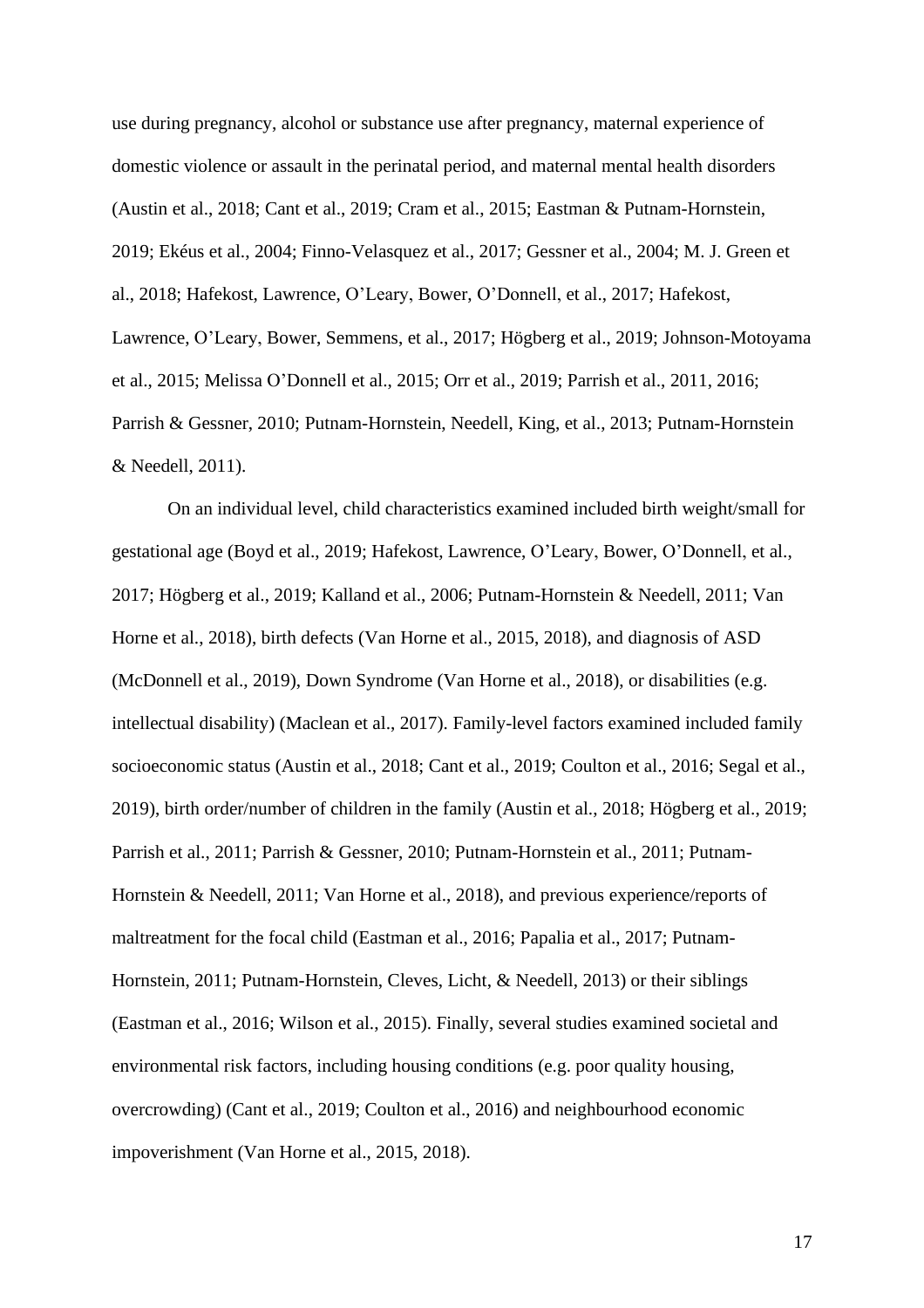Authors of included studies perceived many advantages of data linkage as an approach to study risk factors for child maltreatment. As with the studies in the previous section, many studies concerning risk factors referenced the benefits of large, populationbased samples (e.g. Ekéus et al., 2004; Hafekost, Lawrence, O'Leary, Bower, O'Donnell, et al., 2017; Högberg, Andersson, et al., 2018; Högberg, Lampa, et al., 2018). In terms of the benefits of the source data, one of the most-cited advantages was that it reduced many of the biases common to other methods (e.g. recall and sampling biases) (e.g. Ekéus et al., 2004; M. J. Green et al., 2018; Hafekost, Lawrence, O'Leary, Bower, O'Donnell, et al., 2017; Hafekost, Lawrence, O'Leary, Bower, Semmens, et al., 2017). Regarding the specific benefits of data *linkage*, authors noted that linking multiple administrative datasets facilitated study of a wider variety of risk factors than would have been possible using data from a single source (e.g. CPS records) (e.g. Putnam‐Hornstein et al., 2011). Data linkage between children and their parents was seen as particularly advantageous, as it allowed for the study of family-level risk factors (Cram et al., 2015). Authors also noted advantages of data linkage over other methods; for example, linkage of population-level data facilitated large and representative samples that allowed authors to address some of the issues related to studying rare events, particularly when exposures and outcomes were found in different datasets (e.g. Putnam-Hornstein, 2011). Finally, authors saw data linkage as a valuable tool for tracking variations in the prevalence of risk factors over time (e.g. Putnam-Hornstein et al., 2011), which they viewed as critical for supporting the public health response to maltreatment.

#### **Outcomes for those who have experienced child maltreatment.**

Studies examined three domains of outcomes associated with experience of child maltreatment: mental health, physical health, and education/employment (described in detail below). Again, common themes in terms of the perceived benefits of a data linkage approach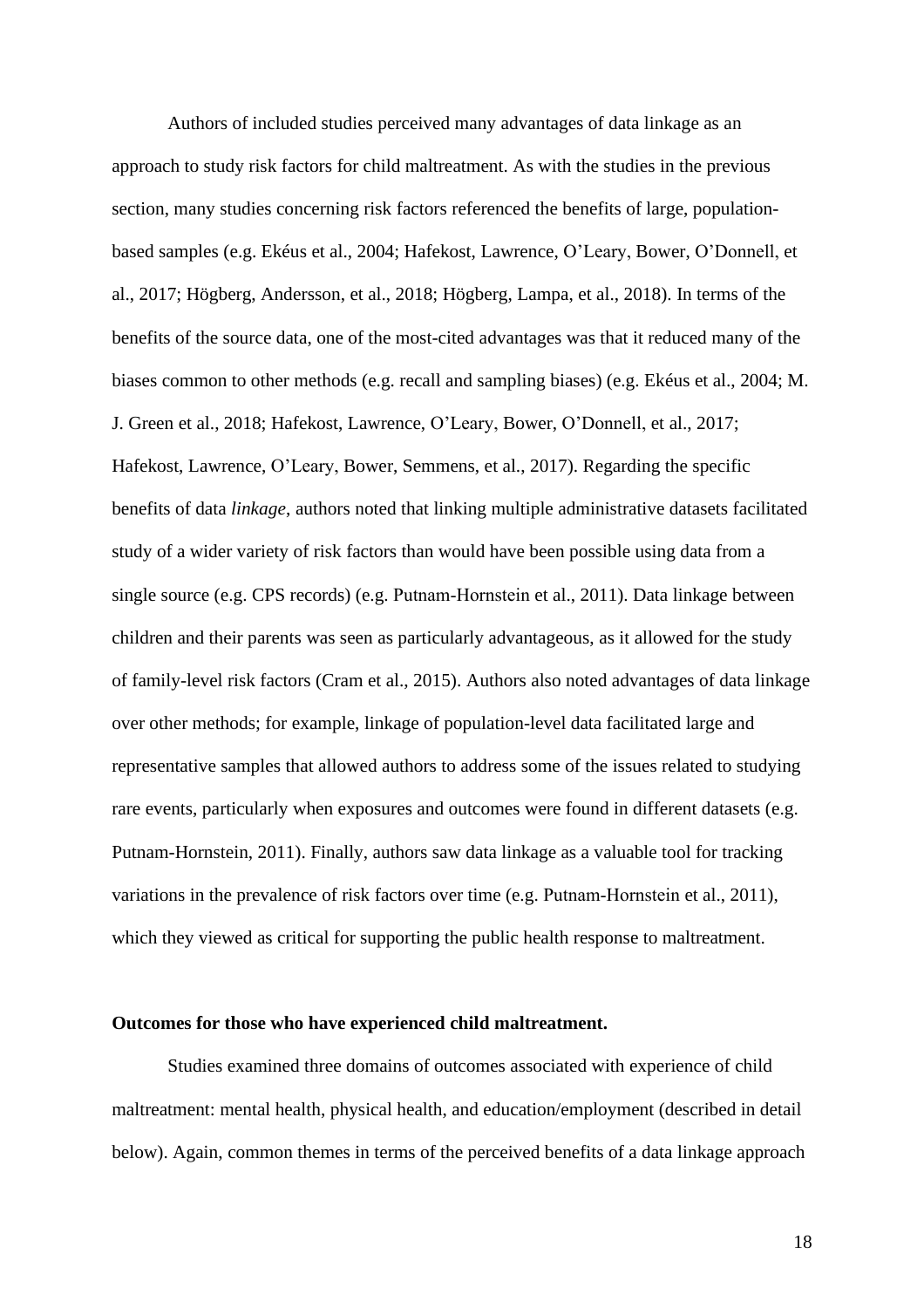were that it was population-based (e.g. Hu et al., 2017; Jackisch et al., 2019; Matheson et al., 2017; M O'Donnell et al., 2010); included objective measures of relevant variables (e.g. Leslie et al., 2000; Matheson et al., 2017; Patton et al., 2019); and avoided common biases such as recall, social desirability, and sampling biases (Abajobir, Kisely, Williams, Strathearn, & Najman, 2017; Cutajar et al., 2010b; M. J. Green, Tzoumakis, et al., 2019; Hu et al., 2017; Jackisch et al., 2019). Additional benefits that were primarily related to the source data included the ability to reduce participant burden (Cutajar et al., 2010a; Jackisch et al., 2019; M O'Donnell et al., 2010), establish temporality using prospectively-collected data (e.g. M. J. Green, Tzoumakis, et al., 2019; Hu et al., 2017), and study rare outcomes with sufficient statistical power (e.g. Cutajar et al., 2010b; Spataro et al., 2004). In terms of the perceived advantages of data linkage specifically, authors described that linking data across sectors reduced the possibility of confounding by offering a wide range of possible covariates for which to adjust (e.g. Hu et al., 2017; Kisely et al., 2018; Lanier et al., 2010; Rossen et al., 2019). As with the study of risk factors, authors also appreciated the ability to link children's data to that of their parents, as it allowed for the child to be contextualised within their family and wider social environment (e.g. Patton et al., 2019).

*Mental health and related outcomes*. Several studies examined mental health outcomes associated with child maltreatment. For children and adolescents (up to 18 years), outcomes studied included any mental health diagnosis during childhood and adolescence, as well as specific diagnosis of self-harm, conduct disorders, and post-traumatic stress disorder (Cutajar et al., 2010a; M. J. Green, Tzoumakis, et al., 2019). A number of studies also examined the relationship between maltreatment and childhood outpatient mental health treatment (M. J. Green, Tzoumakis, et al., 2019; Leslie et al., 2000) and specifically presentations and admissions for self-harm and suicide-related behaviour during childhood and adolescence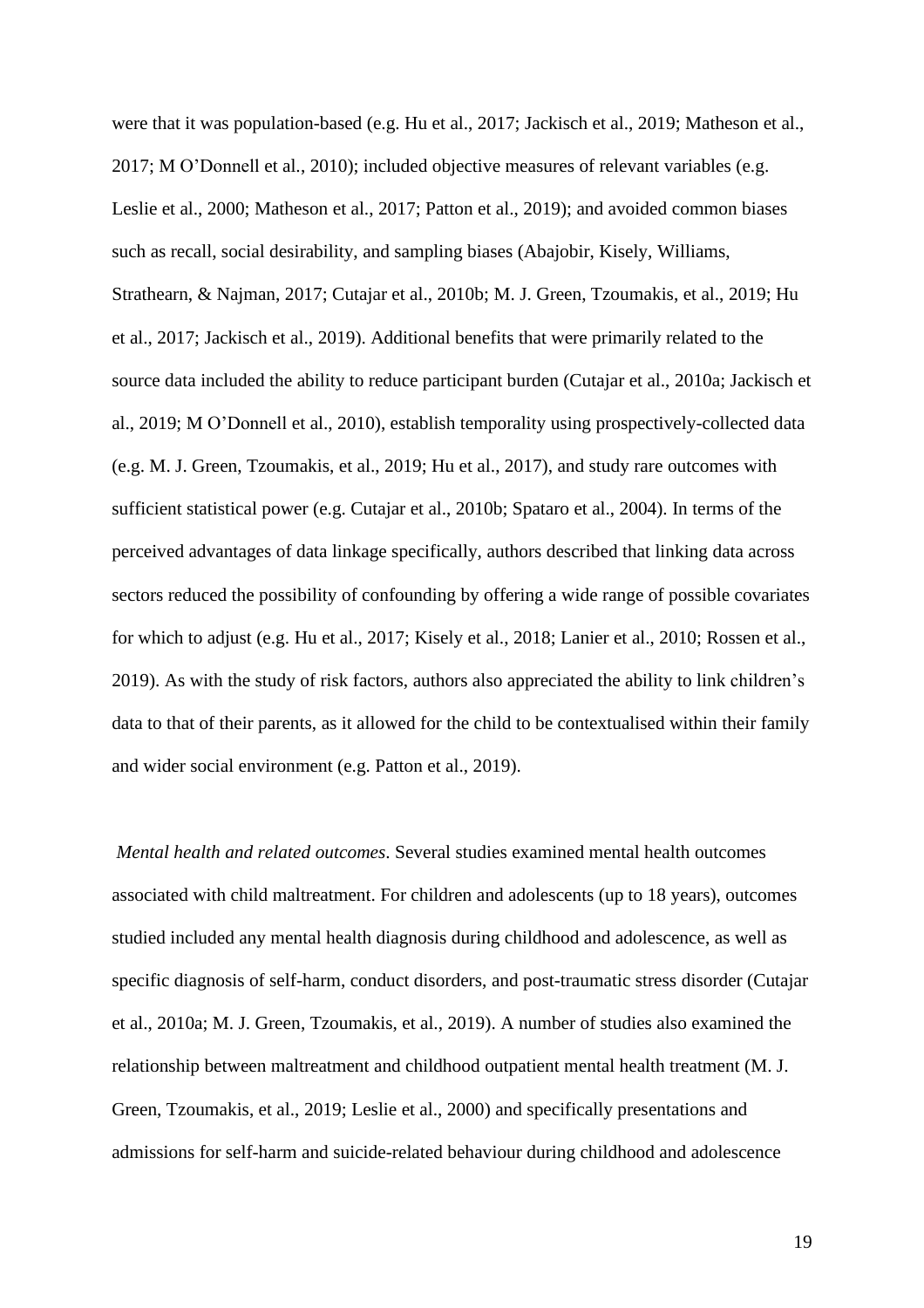(Hu et al., 2017; Rhodes et al., 2012, 2013). For young adults (average age approx. 21 years), outcomes studied included depression and anxiety disorders (Dahl et al., 2017; Scott et al., 2012), attentional problems (Boyd et al., 2019), internalising and externalising behaviours (Kisely et al., 2018; Scott et al., 2010), post-traumatic stress disorder (Scott et al., 2010), alcohol or substance use disorders (Kisely, Mills, et al., 2020; Scott et al., 2010, 2012), and low quality of life (Abajobir, Kisely, Williams, Strathearn, Clavarino, et al., 2017). In later adulthood, outcomes studied included schizophrenia and psychotic disorders (Cutajar et al., 2010a, 2010b; Morgan et al., 2019; Spataro et al., 2004).

*Physical health outcomes.* In terms of physical health, included studies examined associations between child maltreatment and adolescent smoking (Kisely, Abajobir, et al., 2020; T. L. Lewis et al., 2011), cardio-respiratory disease (Lanier et al., 2010), asthma (Lanier et al., 2010), high dietary fat intake (Abajobir, Kisely, Williams, Strathearn, & Najman, 2017), nonsexually transmitted infectious disease (Lanier et al., 2010), and premature mortality (Jackisch et al., 2019). Two studies examined physical health more generally, focusing on the association of child maltreatment and hospital admissions (Melissa O'Donnell et al., 2010) and healthcare costs (Patton et al., 2019). One study examined risk of teen parenthood for children who had experienced maltreatment (Font & Maguire-Jack, 2020).

*Educational and employment outcomes*. Several studies focused on educational outcomes for those who had experienced child maltreatment. Childhood outcomes included developmental vulnerability (including five domains: poor social competency, poor prosocial/helping behaviour, anxious/fearful behaviour, aggressive behaviour, hyperactivity/inattention) (M. J. Green et al., 2018; Matheson et al., 2017; Rossen et al., 2019) and primary school experiences of school adjustment, school readiness, academic achievement, behaviour,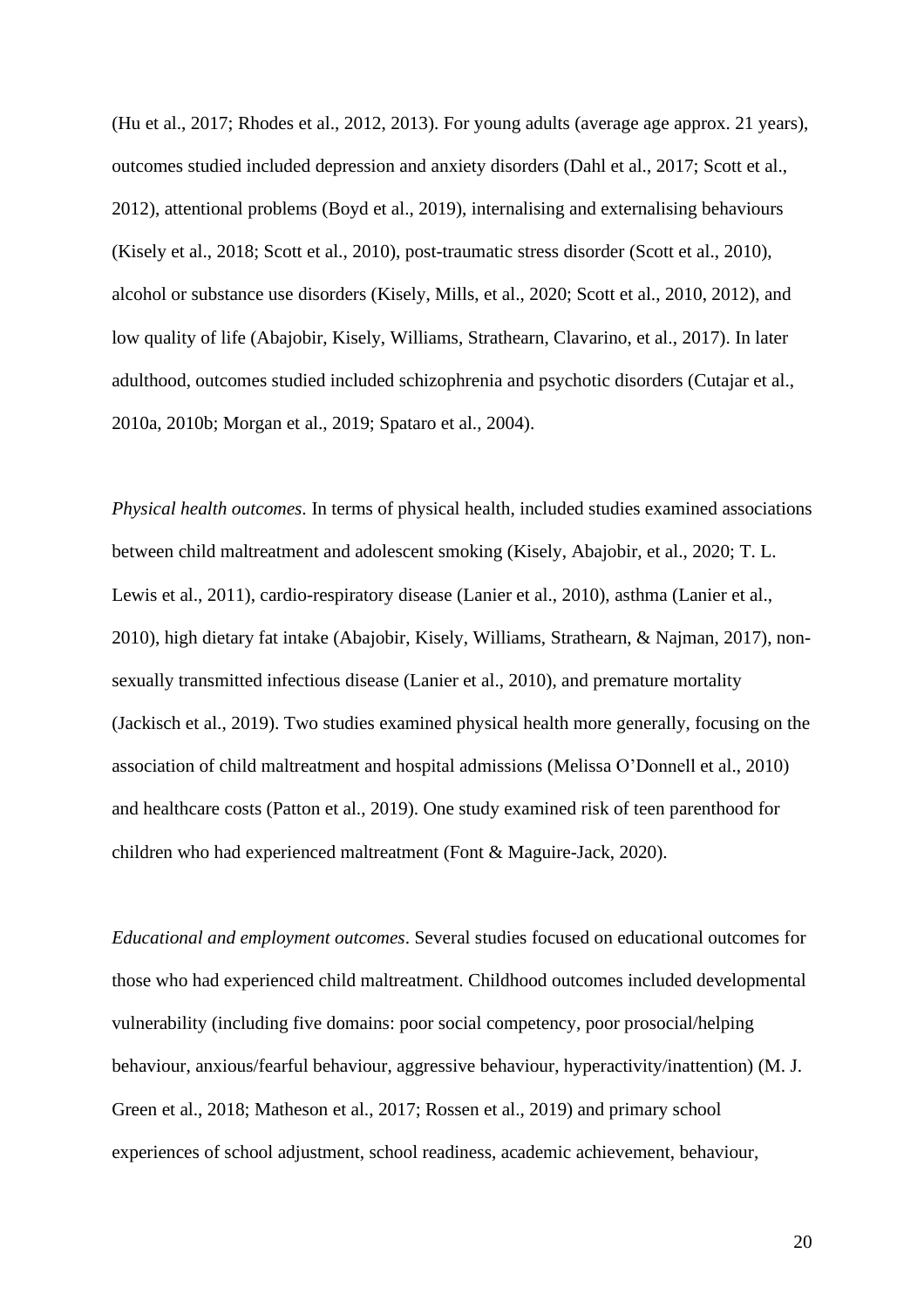retention, attendance, and special education status (Coulton et al., 2016; Galos, 2018; Laurens et al., 2020; Maclean et al., 2016; Ryan et al., 2018; Weiss & Fantuzzo, 2001). Two studies examined outcomes for secondary school students, one of which focused on absenteeism during exam days (Wong et al., 2017) and the other on school completion (Font & Maguire-Jack, 2020). Only one study examined the impact of maltreatment on employment and earnings in young adulthood (Font & Maguire-Jack, 2020).

**Intergenerational transmission of child maltreatment**. A small number of studies explored the likelihood of maltreatment among children whose parent(s) was/were maltreated. Two studies sought to quantify the overall probability of intergenerational transmission (measured as the proportion of parents who were listed as the victim in a child protection report who were later listed as the perpetrator in a child's report) (Font et al., 2020; Galos, 2018). Of these, one study (Font et al., 2020) examined four distinct types of perpetration, comparing transmission rates across three groups with differential CPS involvement. Two additional studies had a more specific focus of quantifying the risk of intergenerational transmission amongst young mothers who had experienced maltreatment (Eastman & Putnam-Hornstein, 2019; Putnam-Hornstein et al., 2015).

Again, these studies referred to some of the common advantages listed in other subsections, such as large, population-based samples (e.g. Galos, 2018; Putnam-Hornstein et al., 2015) and inclusion of multiple maltreatment-related variables (e.g. Galos, 2018). In terms of the unique advantages of data linkage for studying intergenerational maltreatment, authors of included studies noted the ability to link data between children and parents, allowing for follow-up over multiple generations without disadvantages of recall bias (e.g. Eastman & Putnam-Hornstein, 2019; Font et al., 2020; Galos, 2018; Putnam-Hornstein et al., 2015). Furthermore, in terms of the study of young mothers, it was also noted that linked data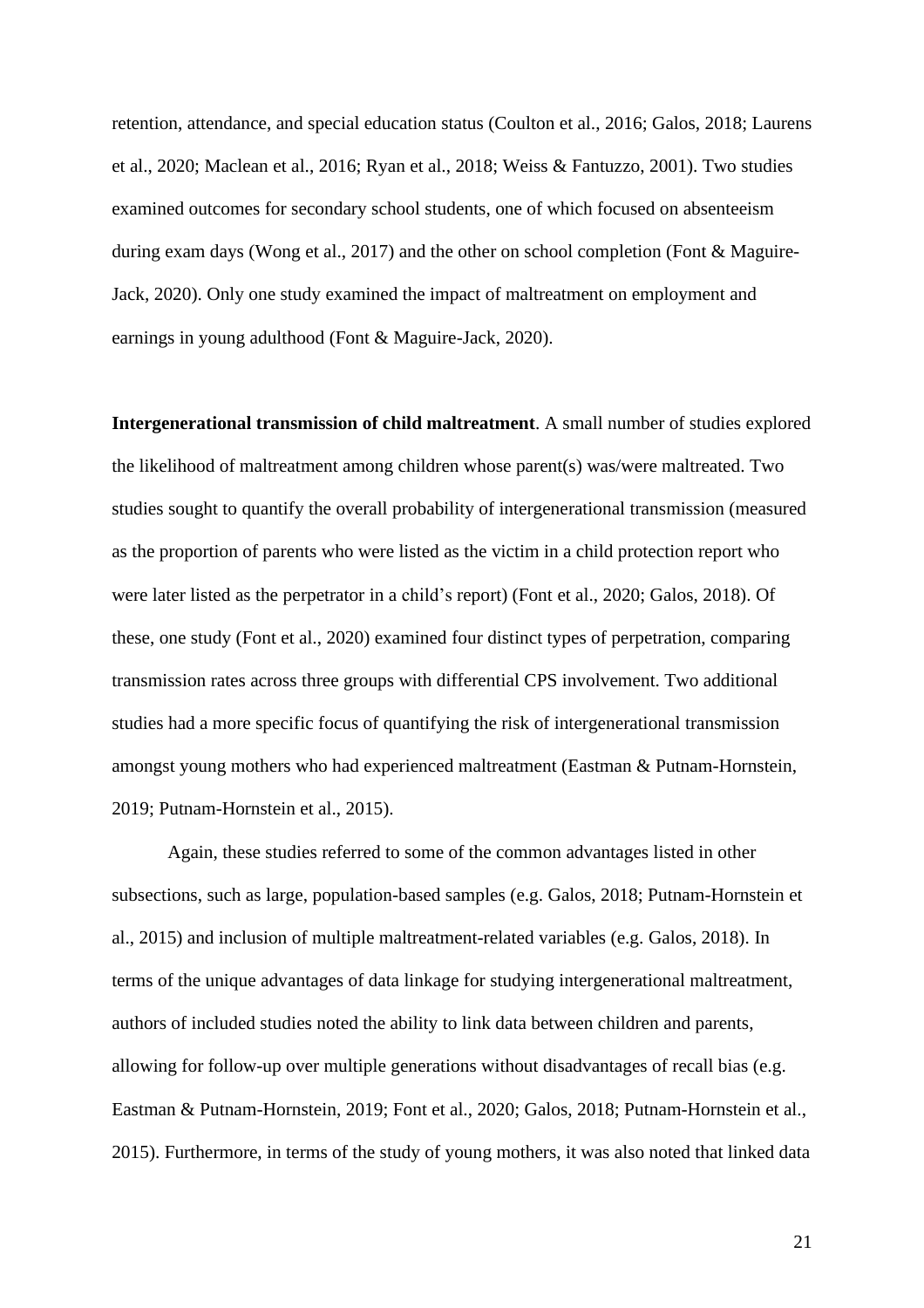allowed for the study of a rare event (teenage pregnancy) in a vulnerable population that may not typically participate in research (e.g. Eastman & Putnam-Hornstein, 2019). Finally, the longitudinal nature of administrative data was seen as a benefit as it reduced the time burden that would otherwise be required to follow up multiple generations (e.g. Galos, 2018).

**Predictive modelling**. Four studies used linked data to explore the feasibility of using predictive modelling to identify cases of child maltreatment (Vaithianathan et al., 2013; Wilson et al., 2015), maltreatment-related mortality (Parrish & Gessner, 2010), and placement in out-of-home care due to maltreatment (M. J. Green, Kariuki, et al., 2019). Studies varied in their approach to modelling. The number of variables included in the final models ranged from six (M. J. Green, Kariuki, et al., 2019; Parrish & Gessner, 2010) to 132 (Vaithianathan et al., 2013), the most common of which pertained to maternal characteristics (e.g. age at birth, marital status, mental health disorder, smoking/substance use in pregnancy). Where reported, Area Under the ROC Curve (AUC) values were lower for general maltreatment (range 0.76–0.88 (Vaithianathan et al., 2013; Wilson et al., 2015)) than for placement in out-of-home care (0.95 (M. J. Green, Kariuki, et al., 2019)). Positive predictive values were reported in only two studies, but ranged from 30% (child maltreatment (Wilson et al., 2015)) to 74% (out of home care placement (M. J. Green, Kariuki, et al., 2019)). All studies used de-identified data (i.e. did not identify specific individuals), and we did not find evidence that any of the four models had been evaluated for real-world use.

The main rationale the authors provided for using linked data concerned its potential to more accurately predict maltreatment-related outcomes (e.g. M. J. Green, Kariuki, et al., 2019; Parrish & Gessner, 2010). Specifically, by linking data from multiple agencies, they were able to consider a more comprehensive set of potential risk and protective factors than if they had relied on a single dataset (e.g. M. J. Green, Kariuki, et al., 2019). Furthermore, all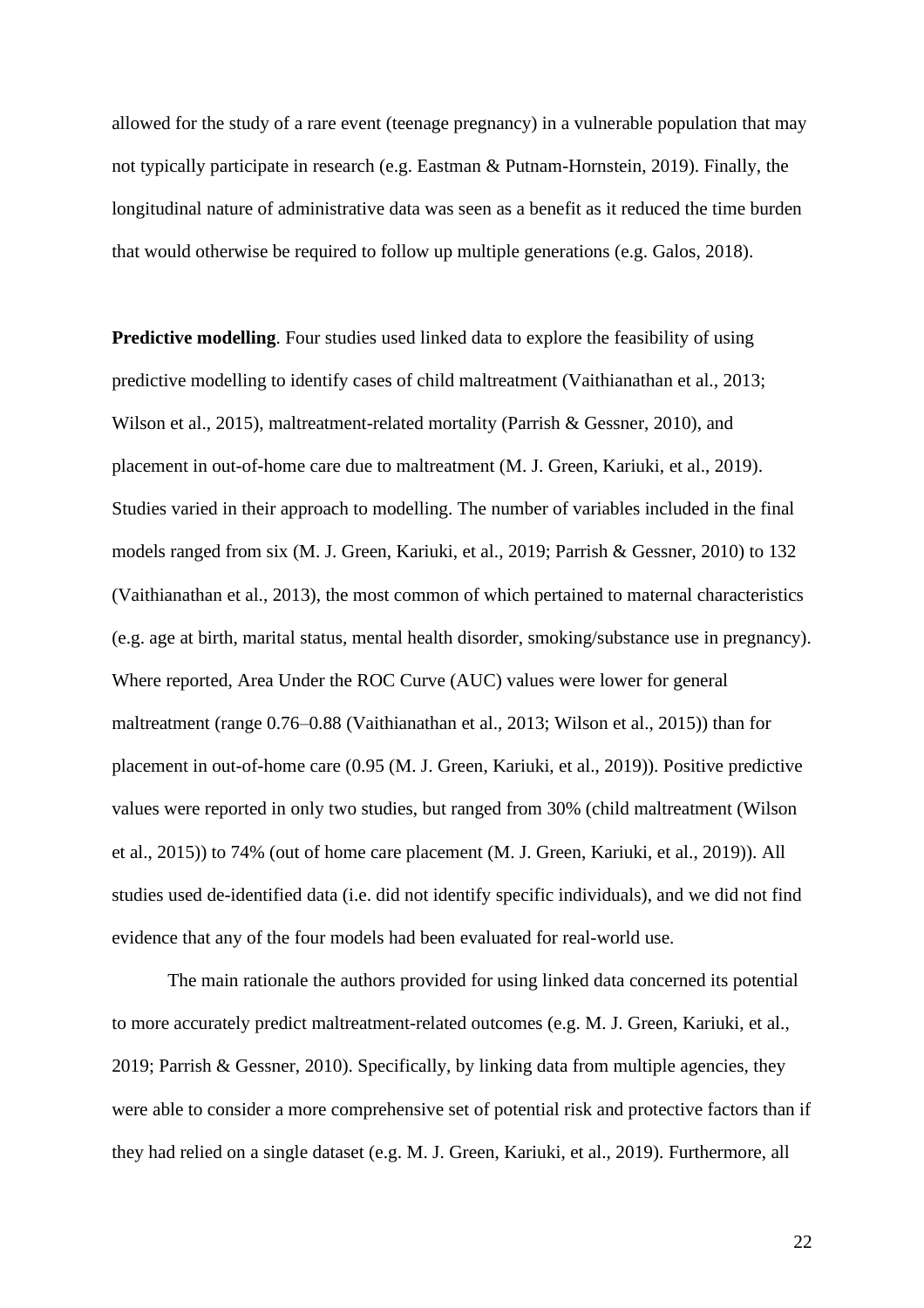studies highlighted potential applications of predictive modelling using data linkage, such as informing clinical protocols for decision-making/triage systems and strategies for targeting early intervention efforts. However, it is important to note that these statements were largely aspirational: there are several criteria to consider in the practical application of prediction models, and as mentioned above, none of the included studies had yet attempted to use their model in practice.

**Intervention and service evaluation.** Very few studies investigated services or interventions designed to prevent or respond to child maltreatment, of which only three were experimental or quasi-experimental in nature (including one randomised controlled trial) (Bruns et al., 2012; B. L. Green et al., 2017; Hong & Piescher, 2012). Compared with the other categories in this review, a greater proportion of studies in this category obtained active consent for linkage; however, some used de-identified records with implied exemption from consent requirements (e.g. Hong & Piescher, 2012; Maguire-Jack et al., 2019).

Included studies evaluated a wide variety of interventions and services. One study examined decision-making in CPS agencies, particularly in terms of how individual and county-level characteristics influenced whether investigations resulted in substantiations or out-of-home care placements (Maguire-Jack et al., 2019). The rest of the included studies examined outcomes associated with particular interventions. Preventative interventions studied included home visiting programmes (B. L. Green et al., 2017; Lanier & Jonson‐Reid, 2014; Murphey & Braner, 2000), Parent-Child Interaction Therapy (Lanier et al., 2014), and family supportive housing (Hong & Piescher, 2012). Other more 'down-stream' interventions and services included family drug treatment court (Bruns et al., 2012), cash benefits for families whose children were removed due to maltreatment (Lee et al., 2017), and treatment foster care (Larson, 2010).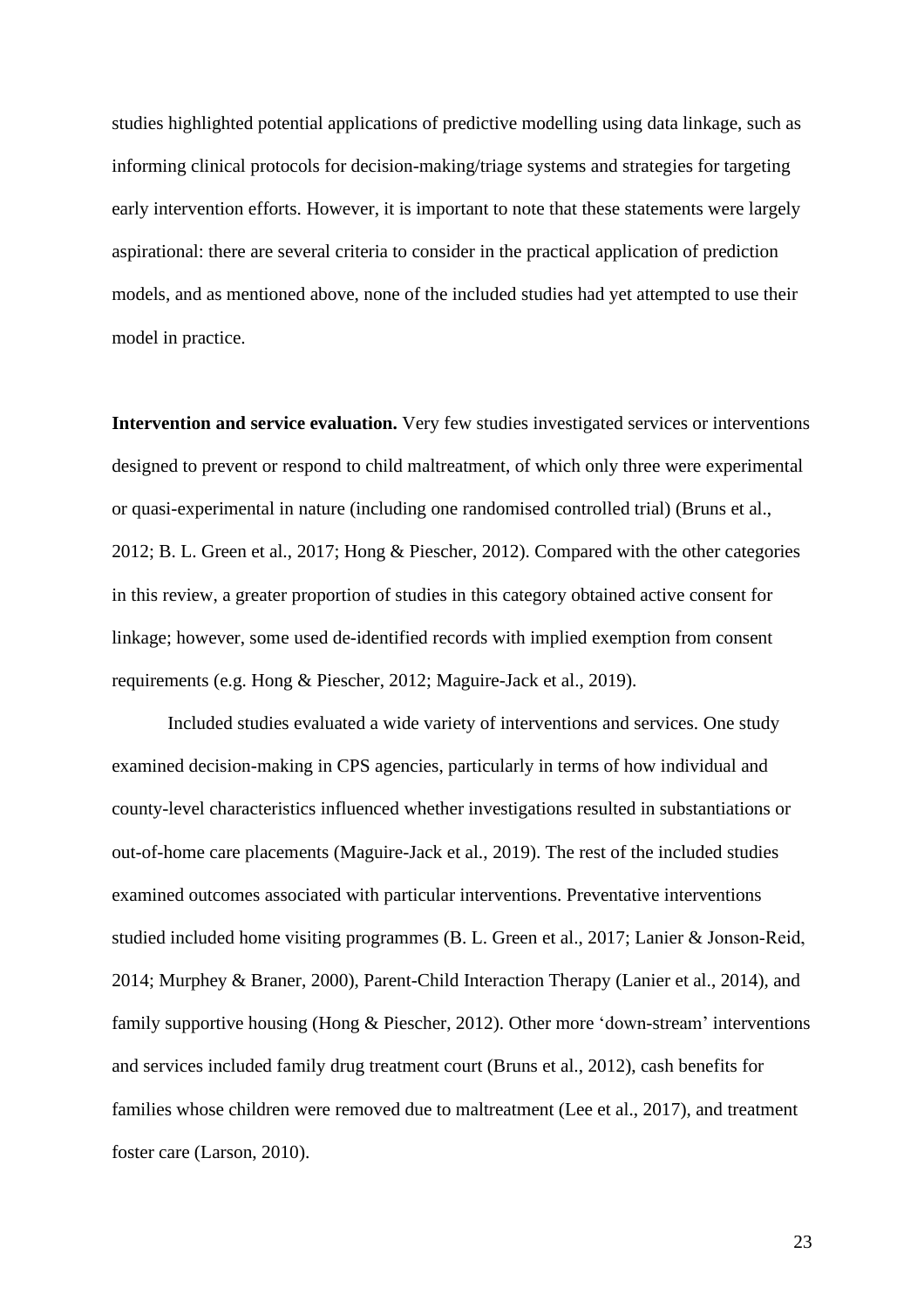Two studies included a specific rationale for using data linkage as an evaluation tool, the first of which used linkage in order to improve case ascertainment (Maguire-Jack et al., 2019) and the second to better understand the needs of children across multiple agencies (Larson, 2010). Other studies listed advantages of administrative data more generally, for example that it provides objective outcome measures (e.g. Lanier et al., 2014) and enables the study of policy-relevant outcomes (e.g. B. L. Green et al., 2017; Murphey & Braner, 2000).

**Multi-sector involvement in those who have experienced child maltreatment.** Linkage of multi-agency data also generated a picture of involvement across services, which can help to understand the diverse needs of children who experience maltreatment and the effectiveness of the multi-agency care pathways that support them. Several studies focused on the experiences of 'dual system youth,' i.e. those involved with both child protection and justice services (Eastman et al., 2019; Herz et al., 2019; Hurren et al., 2017a). Other studies described the experiences of youth involved in child protection and homelessness services (Putnam-Hornstein et al., 2017; Rodriguez & Shinn, 2016). One study examined involvement across all three of these sectors (child protection, justice, and housing support) and quantified the likelihood of involvement in multiple sectors (Aalders, 2012).

These studies relied on linked data to produce an accurate picture of multi-sector involvement without having to rely on self-report (e.g. Eastman et al., 2019; Putnam‐ Hornstein et al., 2017) and to do so on a population level (e.g. Eastman et al., 2019; Putnam‐ Hornstein et al., 2017). Two studies also referred to the fact that data linkage is a relatively feasible and time- and cost-efficient way of studying multi-sector involvement (Eastman et al., 2019; Hurren et al., 2017a). Finally, studies commonly indicated practical applications of the methodology, for example to better understand service 'touch points' and identify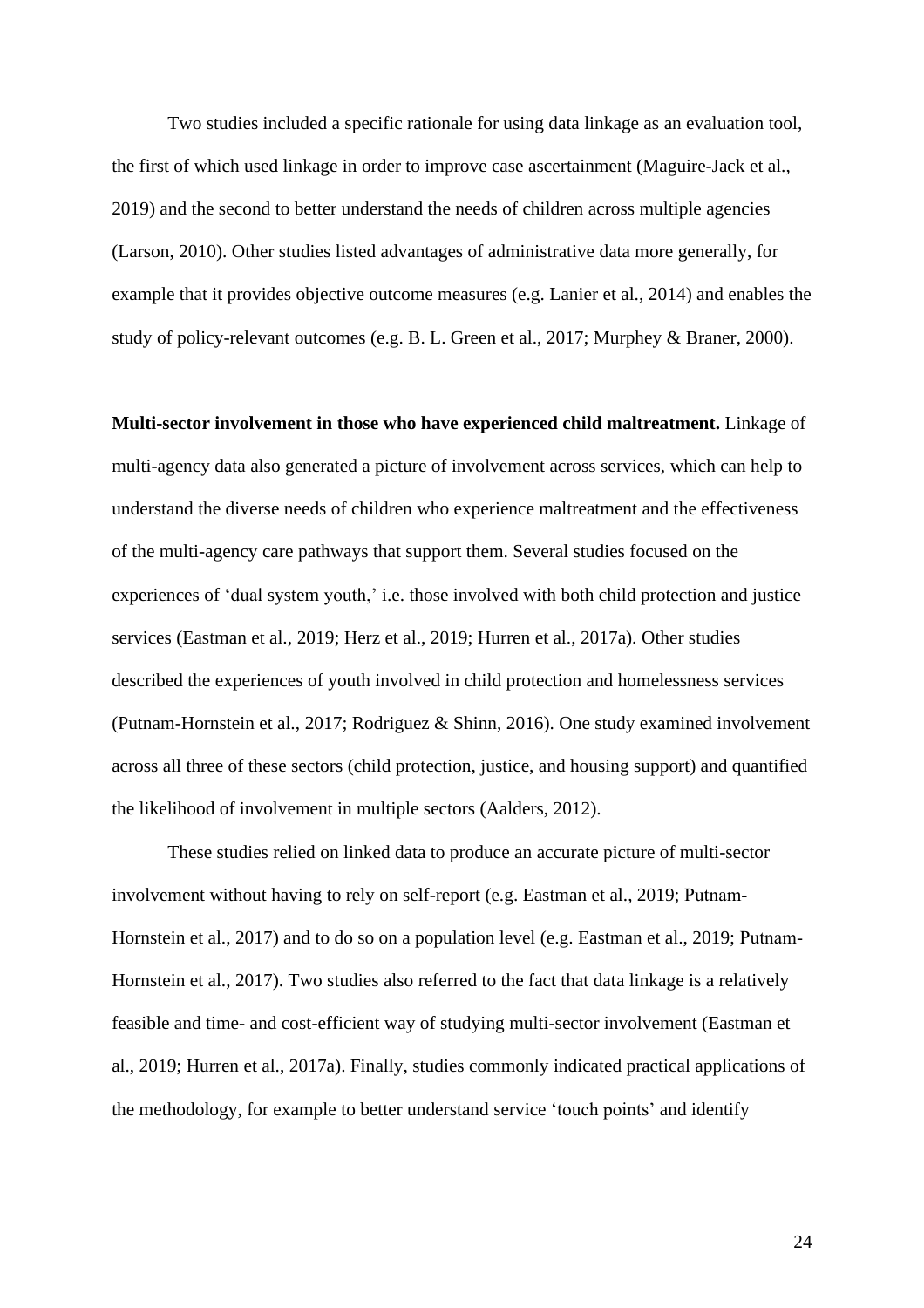strategic points for intervention (e.g. Eastman et al., 2019; Herz et al., 2019; Putnam‐ Hornstein et al., 2017; Rodriguez & Shinn, 2016).

**Methodological considerations and advancements.** Another theme across studies was methodological considerations and advancements related to using data linkage to study child maltreatment. Some studies focused more broadly on how data linkage can improve our understanding of and response to maltreatment, for example how the combination of multiple administrative data sources improved detection in comparison with one data source alone (Putnam-Hornstein et al., 2011; Schnitzer et al., 2008). Others provided more technical considerations, for example, regarding the accuracy and utility of ICD codes in identifying maltreatment (Raghavan et al., 2015) or the differences in pro- vs. retrospectively-ascertained maltreatment and their effects on outcomes of interest (Galos, 2018; Scott et al., 2012). Two studies aimed to quantify the effects of misclassification and other types of bias within data linkage (Galos, 2018; Parrish et al., 2017), demonstrating the importance of linkage validation and quality assessment.

#### **DISCUSSION**

A total of 121 studies met inclusion criteria of studying child maltreatment by linking data from at least two different data-holding organisations (of which at least one was longitudinal and administrative in nature) for the same individual. The vast majority of included studies were published in the past decade and conducted in the United States or Australia. Below we discuss findings in relation to each of our objectives.

# **Objectives 1 & 2. Describe which data (from which sectors) have been linked and overview linkage processes**

Most datasets came from social services or health, with fewer from justice, education, or other sources. Linking data across diverse sectors facilitates a more complete picture of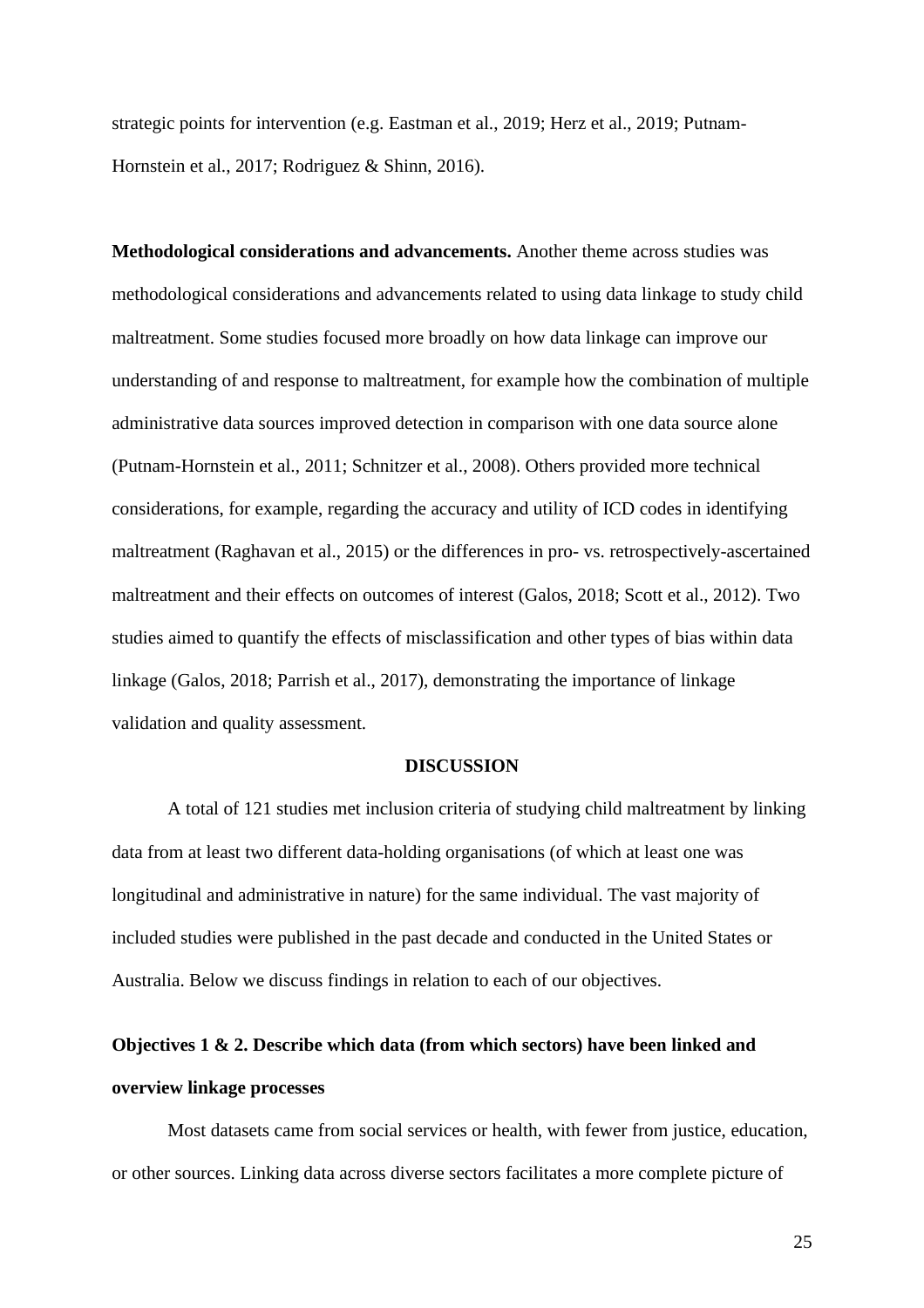child maltreatment, which provides many benefits in terms of mapping risk factors and outcomes across domains (Belsky, 1993) and understanding when and where individuals who have experienced maltreatment access services. As may be expected, different agencies used different operationalisations and indicators of maltreatment, the standardisation of which merits future consideration.

Overall, many studies did not report sufficient detail relating to data linkage processes (including consent procedures, quality of linkage, risk of bias, and technical considerations) to align with current guidance (Benchimol et al., 2015; Gilbert et al., 2018), which is consistent with the findings from Chikwava and colleagues' review (2021). Understanding data quality is particularly important in assessing the value of data linkage as a method of studying child maltreatment, and the inadequate reporting of linkage processes made it difficult to assess the quality and potential biases of linkages and therefore the robustness of study conclusions. These issues were the focus of a number of the studies included in the 'methodological advancements' category. For example, Raghavan and colleagues' (2015) study on the quality of administrative codes used to indicate maltreatment provided interesting insight into the utility and limitations of using medical codes to ascertain child maltreatment and of the biases related to these codes. Other studies in the review examined the impact of different technical or analytical decisions (Parrish et al., 2017), which may be helpful in improving the accuracy of estimates derived from linkages.

# **Objectives 3 & 4. Identify the main purposes/uses of data linkage in the context of child maltreatment and overview the types of questions being addressed using data linkage**

Below we discuss included studies' main purposes and findings in relation to Putnam-Hornstein and colleagues' (2011) public health framework, which conceptualises the potential usages of data linkage within the field of child maltreatment. The framework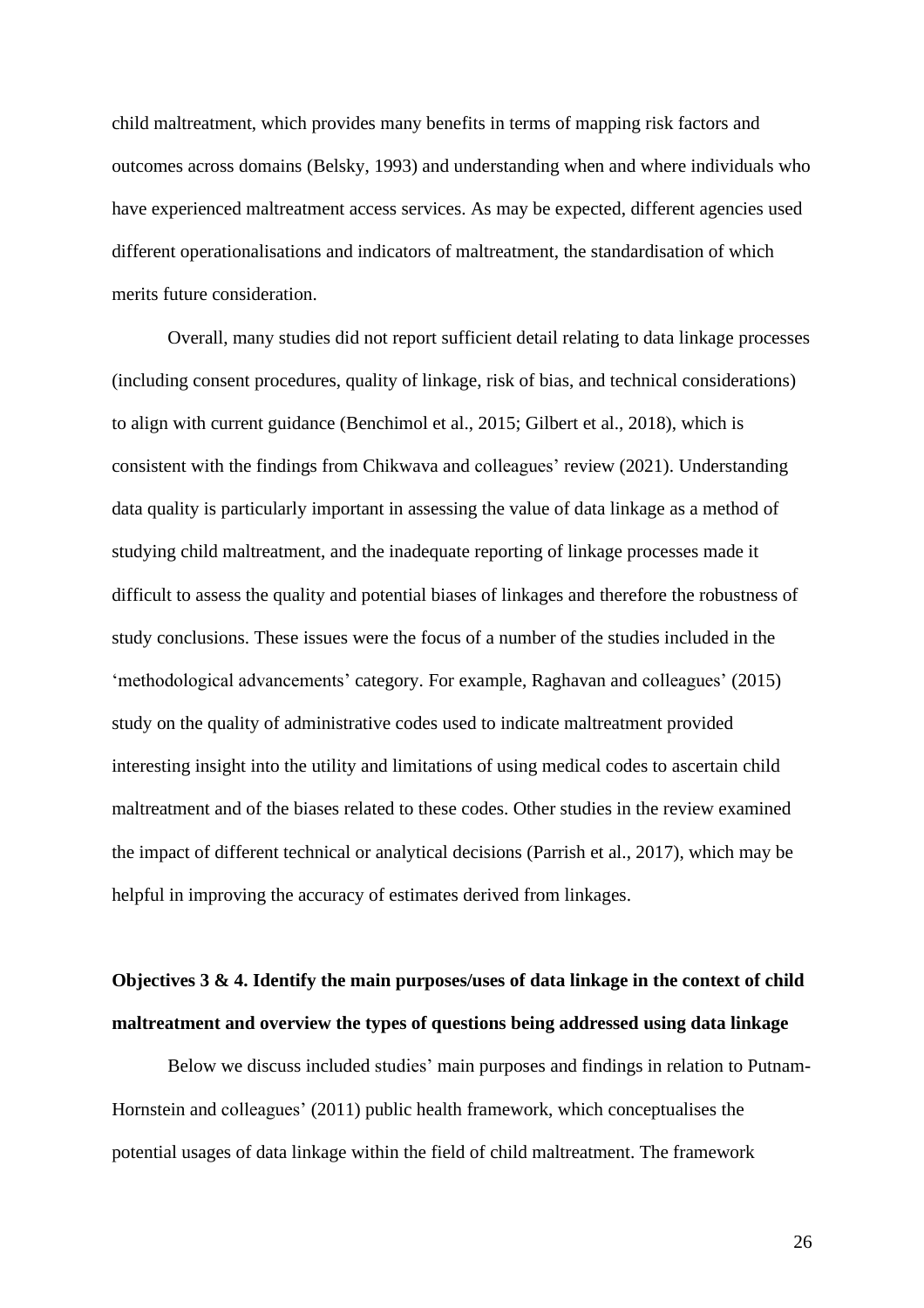consists of four 'steps' that build upon each other with the aim of reducing the burden of maltreatment. These are (1) defining the problem through data collection/surveillance, (2) identifying risk and protective factors, (3) developing and testing interventions through efficacy/effectiveness research, and (4) implementing and monitoring interventions. The long-term and 'quasi-prospective' nature of administrative data and the holistic, multisectoral view made possible through data linkage are ideal for addressing these four areas.

**Surveillance.** The studies in this review demonstrated the benefits of data linkage for providing estimates of overall population prevalence and incidence of child maltreatment as well as enabling estimation for specific vulnerable groups (e.g. young mothers and homeless youth). Derived from whole-of-population data, these estimates can serve as the foundation for designing policy and intervention strategies by indicating the scope of maltreatment in the general population and highlighting groups that may benefit from more targeted intervention (Putnam-Hornstein et al., 2011). However, what remains to be determined is the accuracy of these estimates in relation to those derived from studies not using data linkage methods (e.g. those relying on case note review, self-report surveys, etc.). Whilst this review demonstrated that data linkage improves case ascertainment over single datasets and is a feasible way to obtain population-level estimates (e.g. Schnitzer et al., 2008), the extent to which it captures the *true prevalence* of maltreatment is still unclear, especially given the lack of consideration of the linkage quality and the possible biases this may introduce. This is an important consideration that should be explored in the future, especially given the known risk of noninclusion exacerbating inequality (Ibrahim et al., 2021; Knight et al., 2021). Furthermore, the parameters remain to be clarified by which linked administrative data might be provided back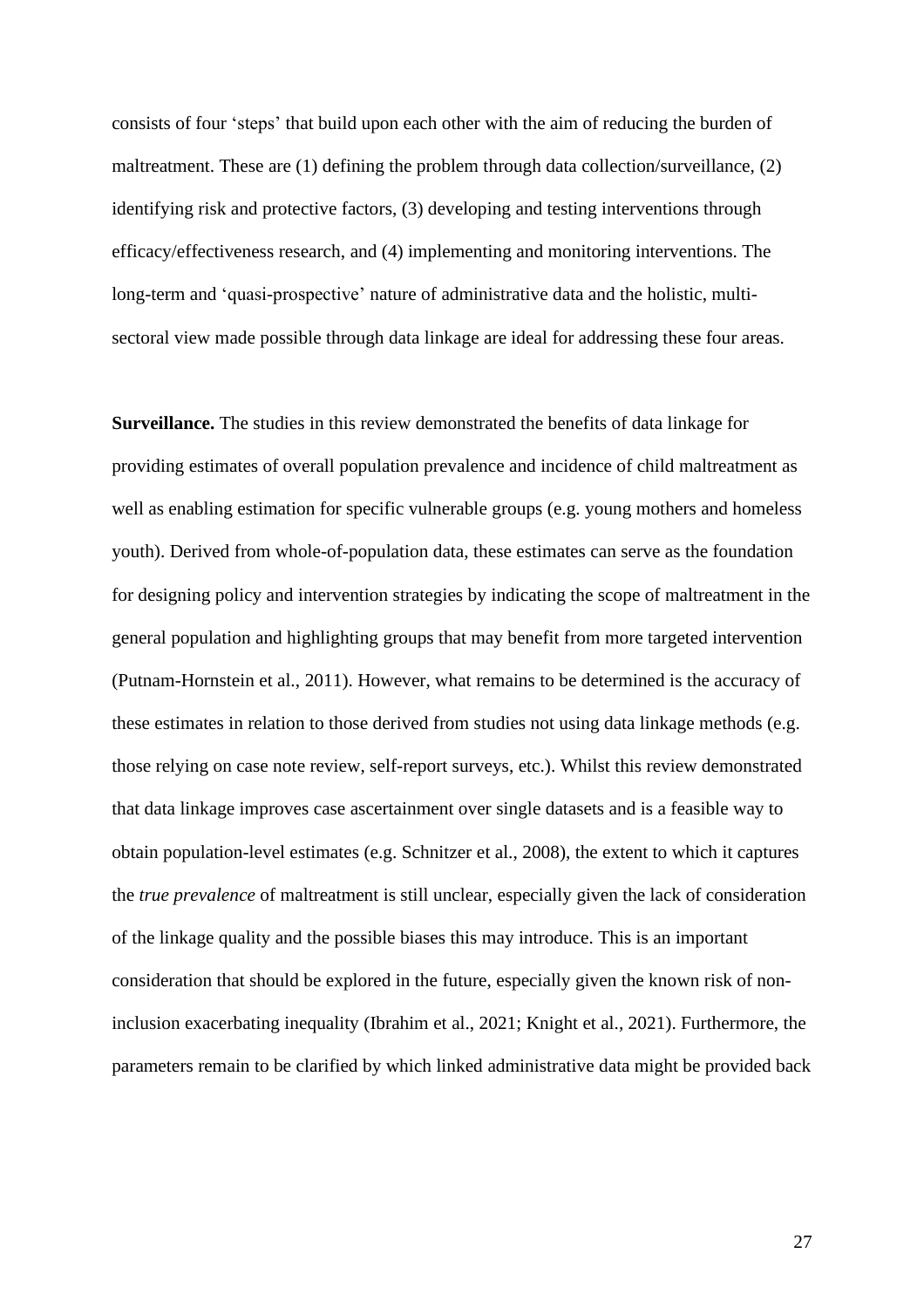to the services that provide individual datasets, and the ways data might be used to inform decisions about individuals who may be at particular risk.

**Risk and protective factors.** The studies included in our review also highlighted the ability of data linkage to further our understanding of risk factors and outcomes related to child maltreatment. Included studies examined risk factors and outcomes spanning all levels of Belsky's (1993) developmental-ecological model and across many sectors (including child protection, social and housing services, health, education, and justice), which reflects the multi-faceted nature of maltreatment and its consequences. Perceived advantages of using a data linkage approach included large sample sizes, population-based data, ability to study a wide range of cross-sector risk factors, reduced biases (e.g. recall and selection bias), and the ability to track risk factors over time at a population-level. Studies also noted the power of data linkage for contextualising the child within their family. Many of the included studies examined risk factors through familial linkages (e.g. children to parents, children to siblings), which allow for exploration of risk factors that might be otherwise difficult to study. In addition to facilitating study of intergenerational transmission of maltreatment, linkage between family members adds important information about harmful events or actions available only in the parental or sibling records and provides information about the family that can inform service support and preventative interventions at a family level.

However, there were also gaps in the literature in terms of risk and protective factors. For example, whilst there is significant potential for using linkage of administrative data and research data (e.g. from cohort studies) to unravel the complex aetiology of maltreatment, only a handful of studies in the review included such linkage. Furthermore, none of included studies described using unstructured (free-text) administrative data, even though these are recognised as a key source of information on risk and protective factors. In the United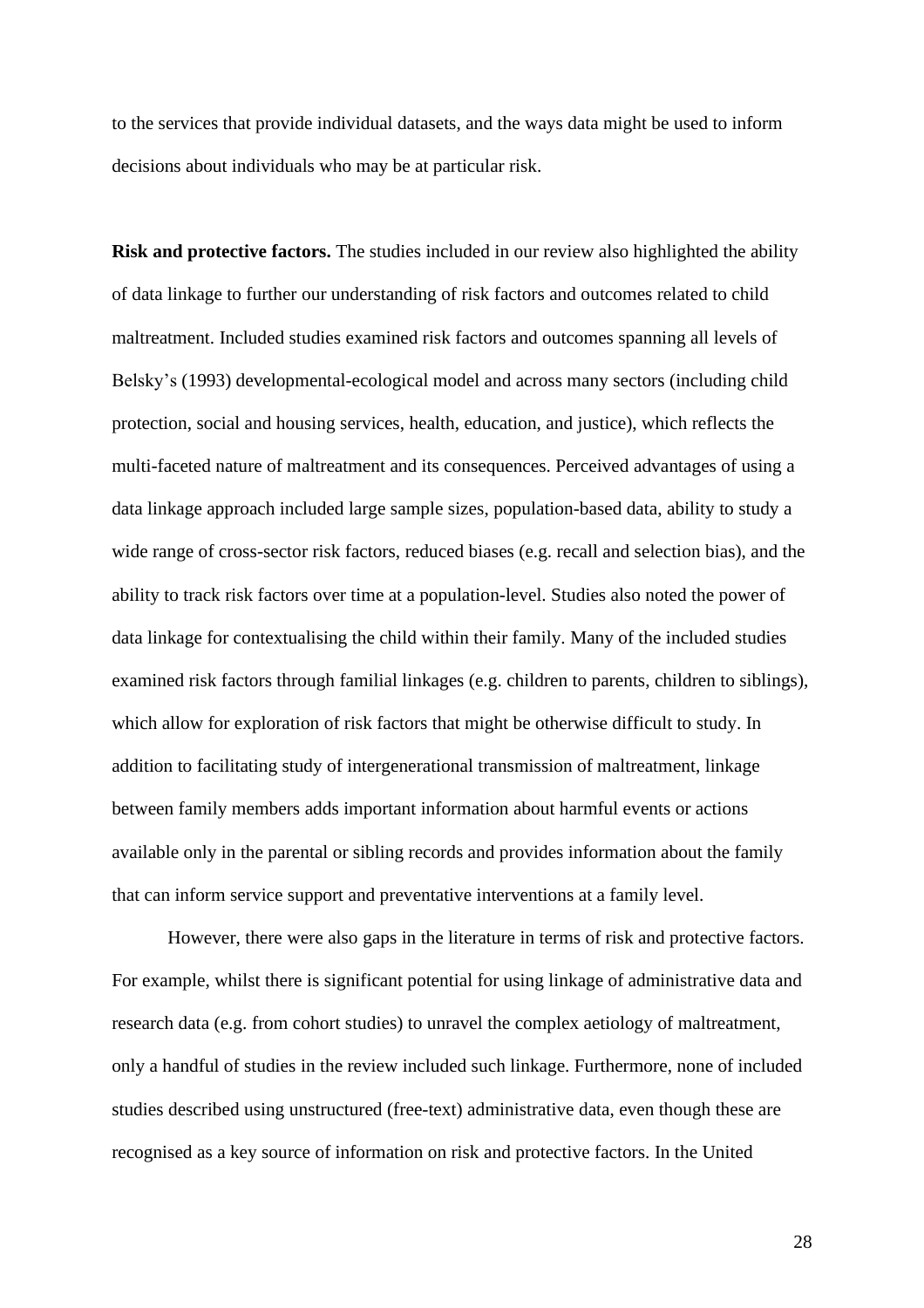Kingdom, for example, it is estimated that approximately 70% of the information relating to adverse events is recorded in free text fields as unstructured data (Downs, 2017), and analysis requires complex natural language capability – a facility which is resource and timeintensive, and not available to most research teams. Improving access to these resources could help ensure we are maximising the utility of administrative data.

**Intervention development, testing, and implementation.** Relatively few studies focused on evaluating prevention strategies or interventions for children who have already experienced maltreatment. Interventions for child maltreatment – particularly when they are preventative – are often difficult to evaluate. Trials in the field often suffer from poor methodological reporting, short-term follow-ups, inappropriate analyses, and lack of replication, so there is still much to be learned about the effectiveness of such interventions (MacMillan et al., 2009). Whilst some of the included studies mentioned advantages of using data linkage in this way (e.g. the ability to study objectively-recorded, policy-relevant outcomes), the potential of data linkage to help address this gap remains largely unclear and merits further exploration. For example, no studies in this review used data linkage as a means of identifying individuals who may benefit from particular interventions/services, or to randomise individuals to a particular intervention (both of which have been suggested as potential uses for data linkage in this area).

Another potential use for data linkage is in case identification and recruitment to interventions and services. Data linkage may make it possible to examine a large known proportion of children who are maltreated, detect patterns in risk factors, and follow-up those identified as being at high-risk of maltreatment. Critically, any programme aimed at identifying children at-risk of or experiencing maltreatment would need to meet strict requirements related to effectiveness (including potential harms), feasibility, and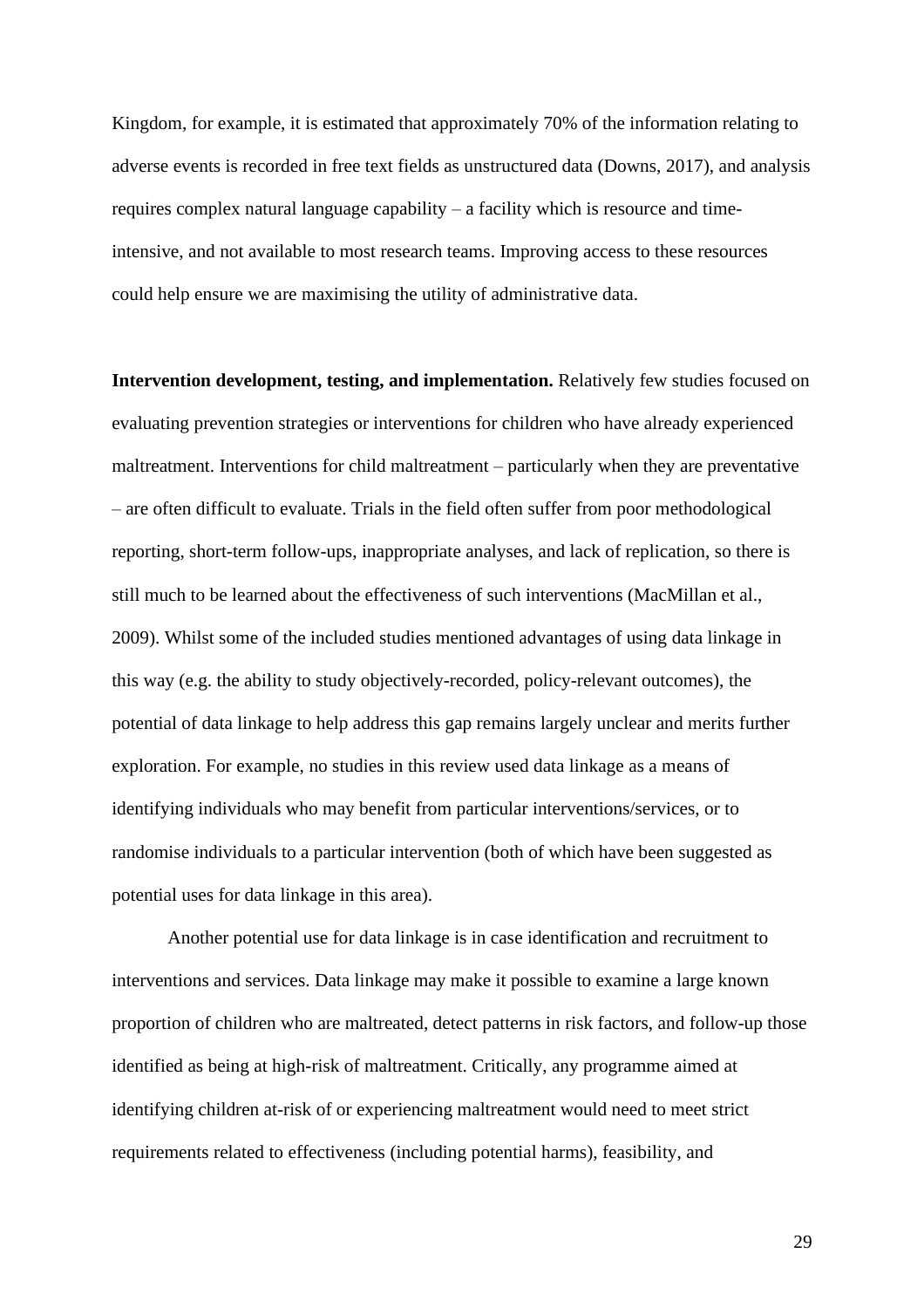acceptability, such as those set out by the UK National Screening Committee (UK National Screening Committee, 2015). Specific criteria include model accuracy and predictive ability of included variables (Leventhal, 1988), bias within the original data and bias due to the linkage, explicability of the system and design of the model, and understandability and acceptability to stakeholders (Joshi & Morley, 2019). Although one study in the review (Wilson et al., 2015) met established criteria for accuracy, none appeared to meet all relevant criteria for real-world case identification. However, given that study authors were hopeful that their models could eventually be used in practice, it is clear that this is an important area for careful study and consideration.

## **Limitations**

We acknowledge several limitations for this review. First, as we included only studies using data linkage, we were unable to directly compare findings from data linkage studies with findings from studies using other approaches. Thus, we are unable to systematically determine what *unique* information data linkage studies have contributed to our understanding of maltreatment. Second, in terms of our definition of maltreatment, we excluded studies that focused only on out-of-home care placement *without providing specific estimates about child maltreatment.* Although there is a large overlap in these populations (i.e. many children who are placed in out-of-home care will have experienced maltreatment), there is also a significant proportion of children in out-of-home care placements for other reasons, and thus including all children in out-of-home care would not provide information specific to presentations of maltreatment. Furthermore, we did not include prenatal neglect (including neonatal abstinence syndrome or foetal alcohol syndrome) in our definition of maltreatment. Third, whilst we were broad in our search strategy, it is possible that we may have missed important studies. For example, if studies did not mention data linkage within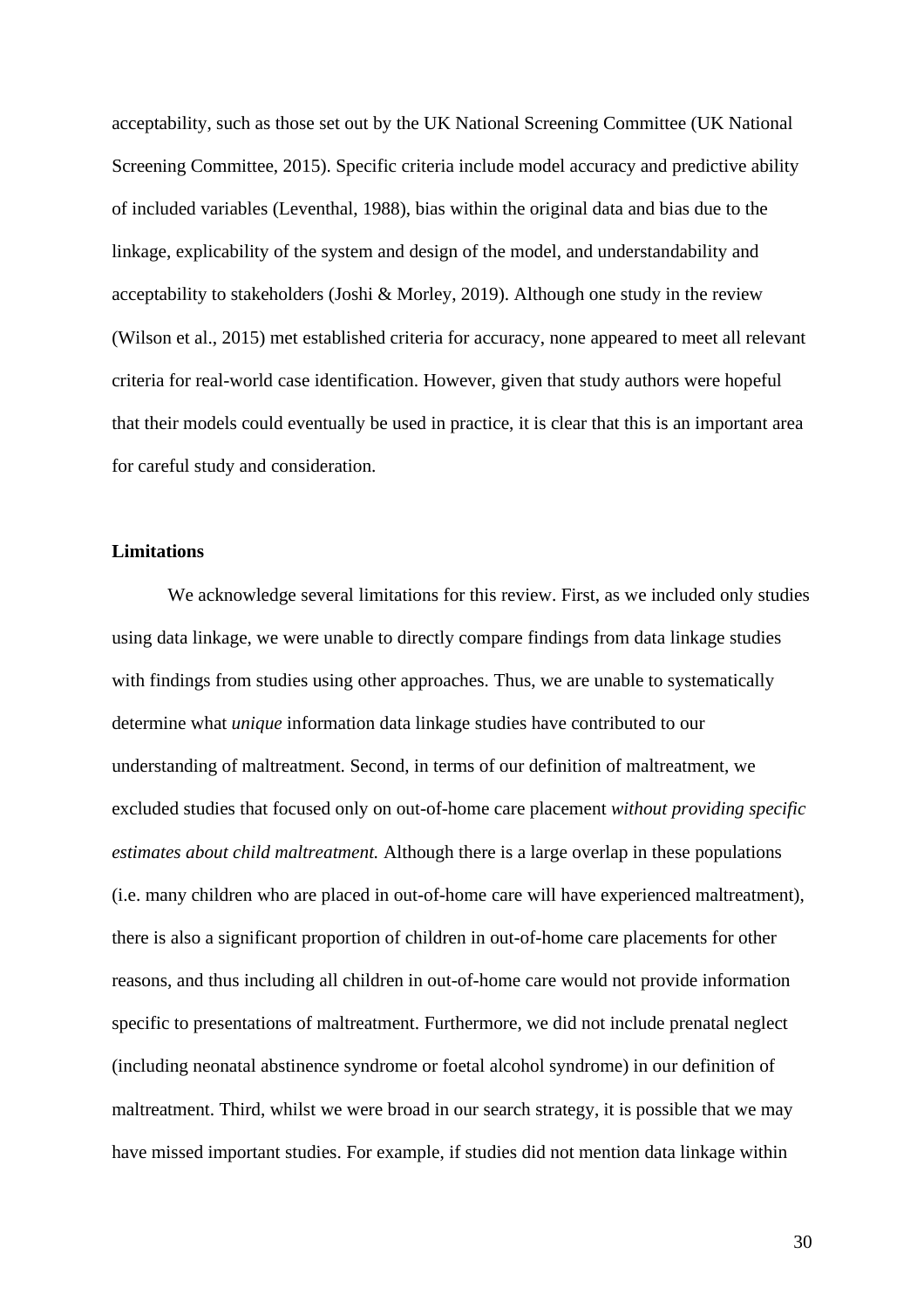their title/abstract, they would not have come up in our searches (although we note that this is an issue for all reviews relating to data linkage). Additionally, certain study types, such as service evaluations, are often not systematically searchable. We attempted to address both of these issues through extensive manual searching, but it is likely that there are additional studies we have not found. We were additionally concerned we may have missed studies from the Nordic countries (given their high-quality register data), which we attempted to address through consultation with a Swedish researcher; however, as this was a *post-hoc* conversation, we ran only targeted searches in two databases, rather than re-running our entire search strategy a third time. Finally, whilst not a limitation *per se*, we would like to emphasise that the conclusions of this review relate to the findings of *data linkage studies,* and as such, one should not draw overall conclusions about the epidemiology of child maltreatment or effectiveness of related services or interventions without considering findings from the broader child maltreatment literature.

### **Recommendations for policy and future research**

Accurate, accessible information on the prevalence, aetiology, and consequences of child maltreatment is the foundation for designing effective policy and interventions to reduce it. This review has begun to demonstrate the range of ways in which data linkage can contribute to building these strong foundations. However, there is still much research that is needed to determine how data linkage can best contribute to the public health response to maltreatment.

First, as described in the previous section, the review highlighted a significant gap in terms of methodological reporting. Despite the existence of established guidance for reporting on linkage techniques and methods (including assessment of linkage quality) (Benchimol et al., 2015; Gilbert et al., 2018), the vast majority of studies included no or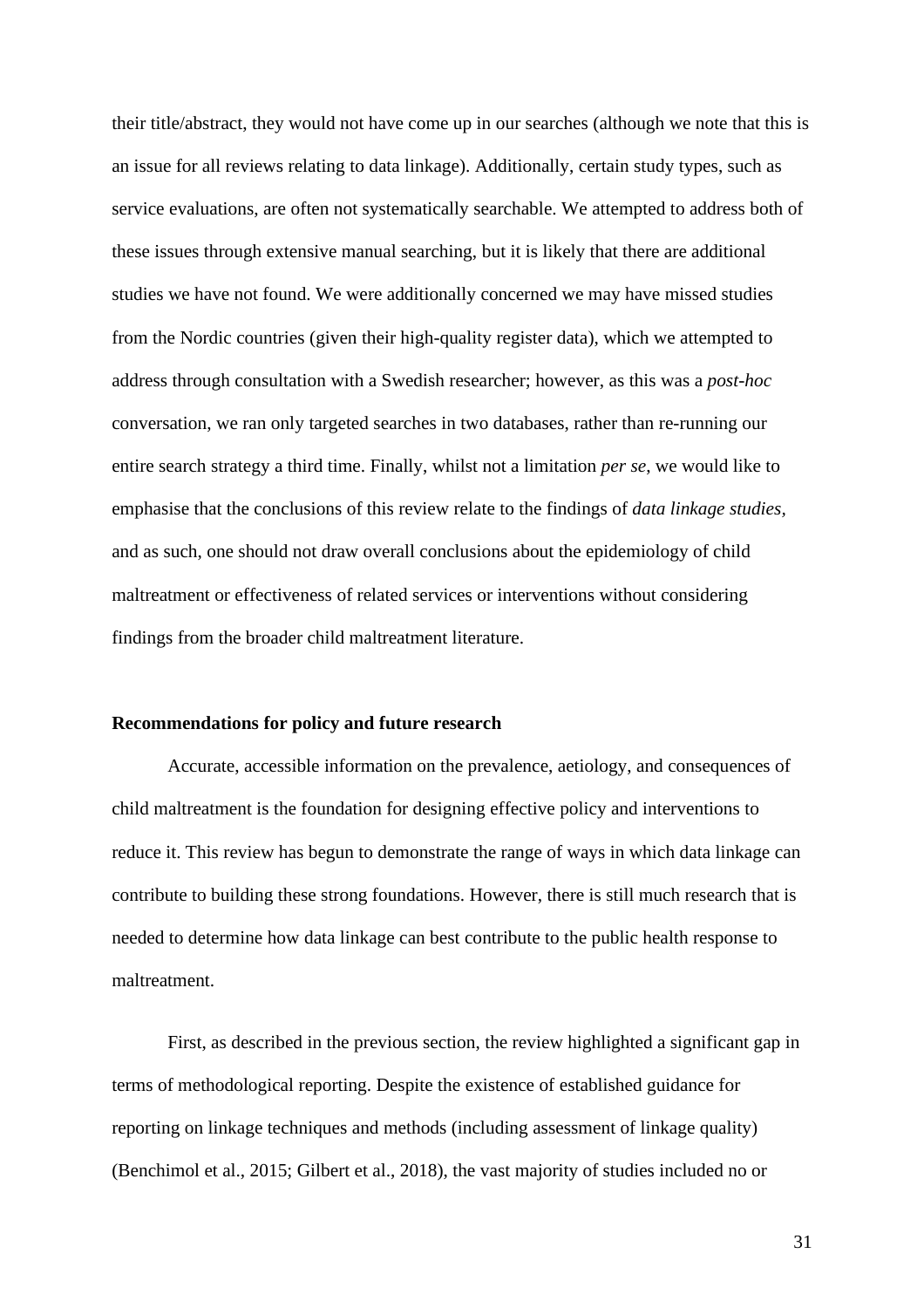insufficient information in these areas. This may be due in part to unavailability of information, a common consequence of the fragmentation of data processing (Gilbert et al., 2018; Harron et al., 2017). Data providers, linkers, and analysts can begin to address this issue through clear communication about each step of the linkage process (Gilbert et al., 2018). Furthermore, even in the absence of access to identifiable data, there are established methods for evaluating linkage quality, including through post-linkage validation, sensitivity analysis, and comparison of linked and unlinked data (Harron et al., 2017). More detailed description of linkage processes is important for improving transparency and reproducibility, and until we can properly assess data and linkage quality for studies in this area, it will be difficult to assess the robustness of their findings and conclusions.

Second, as stated in the *Limitations* section, this review was not designed to systematically determine what *unique* information data linkage adds beyond what is already known. To build on this review, we suggest that future systematic reviews directly compare findings from studies using data linkage with the best available evidence to understand the unique contribution of data linkage studies. Such comparison could help determine whether data linkage produces knowledge not already known from other studies, or, if not, whether the practical benefits relative to other methods (e.g. cost and convenience) still support its use in certain circumstances. These comparisons should further aim to evaluate the sensitivity and specificity linked data for ascertaining cases of child maltreatment, as this will directly influence its usefulness as a tool for practice and research.

Third, the review highlighted a clear gap in terms of the possible uses for linked data suggested in Putnam-Hornstein and colleagues' (2011) public health framework. Studies clustered primarily in the 'discovery' end of the framework (defining the problem and identifying risk and protective factors), with very few focused on evaluating or implementing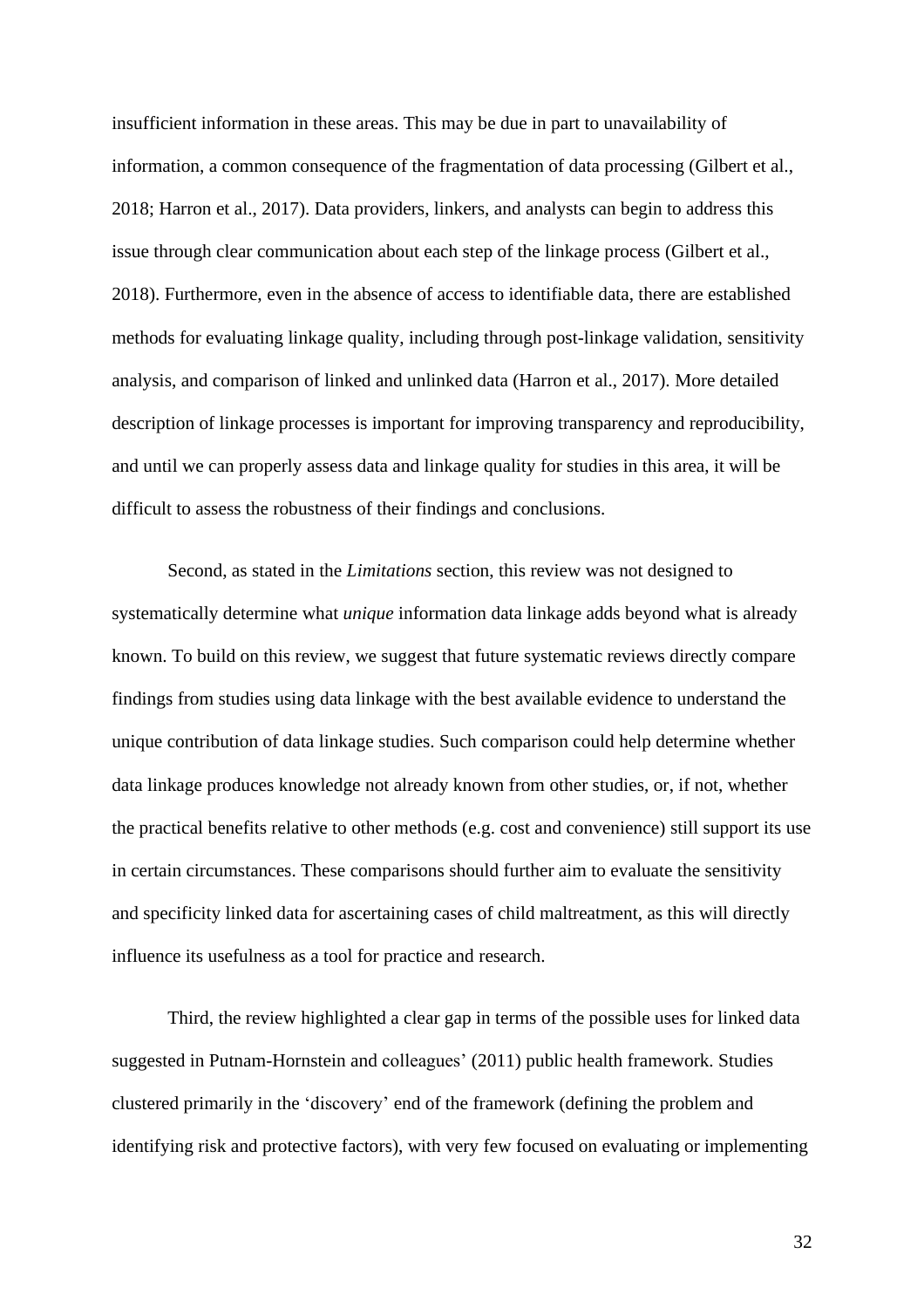interventions. Only two studies (Gilbert et al., 2012; Högberg, Lampa, et al., 2018) measured maltreatment in relation to macro-level policy initiatives or changes in medical guidelines, despite this being an area where population-level data on time trends and geographical patterning could be particularly useful (Prinz, 2017). That data linkage has not often been used for evaluation indicates a significant missed opportunity. This is particularly true for the United Kingdom, where there has been emphasis moving towards delivering care as an integrated system, including through the creation of linked records between health and social services that can be de-identified to use for research. In fact, legislation expected in 2022 will make it a requirement to collaborate between health and social care to provide services (Department of Health and Social Care, 2021). Methods of evaluating these novel multiagency interventions and care pathways will be critical, and data linkage should provide an important method to support these endeavours.

Fourth, very few of the included studies linked administrative data with study-specific (research) data. This represents another missed opportunity, as research data (e.g. on genetics, biomarkers, and deep phenotyping) could complement what is available in administrative data and enable complex analyses that would not otherwise be possible. Whilst some studies (e.g. the UK Biobank and the Avon Longitudinal Study of Parents and Children) are starting to link cohort and administrative data, none of the studies met inclusion criteria for this review, highlighting an area for additional development.

Finally, further consideration is needed regarding how to address the range of practical hurdles associated with establishing data linkage systems. As more and more countries attempt to introduce data linkage to enhance understanding and evaluation of risk and health, common challenges are emerging. For example, in the UK, there are many difficulties associated with access, linkage, and use of social services data, one of the main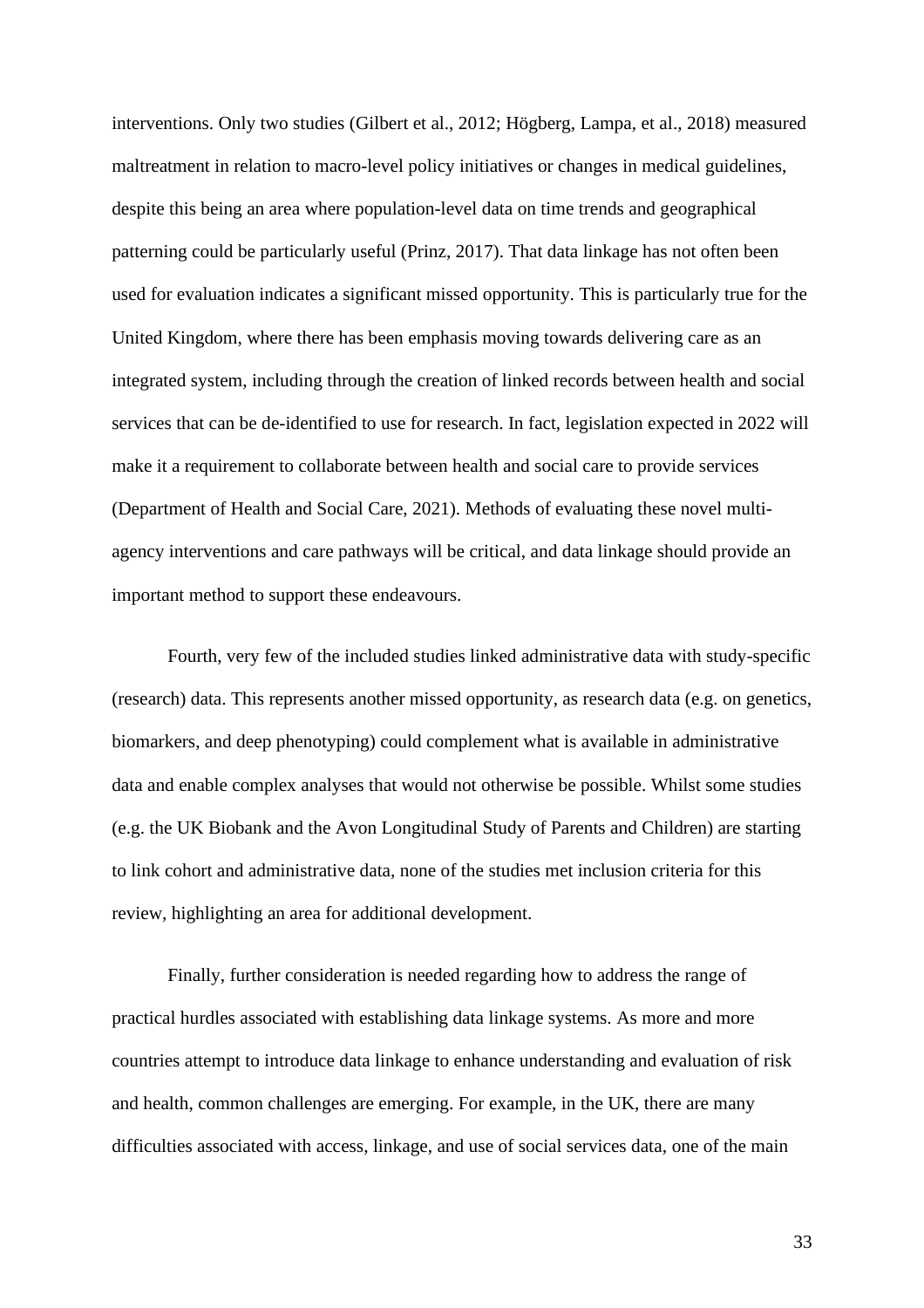sources of information pertaining to child maltreatment. These include uncertainty around the legalities and governance of sharing and linking data, data protection and privacy issues (Mourby et al., 2019), lack of technical infrastructure (Blackwell et al., 2015; Copeland, 2015), problems with interoperability (Copeland, 2015; Harron et al., 2017), and lack of human resources with relevant skills and knowledge (Ainsworth & Buchan, 2015; Giest, 2017). To benefit from the potential of linked data, concerted action is required to address these challenges. This is likely to include targeted capital investment aimed towards the access and use of social services data, linked to health and research data.

## **Conclusions**

There is increasing interest around data linkage as a tool for understanding, preventing, and mitigating the effects of child maltreatment. The studies included in this review demonstrated the wide variety of ways in which data linkage can linkage can be used to generate research evidence to contribute to public health policies for maltreatment, especially in terms of better understanding its aetiology and consequences. However, how research using linked data can be translated into effective service development and monitoring, or targeting of interventions, is underexplored in terms of privacy protection, ethics and governance, data quality, and evidence of effectiveness.

**Acknowledgements:** The authors would like to thank Dr. Veronica Phillips at the University of Cambridge Medical Library for her assistance in developing the initial search strategy as well as Professor Anders Hjern for providing advice on how to improve upon it.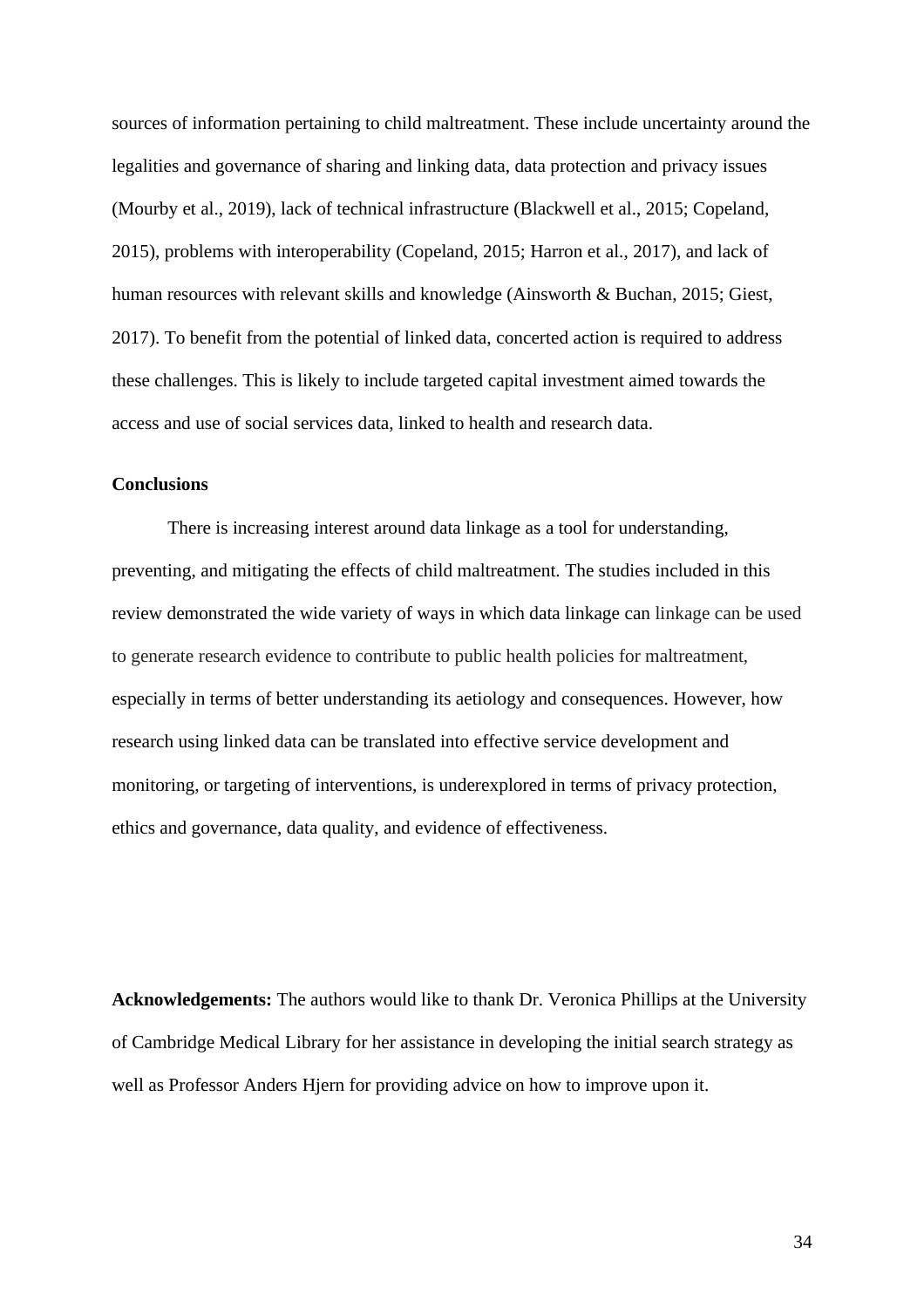**Funding:** The research in this paper was supported by a Gates Cambridge Scholarship to ES (OPP1144), the Anna Freud Clinical Lectureship in Child Psychiatry to AM, and the National Institute for Health Research (NIHR) Applied Research Collaboration East of England. The views expressed are those of the authors and not necessarily those of the NHS, the NIHR, or the Department of Health.

#### **REFERENCES**

- Aalders, R. (2012). Children and Young People at Risk of Social Exclusion: Links between Homelessness, Child Protection and Juvenile Justice. Data Linkage Series. Number 13. In *Australian Institute of Health and Welfare*. Australian Institute of Health and Welfare.
- Abajobir, A. A., Kisely, S., Williams, G., Strathearn, L., Clavarino, A., & Najman, J. M. (2017). Does substantiated childhood maltreatment lead to poor quality of life in young adulthood? Evidence from an Australian birth cohort study. *Quality of Life Research: An International Journal of Quality of Life Aspects of Treatment, Care & Rehabilitation*, *26*(7), 1697–1702. https://doi.org/10.1007/s11136-017-1517-5
- Abajobir, A. A., Kisely, S., Williams, G., Strathearn, L., & Najman, J. M. (2017). Childhood maltreatment and high dietary fat intake behaviors in adulthood: A birth cohort study. *Child Abuse & Neglect*, *72*, 147–153. https://doi.org/10.1016/j.chiabu.2017.08.002
- Ainsworth, J., & Buchan, I. (2015). Combining health data uses to ignite health system learning. *Methods of Information in Medicine*, *54*(6), 479–487. https://doi.org/10.3414/ME15-01-0064
- Anderson, J. K., Howarth, E., Vainre, M., Humphrey, A., Jones, P. B., & Ford, T. J. (2020). Advancing methodology for scoping reviews: recommendations arising from a scoping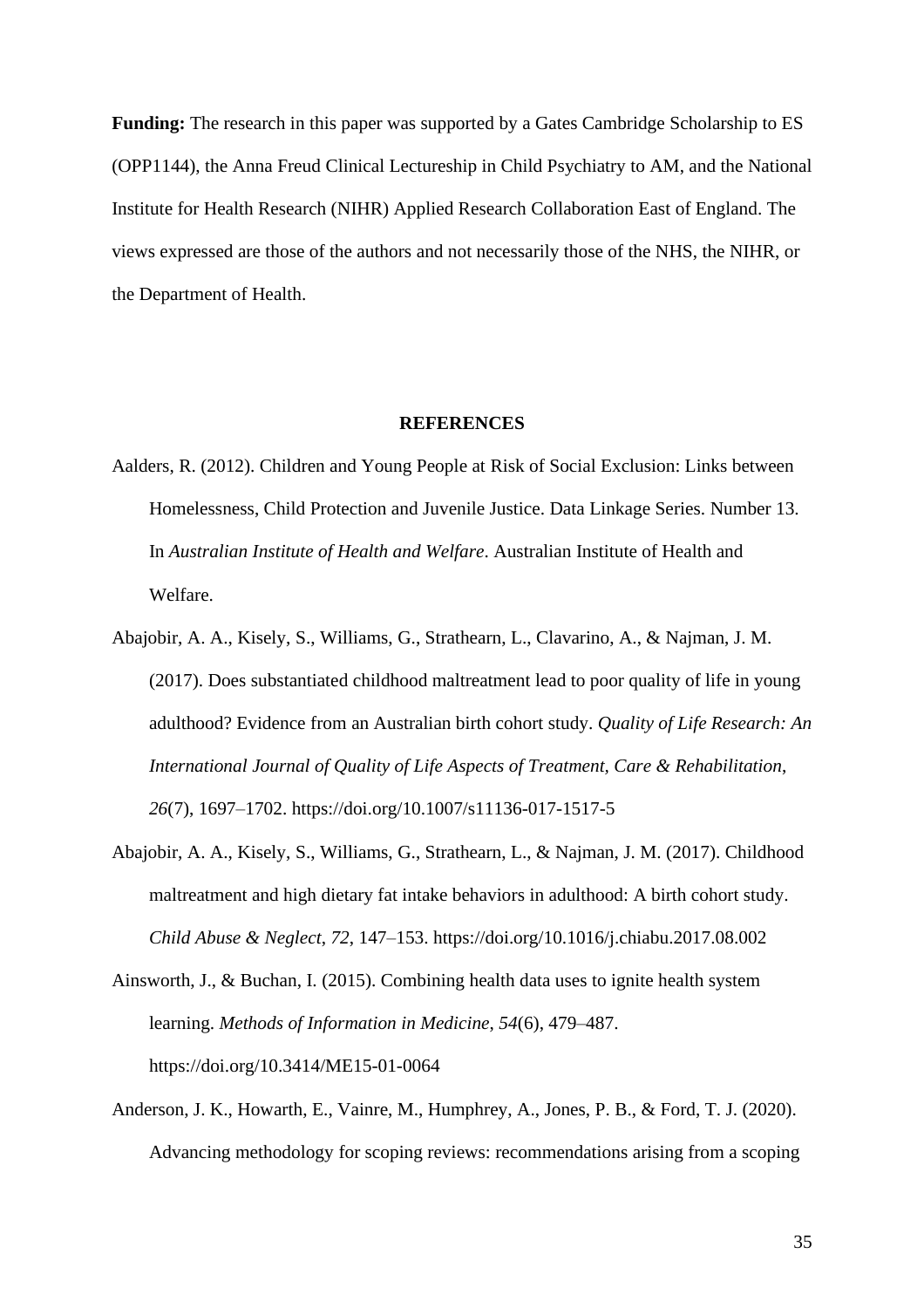literature review (SLR) to inform transformation of Children and Adolescent Mental Health Services. *BMC Medical Research Methodology*, *20*(1), 242. https://doi.org/10.1186/s12874-020-01127-3

- Arksey, H., & O'Malley, L. (2005). Scoping studies: Towards a methodological framework. *International Journal of Social Research Methodology: Theory and Practice*, *8*(1), 19– 32. https://doi.org/10.1080/1364557032000119616
- Austin, A. E., Parrish, J. W., & Shanahan, M. E. (2018). Using time-to-event analysis to identify preconception and prenatal predictors of child protective services contact. *Child Abuse & Neglect*, *82*, 83–91. https://doi.org/10.1016/j.chiabu.2018.05.025

Baldwin, H., Biehal, N., Allgar, V., Cusworth, L., & Pickett, K. (2020). Antenatal risk factors for child maltreatment: Linkage of data from a birth cohort study to child welfare records. *Child Abuse & Neglect*, *107*, 104605. https://doi.org/10.1016/j.chiabu.2020.104605

- Belsky, J. (1993). Etiology of child maltreatment: a developmental-ecological analysis. *Psychological Bulletin*, *114*(3), 413–434. https://doi.org/10.1037/0033-2909.114.3.413
- Benchimol, E. I., Smeeth, L., Guttmann, A., Harron, K., & Moher, D. (2015). *The REporting of studies Conducted using Observational Routinely-collected health Data ( RECORD ) Statement*. 1–22. https://doi.org/10.1371/journal.pmed.1001885
- Blackwell, L., Charlesworth, A., & Rogers, N. J. (2015). Linkage of census and administrative data to quality assure the 2011 census for England and Wales. *Journal of Official Statistics*, *31*(3), 453–473. https://doi.org/10.1515/JOS-2015-0027
- Bohensky, M. A., Jolley, D., Sundararajan, V., Evans, S., Pilcher, D. V., Scott, I., & Brand, C. A. (2010). Data Linkage: A powerful research tool with potential problems. *BMC Health Services Research*, *10*, 1–7. https://doi.org/10.1186/1472-6963-10-346

Boyd, M., Kisely, S., Najman, J., & Mills, R. (2019). Child maltreatment and attentional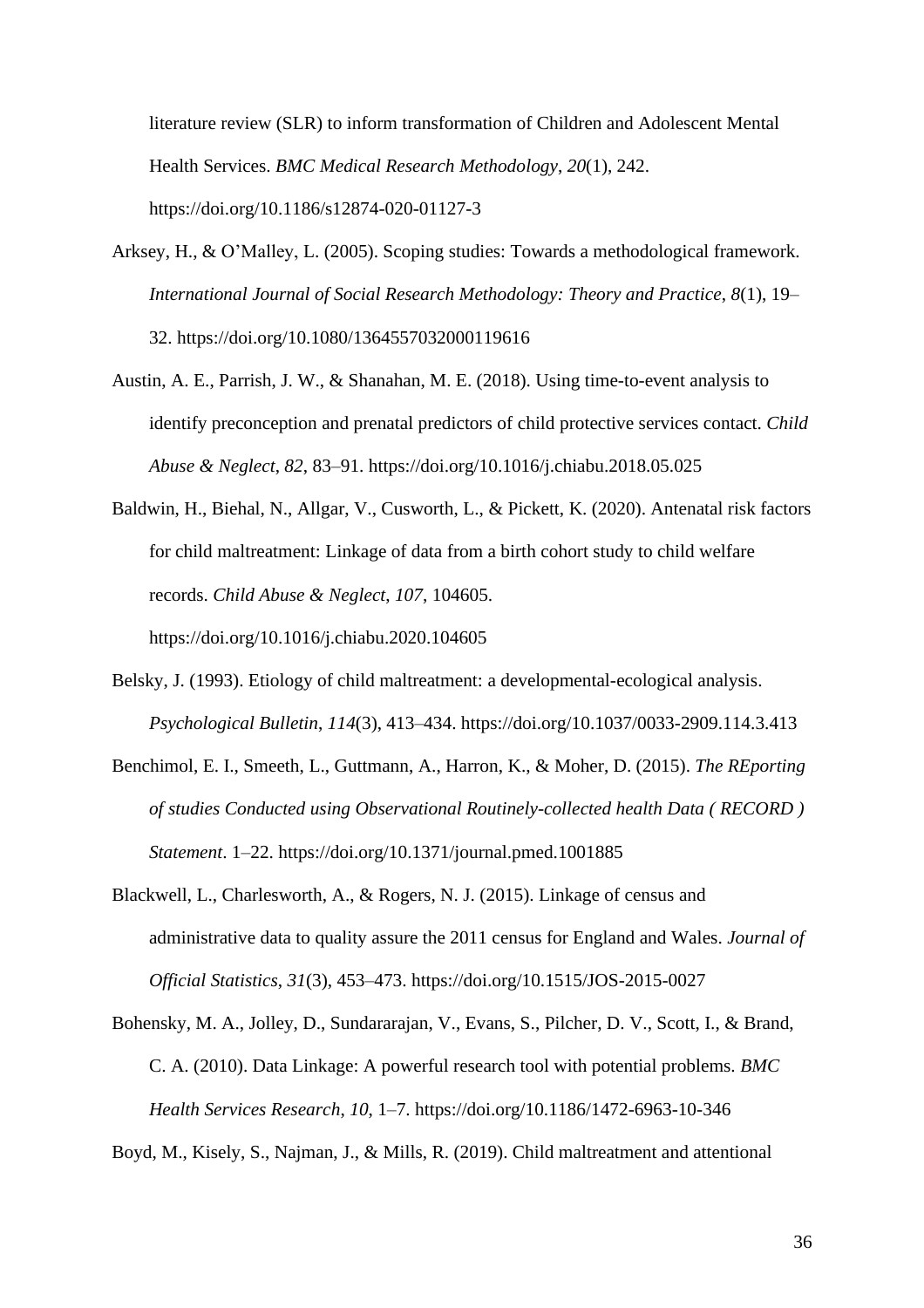problems: A longitudinal birth cohort study. *Child Abuse & Neglect*, *98*. https://doi.org/10.1016/j.chiabu.2019.104170

- Brownell, M. D., & Jutte, D. P. (2013). Administrative Data Linkage as a Tool for Child Maltreatment Research. *Child Abuse & Neglect: The International Journal*, *37*, 120– 124.
- Bruns, E. J., Pullmann, M. D., Weathers, E. S., Wirschem, M. L., & Murphy, J. K. (2012). Effects of a multidisciplinary family treatment drug court on child and family outcomes: Results of a quasi-experimental study. *Child Maltreatment*, *17*(3), 218–230. https://doi.org/10.1177/1077559512454216
- Campbell, K. M., Deck, D., & Krupski, A. (2008). Record linkage software in the public domain: A comparison of Link Plus, The Link King, and a "basic" deterministic algorithm. *Health Informatics Journal*, *14*(1), 5–15. https://doi.org/10.1177/1460458208088855
- Cant, R. L., O'Donnell, M., Sims, S., & Harries, M. (2019). Overcrowded housing: One of a constellation of vulnerabilities for child sexual abuse. *Child Abuse & Neglect*, *93*, 239– 248. https://doi.org/10.1016/j.chiabu.2019.05.010
- Cavallaro, F., Lugg-Widger, F., Cannings-John, R., & Harron, K. (2020). Reducing barriers to data access for research in the public interest—lessons from Covid-19. *The BMJ Opinion*. https://blogs.bmj.com/bmj/2020/07/06/reducing-barriers-to-data-access-forresearch-in-the-public-interest-lessons-from-covid-19/ %0D
- Chikwava, F., Cordier, R., Ferrante, A., O'Donnell, M., Speyer, R., & Parsons, L. (2021). Research using population-based administration data integrated with longitudinal data in child protection settings: A systematic review. In *PLoS ONE* (Vol. 16, Issue 3 March). https://doi.org/10.1371/journal.pone.0249088

Connelly, R., Playford, C. J., Gayle, V., & Dibben, C. (2016). The role of administrative data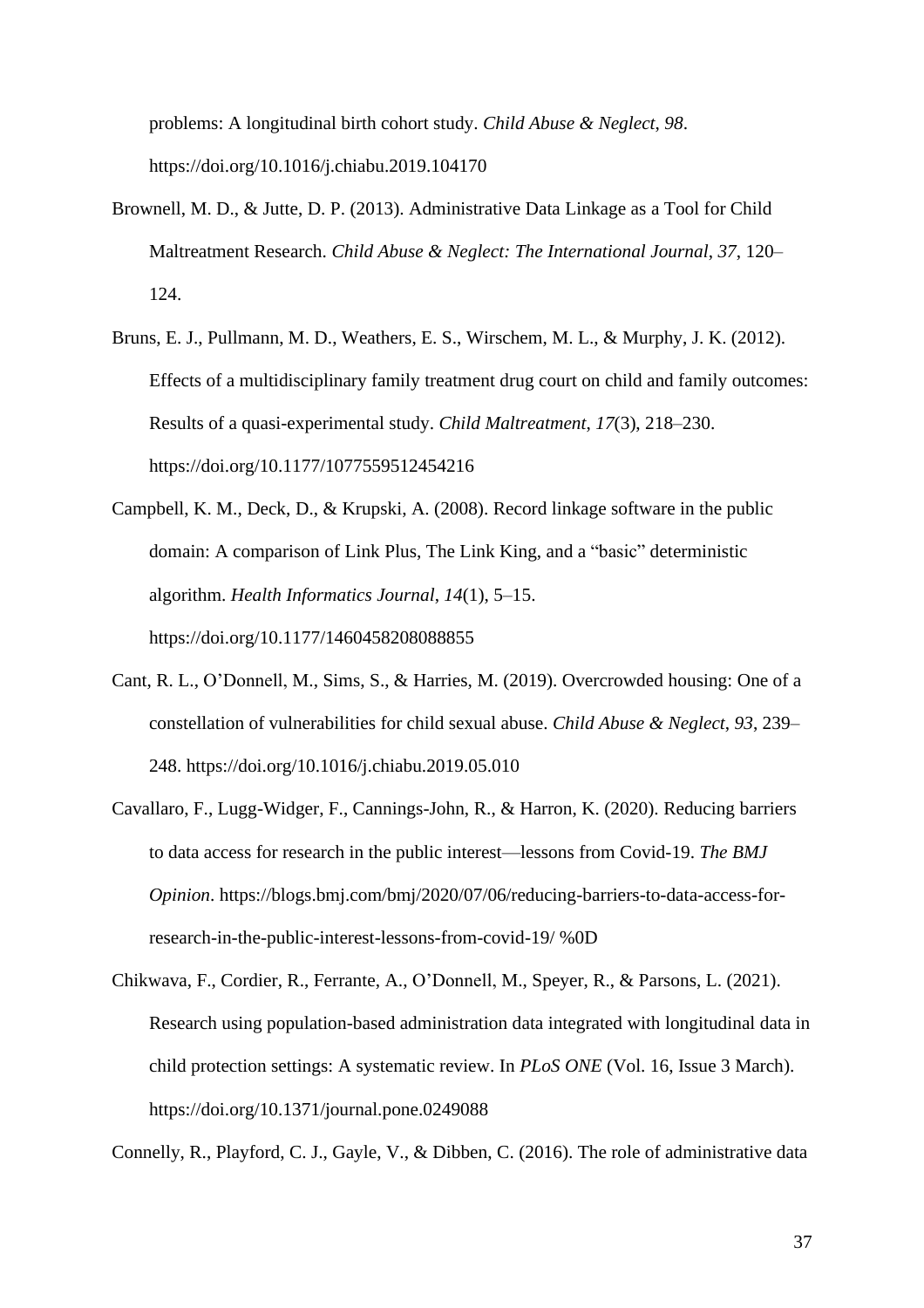in the big data revolution in social science research. *Social Science Research*, *59*, 1–12. https://doi.org/10.1016/j.ssresearch.2016.04.015

- Copeland, E. (2015). *Small Pieces Loosely Joined: How smarter use of technology and data can deliver real reform of local government*.
- Coulton, C. J., Richter, F., Kim, S.-J., Fischer, R., & Cho, Y. (2016). Temporal effects of distressed housing on early childhood risk factors and kindergarten readiness. *Children & Youth Services Review*, *68*, 59–72. https://doi.org/10.1016/j.childyouth.2016.06.017
- Cram, F., Gulliver, P., Ota, R., & Wilson, M. (2015). Understanding overrepresentation of indigenous children in child welfare data: An application of the Drake risk and bias models. *Child Maltreatment*, *20*(3), 170–182.

https://doi.org/10.1177/1077559515580392

- Cutajar, M. C., Mullen, P. E., Ogloff, J. R. P., Thomas, S. D., Wells, D. L., & Spataro, J. (2010a). Psychopathology in a large cohort of sexually abused children followed up to 43 years. *Child Abuse & Neglect*, *34*, 813–822. https://doi.org/https://dx.doi.org/10.1016/j.chiabu.2010.04.004
- Cutajar, M. C., Mullen, P. E., Ogloff, J. R. P., Thomas, S. D., Wells, D. L., & Spataro, J. (2010b). Schizophrenia and other psychotic disorders in a cohort of sexually abused children. *Archives of General Psychiatry*, *67*(11), 1114–1119. https://doi.org/10.1001/archgenpsychiatry.2010.147
- Dahl, S. K., Larsen, J. T., Petersen, L., Ubbesen, M. B., Mortensen, P. B., Munk-Olsen, T., & Musliner, K. L. (2017). Early adversity and risk for moderate to severe unipolar depressive disorder in adolescence and adulthood: A register-based study of 978,647 individuals. *Journal of Affective Disorders*, *214*(January), 122–129. https://doi.org/10.1016/j.jad.2017.03.014

Department of Health and Social Care. (2021). *Integration and innovation: working together*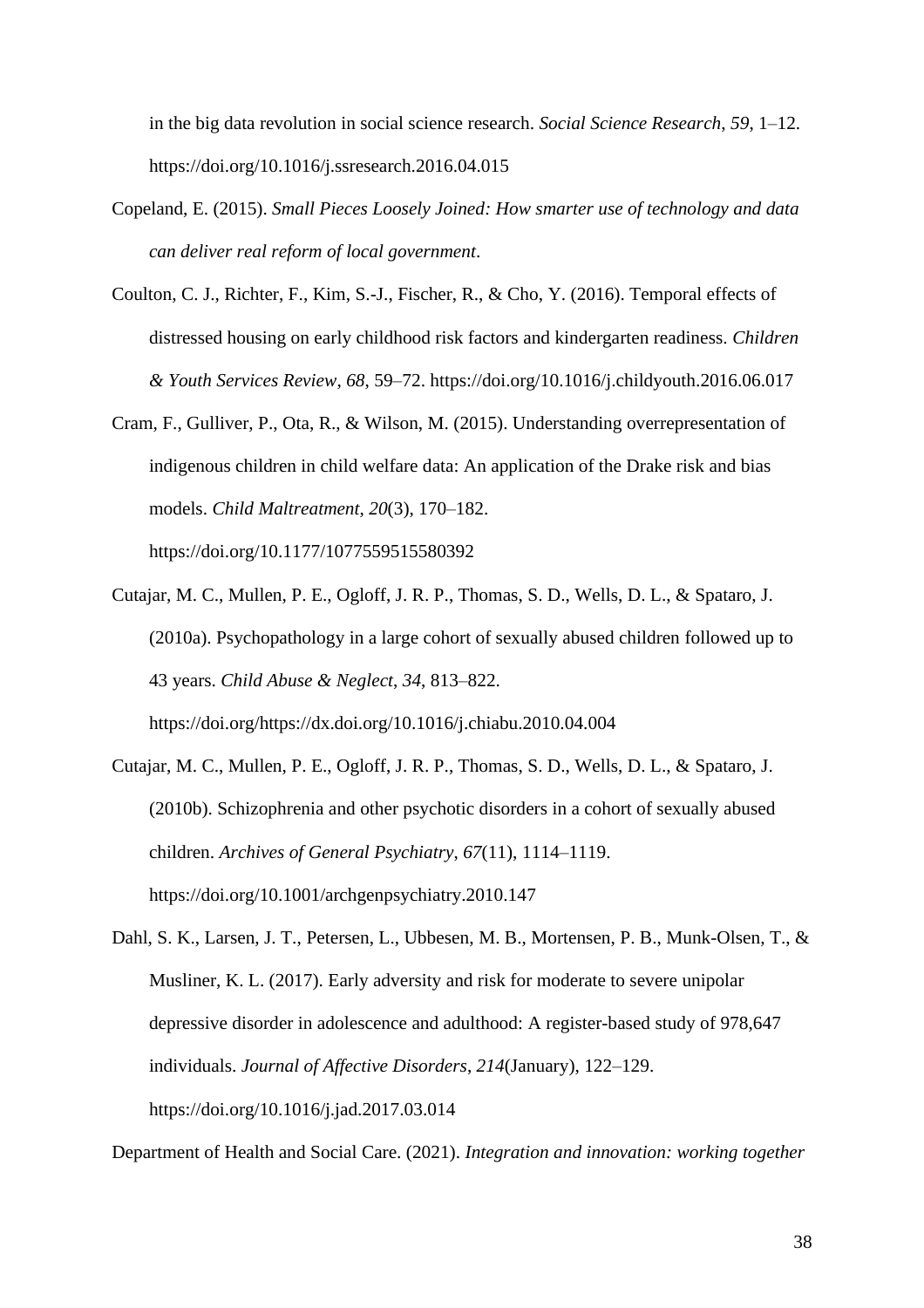*to improve health and social care for all*.

- DePasquale, C. E., Handley, E. D., & Cicchetti, D. (2019). Investigating multilevel pathways of developmental consequences of maltreatment. *Developmental Psychopathology*, *31*(4), 1227–1236.
- Doidge, J. C., & Harron, K. L. (2019). Reflections on modern methods: Linkage error bias. *International Journal of Epidemiology*, *48*(6), 2050–2060. https://doi.org/10.1093/ije/dyz203

Domestic Violence Act, (2021). http://www.legislation.gov.uk/

- Downs, J. (2017). *Thesis submitted for the degree of Doctor of Philosophy*. King's College London.
- Drake, B., & Jonson-Reid, M. (1999). Some Thoughts on the Increasing Use of Administrative Data in Child Maltreatment Research. *Child Maltreatment*, *4*(4), 308– 315. https://doi.org/10.1177/1077559599004004004
- Eastman, A. L., Foust, R., Prindle, J., Palmer, L., Erlich, J., Giannella, E., & Putnam-Hornstein, E. (2019). A Descriptive Analysis of the Child Protection Histories of Youth and Young Adults Arrested in California. *Child Maltreatment*, *24*(3), 324–329. https://doi.org/10.1177/1077559519837667
- Eastman, A. L., Mitchell, M. N., & Putnam-Hornstein, E. (2016). Risk of re-report: A latent class analysis of infants reported for maltreatment. *Child Abuse & Neglect*, *55*, 22–31. https://doi.org/https://dx.doi.org/10.1016/j.chiabu.2016.03.002
- Eastman, A. L., & Putnam-Hornstein, E. (2019). An examination of child protective service involvement among children born to mothers in foster care. *Child Abuse & Neglect*, *88*, 317–325. https://doi.org/10.1016/j.chiabu.2018.11.002
- Ekéus, C., Christensson, K., & Hjern, A. (2004). Unintentional and violent injuries among pre-school children of teenage mothers in Sweden: A national cohort study. *Journal of*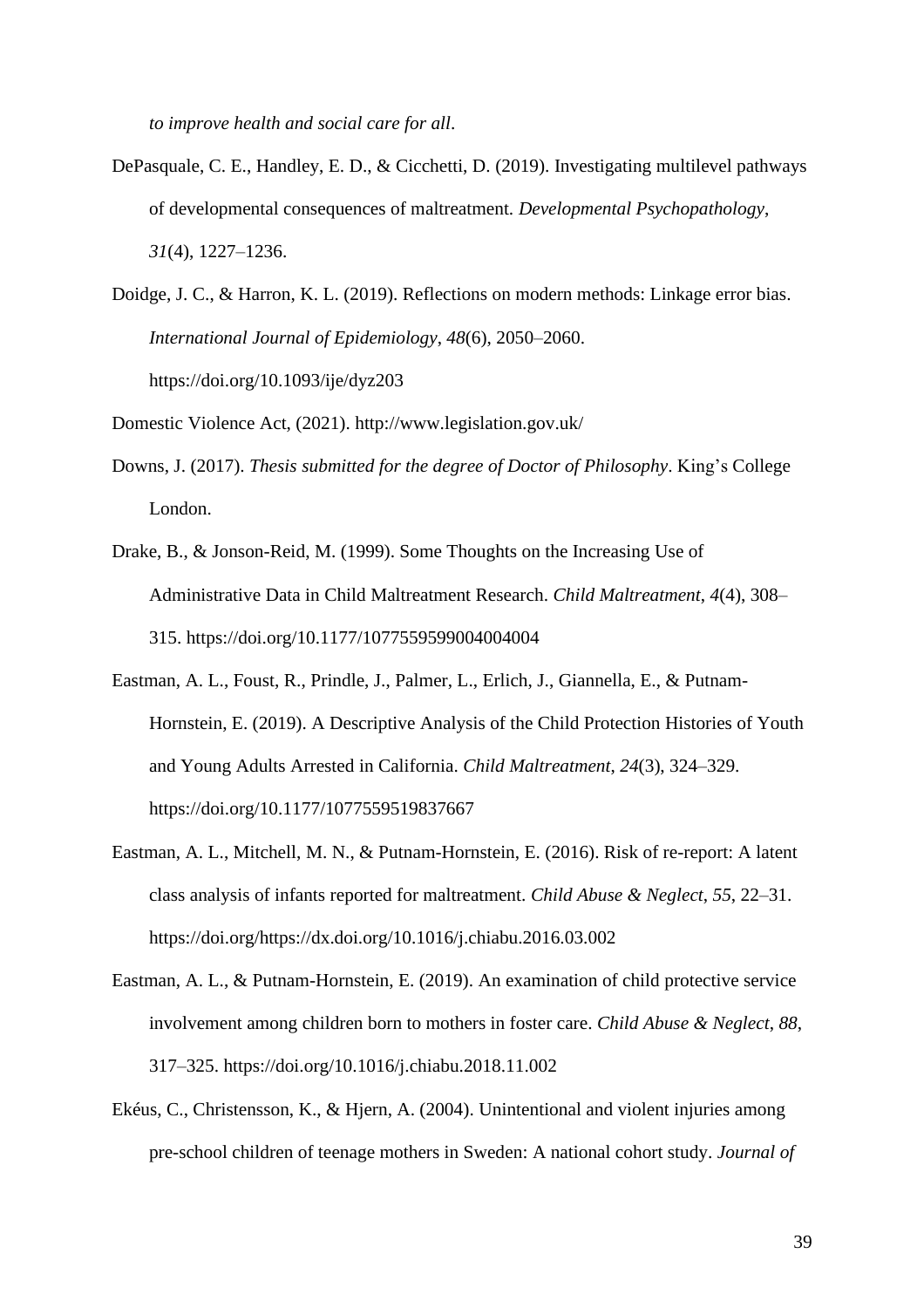*Epidemiology and Community Health*, *58*(8), 680–685. https://doi.org/10.1136/jech.2003.015255

- Fallon, B., Trocmé, N., Fluke, J., MacLaurin, B., Tonmyr, L., & Yuan, Y.-Y. (2010). Methodological challenges in measuring child maltreatment. *Child Abuse & Neglect*, *34*(1), 70–79. https://doi.org/10.1016/j.chiabu.2009.08.008
- Finno-Velasquez, M., Palmer, L., Prindle, J., Tam, C. C., & Putnam-Hornstein, E. (2017). A birth cohort study of Asian and Pacific Islander children reported for abuse or neglect by maternal nativity and ethnic origin. *Child Abuse & Neglect*, *72*, 54–65. https://doi.org/10.1016/j.chiabu.2017.07.009
- Fisher, M. H., Epstein, R. A., Urbano, R. C., Vehorn, A., Cull, M. J., & Warren, Z. (2019). A population-based examination of maltreatment referrals and substantiation for children with autism spectrum disorder. *Autism: The International Journal of Research and Practice*, *23*(5), 1335–1340. https://doi.org/10.1177/1362361318813998
- Font, S. A., Cancian, M., Berger, L. M., & DiGiovanni, A. (2020). Patterns of intergenerational child protective services involvement. *Child Abuse and Neglect*, *99*(November 2019), 104247. https://doi.org/10.1016/j.chiabu.2019.104247
- Font, S. A., & Maguire-Jack, K. (2020). It's not "Just poverty": Educational, social, and economic functioning among young adults exposed to childhood neglect, abuse, and poverty. *Child Abuse and Neglect*, *101*(December 2019), 104356. https://doi.org/10.1016/j.chiabu.2020.104356
- Galos, D. L. (2018). An epidemiologic analysis of intergenerational child maltreatment [ProQuest Information & Learning]. In *Dissertation Abstracts International: Section B: The Sciences and Engineering* (Vol. 78, Issues 12-B(E)). https://ezp.lib.cam.ac.uk/login?url=http://search.ebscohost.com/login.aspx?direct=true& db=psyh&AN=2017-43829-073&site=ehost-live&scope=site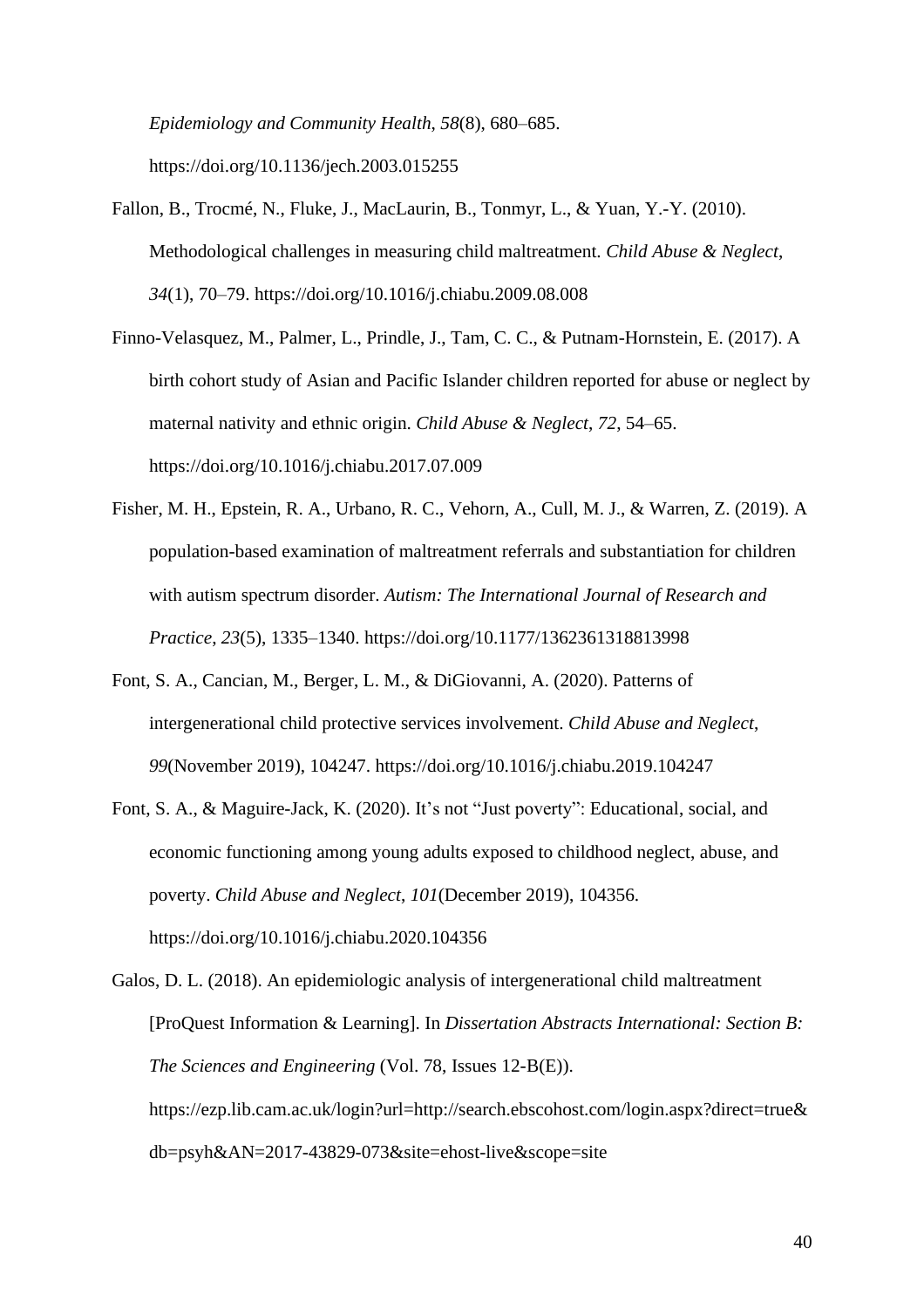- Gessner, B. D., Moore, M., Hamilton, B., & Muth, P. T. (2004). The Incidence of Infant Physical Abuse in Alaska. *Child Abuse & Neglect: The International Journal*, *28*, 9–23.
- Giest, S. (2017). Big data analytics for mitigating carbon emissions in smart cities: opportunities and challenges. *European Planning Studies*, *25*(6), 941–957. https://doi.org/10.1080/09654313.2017.1294149
- Gilbert, R., Fluke, J., O'Donnell, M., Gonzalez-Izquierdo, A., Brownell, M., Gulliver, P., Janson, S., & Sidebotham, P. (2012). Child maltreatment: Variation in trends and policies in six developed countries. *The Lancet*, *379*(9817), 758–772. https://doi.org/10.1016/S0140-6736(11)61087-8
- Gilbert, R., Kemp, A., Thoburn, J., Sidebotham, P., Radford, L., Glaser, D., & MacMillan, H. L. (2009). Recognising and responding to child maltreatment. *The Lancet*, *373*(9658), 167–180. https://doi.org/10.1016/S0140-6736(08)61707-9
- Gilbert, R., Lafferty, R., Hagger-Johnson, G., Harron, K., Zhang, L. C., Smith, P., Dibben, C., & Goldstein, H. (2018). GUILD: GUidance for Information about Linking Data sets. *Journal of Public Health (United Kingdom)*, *40*(1), 191–198. https://doi.org/10.1093/pubmed/fdx037
- Gilbert, R., Widom, C. S., Browne, K., Fergusson, D., Webb, E., & Janson, S. (2009). Burden and consequences of child maltreatment in high-income countries. *The Lancet*, *373*(9657), 68–81. https://doi.org/10.1016/S0140-6736(08)61706-7
- Gill, L., Goldacre, M., Simmons, H., Bettley, G., & Griffith, M. (1993). Computerised linking of medical records: Methodological guidelines. *Journal of Epidemiology and Community Health*, *47*(4), 316–319. https://doi.org/10.1136/jech.47.4.316
- Green, B. L., Sanders, M. B., & Tarte, J. (2017). Using administrative data to evaluate the effectiveness of the Healthy Families Oregon home visiting program: 2-year impacts on child maltreatment & service utilization. *Children & Youth Services Review*, *75*, 77–86.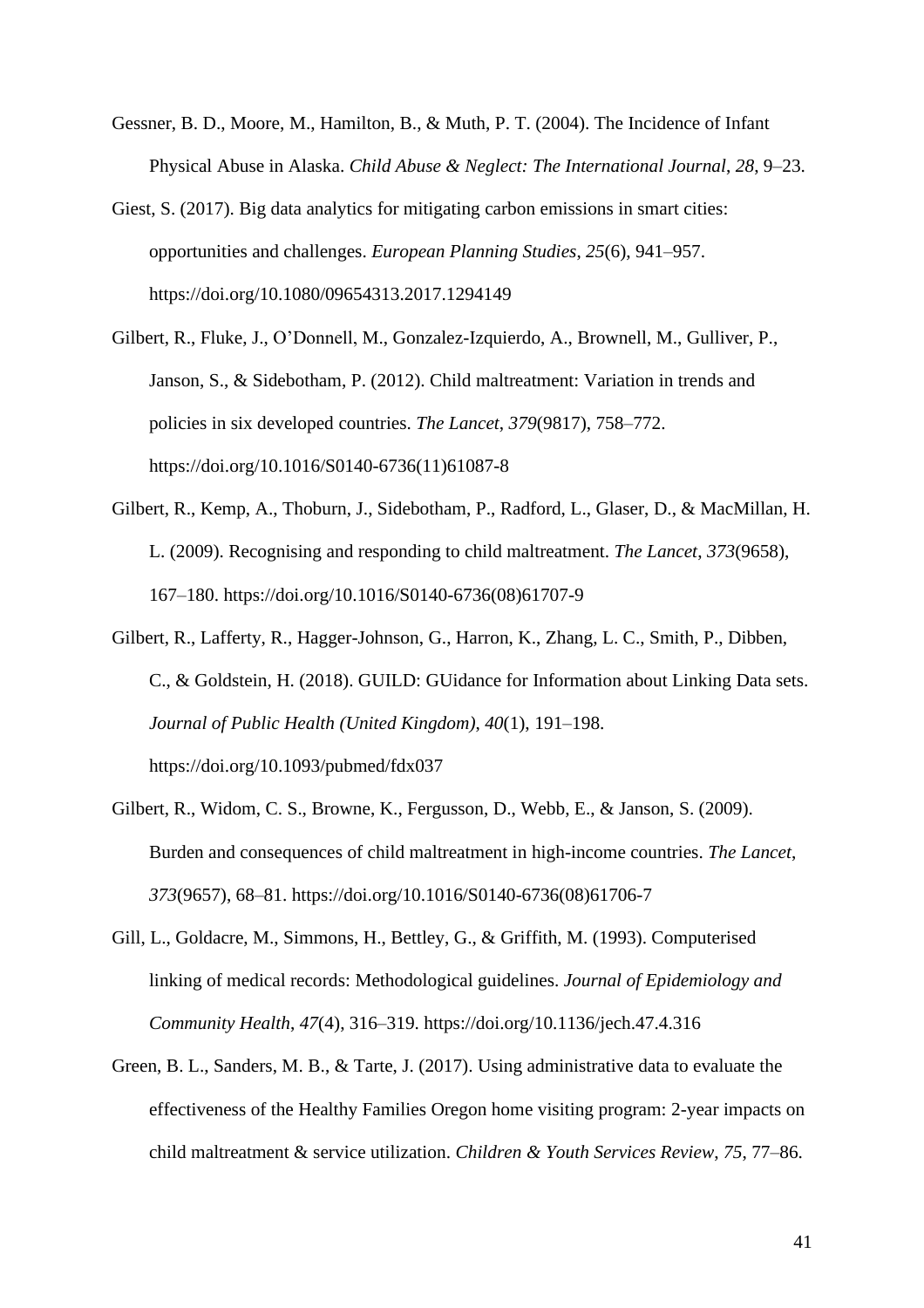https://doi.org/10.1016/j.childyouth.2017.02.019

- Green, M. J., Kariuki, M., Chilvers, M., Butler, M., Katz, I., Burke, S., Tzoumakis, S., Laurens, K. R., Harris, F., & Carr, V. J. (2019). Inter-agency indicators of out-of-homecare placement by age 13–14 years: A population record linkage study. *Child Abuse and Neglect*, *93*(March), 91–102. https://doi.org/10.1016/j.chiabu.2019.04.013
- Green, M. J., Tzoumakis, S., Laurens, K. R., Dean, K., Kariuki, M., Harris, F., Brinkman, S. A., & Carr, V. J. (2019). Early developmental risk for subsequent childhood mental disorders in an Australian population cohort. *Australian and New Zealand Journal of Psychiatry*, *53*(4), 304–315. https://doi.org/10.1177/0004867418814943
- Green, M. J., Tzoumakis, S., Laurens, K. R., Dean, K., Kariuki, M., Harris, F., O'Reilly, N., Chilvers, M., Brinkman, S. A., & Carr, V. J. (2018). Latent profiles of early developmental vulnerabilities in a New South Wales child population at age 5 years. *Australian & New Zealand Journal of Psychiatry*, *52*(6), 530–541. https://doi.org/10.1177/0004867417740208
- Hafekost, K., Lawrence, D., O'Leary, C., Bower, C., O'Donnell, M., Semmens, J., & Zubrick, S. R. (2017). Maternal alcohol use disorder and subsequent child protection contact: A record-linkage population cohort study. *Child Abuse & Neglect*, *72*, 206–214. https://doi.org/10.1016/j.chiabu.2017.08.010
- Hafekost, K., Lawrence, D., O'Leary, C., Bower, C., Semmens, J., & Zubrick, S. R. (2017). Maternal Alcohol Use Disorder and Risk of Child Contact with the Justice System in Western Australia: A Population Cohort Record Linkage Study. *Alcoholism: Clinical & Experimental Research*, *41*, 1452–1460. https://doi.org/10.1111/acer.13426
- Harron, K., Dibben, C., Boyd, J., Hjern, A., Azimaee, M., Barreto, M. L., & Goldstein, H. (2017). Challenges in administrative data linkage for research. *Big Data and Society*, *4*(2), 1–12. https://doi.org/10.1177/2053951717745678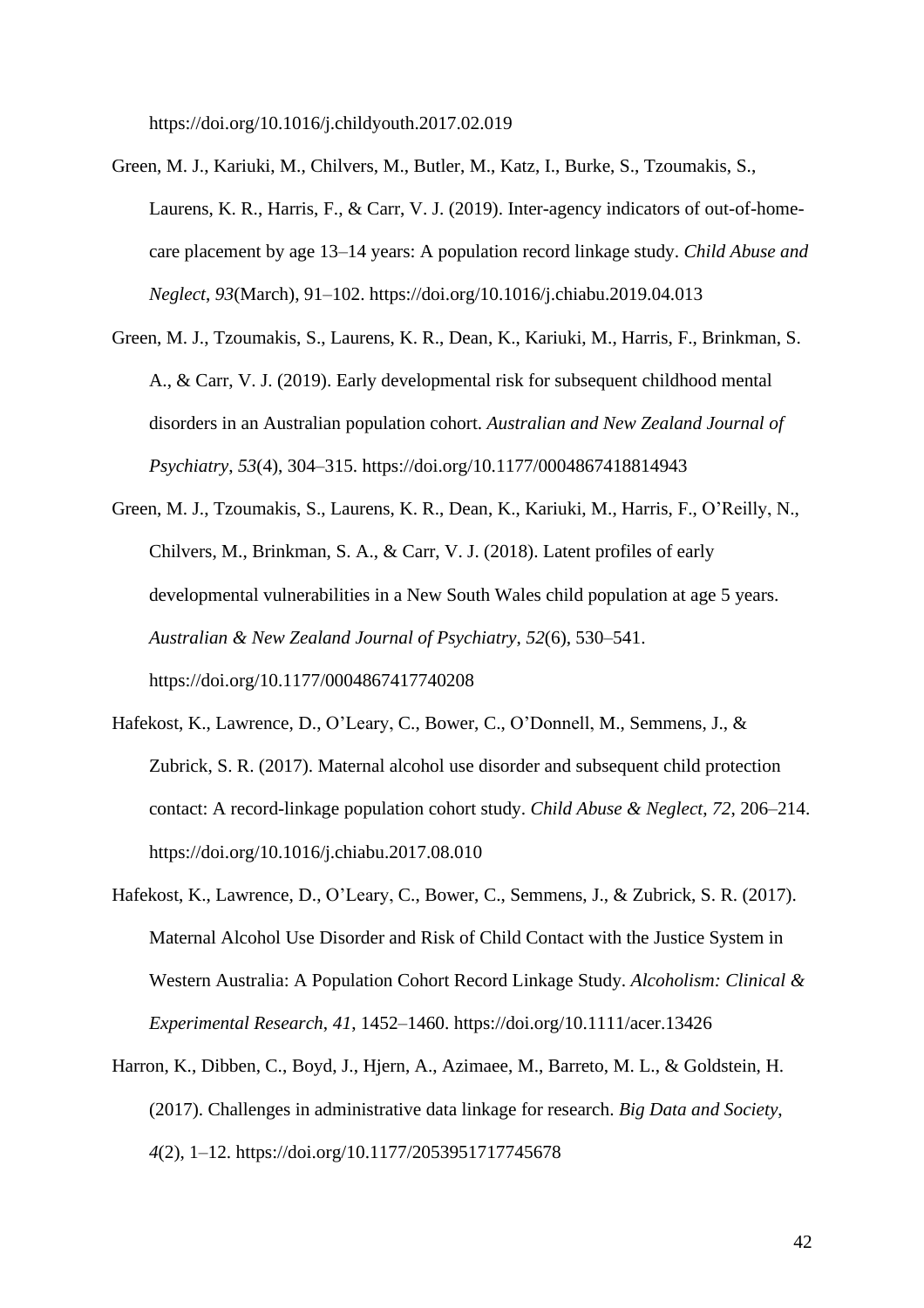- Harron, K., Wade, A., Gilbert, R., Muller-Pebody, B., & Goldstein, H. (2014). Evaluating bias due to data linkage error in electronic healthcare records. *BMC Medical Research Methodology*, *14*, 36. https://doi.org/https://dx.doi.org/10.1186/1471-2288-14-36
- Herrenkohl, T. I., Higgins, D. J., Merrick, M. T., & Leeb, R. T. (2015). Positioning a public health framework at the intersection of child maltreatment and intimate partner violence: Primary prevention requires working outside existing systems. *Child Abuse and Neglect*, *48*, 22–28. https://doi.org/10.1016/j.chiabu.2015.04.013
- Herz, D. C., Dierkhising, C. B., Raithel, J., Schretzman, M., Guiltinan, S., Goerge, R. M., Cho, Y., Coulton, C., & Abbott, S. (2019). Dual System Youth and their Pathways: A Comparison of Incidence, Characteristics and System Experiences using Linked Administrative Data. *Journal of Youth & Adolescence*, *48*(12), 2432–2450. https://doi.org/10.1007/s10964-019-01090-3
- HM Government. (2018). Working Together to Safeguard Children: A guide to inter-agency working to safeguard and promote the welfare of children. In *Office*. http://informahealthcare.com/doi/abs/10.1080/13561820020003919
- Högberg, U., Andersson, J., Squier, W., Högberg, G., Fellman, V., Thiblin, I., & Wester, K. (2018). Epidemiology of subdural haemorrhage during infancy: A population-based register study. *PLoS ONE*, *13*(10), 1–17. https://doi.org/10.1371/journal.pone.0206340
- Högberg, U., Lampa, E., Högberg, G., Aspelin, P., Serenius, F., & Thiblin, I. (2018). Infant abuse diagnosis associated with abusive head trauma criteria: Incidence increase due to overdiagnosis? *European Journal of Public Health*, *28*(4), 641–646. https://doi.org/10.1093/eurpub/cky062
- Högberg, U., Sennerstam, R., Wester, K., Högberg, G., Andersson, J., & Thiblin, I. (2019). Medical diagnoses among infants at entry in out-of-home care: A Swedish populationregister study. *Health Science Reports*, *2*(8). https://doi.org/10.1002/hsr2.133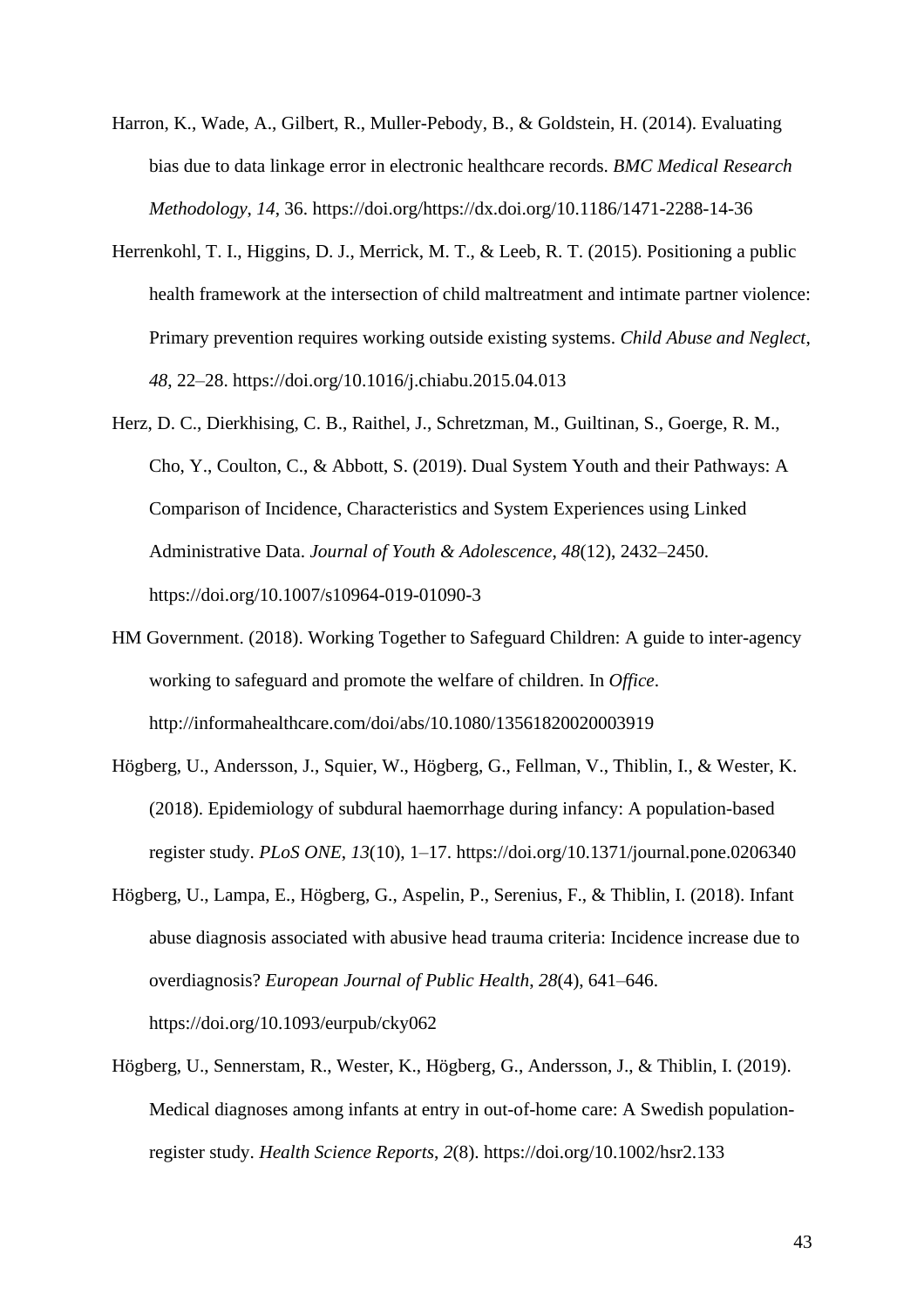- Hong, S., & Piescher, K. (2012). The role of supportive housing in homeless children's wellbeing: An investigation of child welfare and educational outcomes. *Children and Youth Services Review*, *34*(8), 1440–1447. https://doi.org/10.1016/j.childyouth.2012.03.025
- Howard, L., Vogel, L. K., Cancian, M., & Noyes, J. L. (2019). Building connections: Using integrated administrative data to identify issues and solutions spanning the child welfare and child support systems. *Rsf*, *5*(2), 70–85. https://doi.org/10.7758/RSF.2019.5.2.04
- Hu, N., Taylor, C. L., Li, J., & Glauert, R. A. (2017). The impact of child maltreatment on the risk of deliberate self-harm among adolescents: A population-wide cohort study using linked administrative records. *Child Abuse & Neglect*, *67*, 322–337. https://doi.org/10.1016/j.chiabu.2017.03.012
- Hurren, E., Stewart, A., & Dennison, S. (2017a). Transitions and turning points revisited: A replication to explore child maltreatment and youth offending links within and across Australian cohorts. *Child Abuse & Neglect*, *65*, 24–36. https://doi.org/10.1016/j.chiabu.2017.01.002
- Hurren, E., Stewart, A., & Dennison, S. (2017b). New Methods to Address Old Challenges: The Use of Administrative Data for Longitudinal Replication Studies of Child Maltreatment. *International Journal of Environmental Research and Public Health*, *14*(9), 1066. https://doi.org/10.3390/ijerph14091066
- Ibrahim, H., Liu, X., Zariffa, N., Morris, A. D., & Denniston, A. K. (2021). Health data poverty: an assailable barrier to equitable digital health care. *The Lancet Digital Health*, *3*(4), e260–e265. https://doi.org/10.1016/S2589-7500(20)30317-4
- Jackisch, J., Brännström, L., & Almquist, Y. B. (2019). Troubled childhoods cast long shadows: Childhood adversity and premature all-cause mortality in a Swedish cohort. *SSM - Population Health*, *9*. https://doi.org/10.1016/j.ssmph.2019.100506

Johnson-Motoyama, M., Putnam-Hornstein, E., Dettlaff, A., Zhao, K., Finno-Velasquez, M.,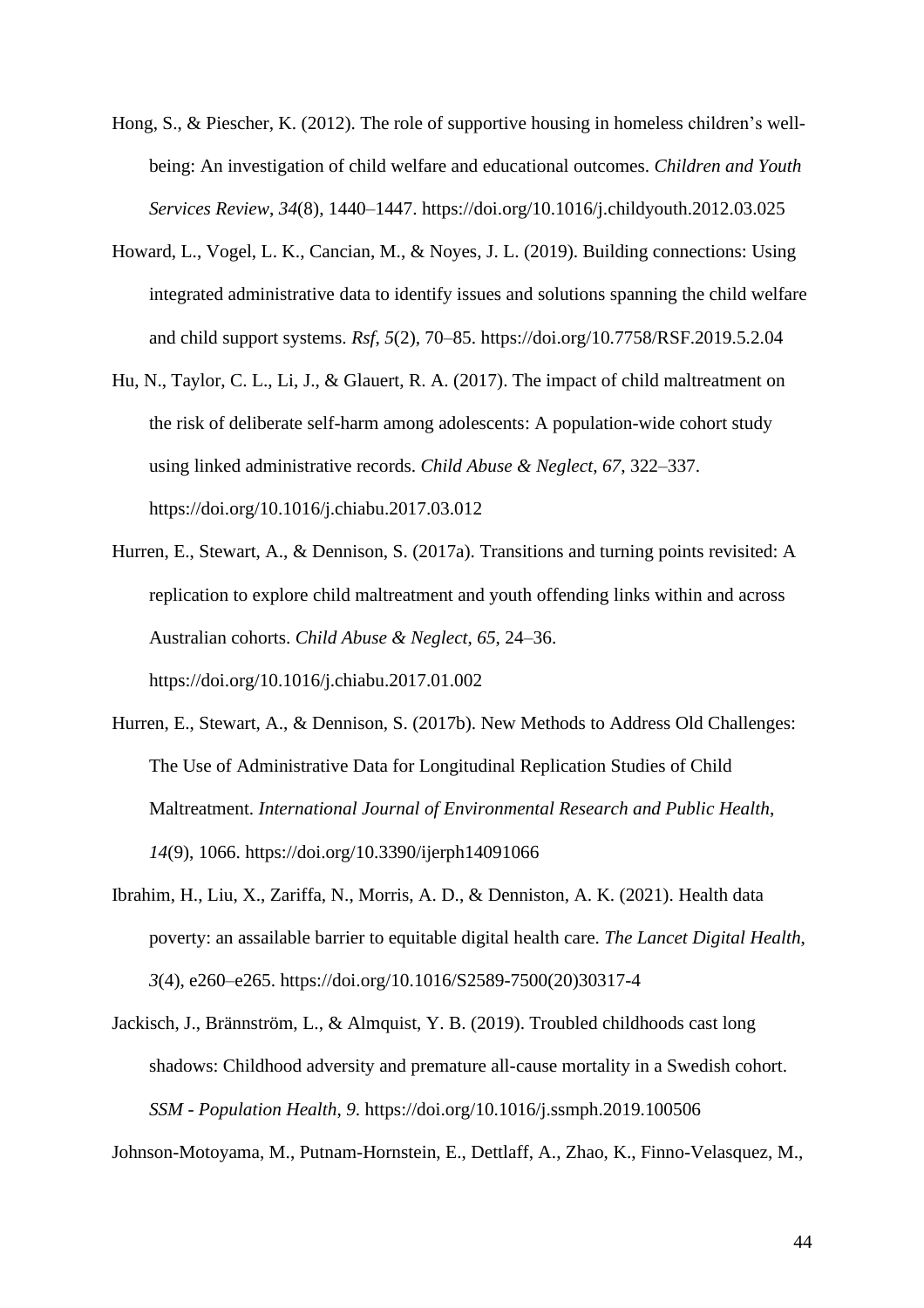& Needell, B. (2015). Disparities in Reported and Substantiated Infant Maltreatment by Maternal Hispanic Origin and Nativity: A Birth Cohort Study. *Maternal & Child Health Journal*, *19*, 958–968. https://doi.org/10.1007/s10995-014-1594-9

- Jonson-Reid, M., & Drake, B. (2008). Multisector longitudinal administrative databases: An indispensable tool for evidence-based policy for maltreated children and their families. *Child Maltreatment*, *13*(4), 392–399. https://doi.org/10.1177/1077559508320058
- Joshi, I., & Morley, J. (Eds.). (2019). *Artificial Intelligence: How to get it right Putting policy into practice for safe data-driven innovation in health and care, 2019*.
- Jutte, D. P., Roos, L. L., & Brownell, M. D. (2011). Administrative record linkage as a tool for public health research. *Annual Review of Public Health*, *32*, 91–108. https://doi.org/10.1146/annurev-publhealth-031210-100700
- Kalland, M., Sinkkonen, J., Gissler, M., Merilainen, J., & Siimes, M. A. (2006). Maternal Smoking Behavior, Background and Neonatal Health in Finnish Children Subsequently Placed in Foster Care. *Child Abuse & Neglect: The International Journal*, *30*, 1037– 1047.
- Kisely, S., Abajobir, A. A., Mills, R., Strathearn, L., Clavarino, A., Gartner, C., & Najman, J. M. (2020). Child Maltreatment and Persistent Smoking From Adolescence Into Adulthood: A Birth Cohort Study. *Nicotine & Tobacco Research*, *22*(1), 66–73. https://doi.org/10.1093/ntr/ntz039
- Kisely, S., Abajobir, A. A., Mills, R., Strathearn, L., Clavarino, A., & Najman, J. M. (2018). Child maltreatment and mental health problems in adulthood: birth cohort study. *British Journal of Psychiatry*, *213*(6), 698–703. https://doi.org/10.1192/bjp.2018.207
- Kisely, S., Mills, R., Strathearn, L., & Najman, J. M. (2020). Does child maltreatment predict alcohol use disorders in young adulthood? A cohort study of linked notifications and survey data. *Addiction*, *115*(1), 61–68. https://doi.org/10.1111/add.14794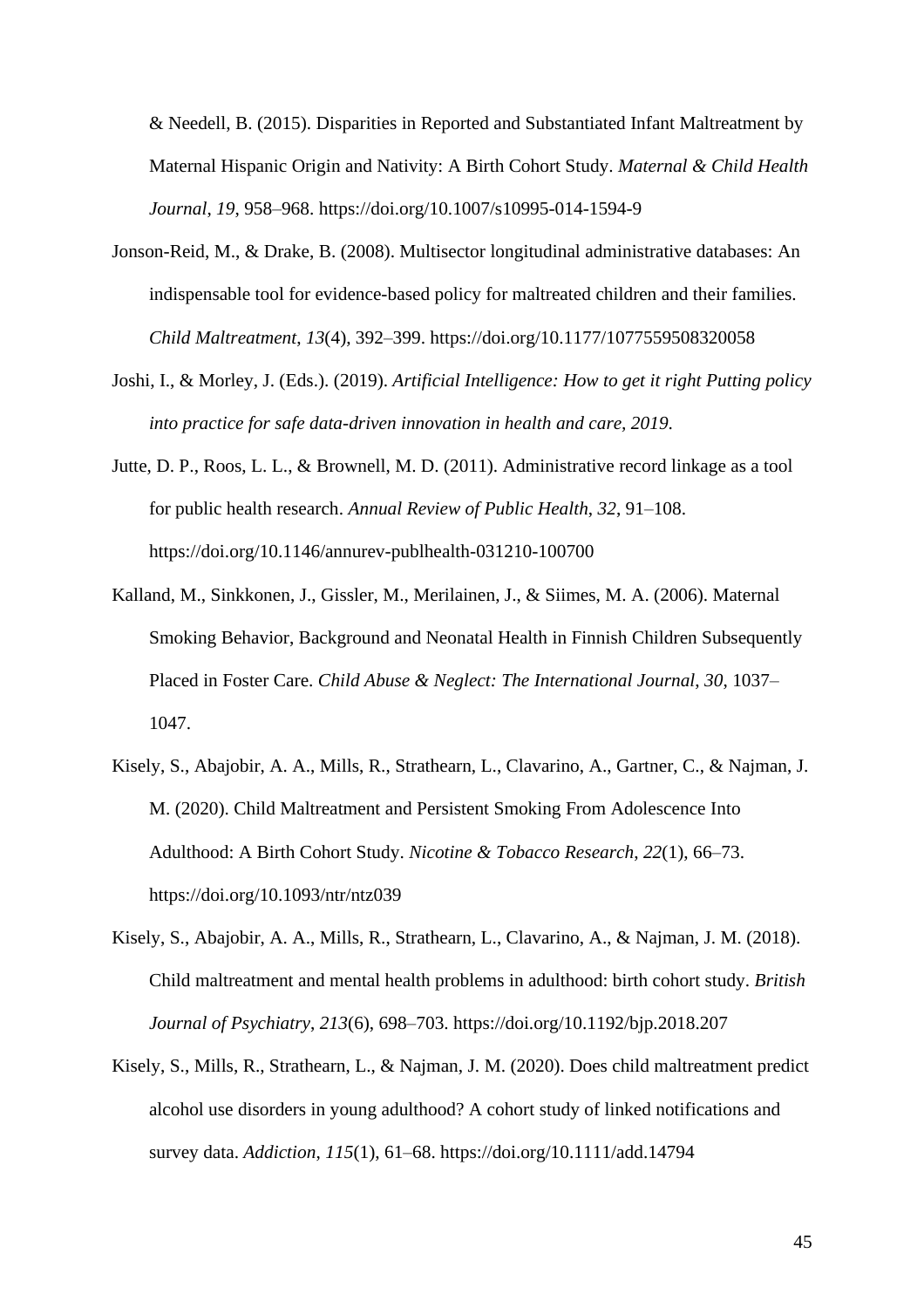Knight, H. E., Deeny, S. R., Dreyer, K., Engmann, J., Mackintosh, M., Raza, S., Stafford, M., Tesfaye, R., & Steventon, A. (2021). Challenging racism in the use of health data. *The Lancet Digital Health*, *3*(3), e144–e146. https://doi.org/10.1016/S2589-7500(21)00019- 4

Lanier, P., Jonson-Reid, M., Stahlschmidt, M. J., Drake, B., & Constantino, J. (2010). Child Maltreatment and Pediatric Health Outcomes: A Longitudinal Study of Low-income Children. *Journal of Pediatric Psychology*, *35*(5), 511–522. https://doi.org/10.1093/jpepsy/jsp086

- Lanier, P., & Jonson‐Reid, M. (2014). Comparing Primiparous and Multiparous Mothers in a Nurse Home Visiting Prevention Program. *Birth*, *41*(4), 344–352. https://doi.org/https://doi.org/10.1111/birt.12120
- Lanier, P., Kohl, P., Benz, J., Swinger, D., & Drake, B. (2014). Preventing Maltreatment with a Community-Based Implementation of Parent-Child Interaction Therapy. *Journal of Child & Family Studies*, *23*(2), 449–460. https://doi.org/10.1007/s10826-012-9708-8
- Larson, A. M. (2010). Cross system comparisons of children in treatment foster care: Using agency data to study cross-system child outcomes. *Children and Youth Services Review*, *32*(1), 89–97. https://doi.org/10.1016/j.childyouth.2009.07.014
- Laurens, K. R., Islam, F., Kariuki, M., Harris, F., Chilvers, M., Butler, M., Schofield, J., Essery, C., Brinkman, S. A., Carr, V. J., & Green, M. J. (2020). Reading and numeracy attainment of children reported to child protection services: A population record linkage study controlling for other adversities. *Child Abuse & Neglect*, *101*. https://doi.org/10.1016/j.chiabu.2019.104326
- Lee, J. S., Romich, J. L., Kang, J. Y., Hook, J. L., & Marcenko, M. O. (2017). The impact of income on reunification among families with children in out-of-home care. *Children & Youth Services Review*, *72*, 91–99. https://doi.org/10.1016/j.childyouth.2016.10.020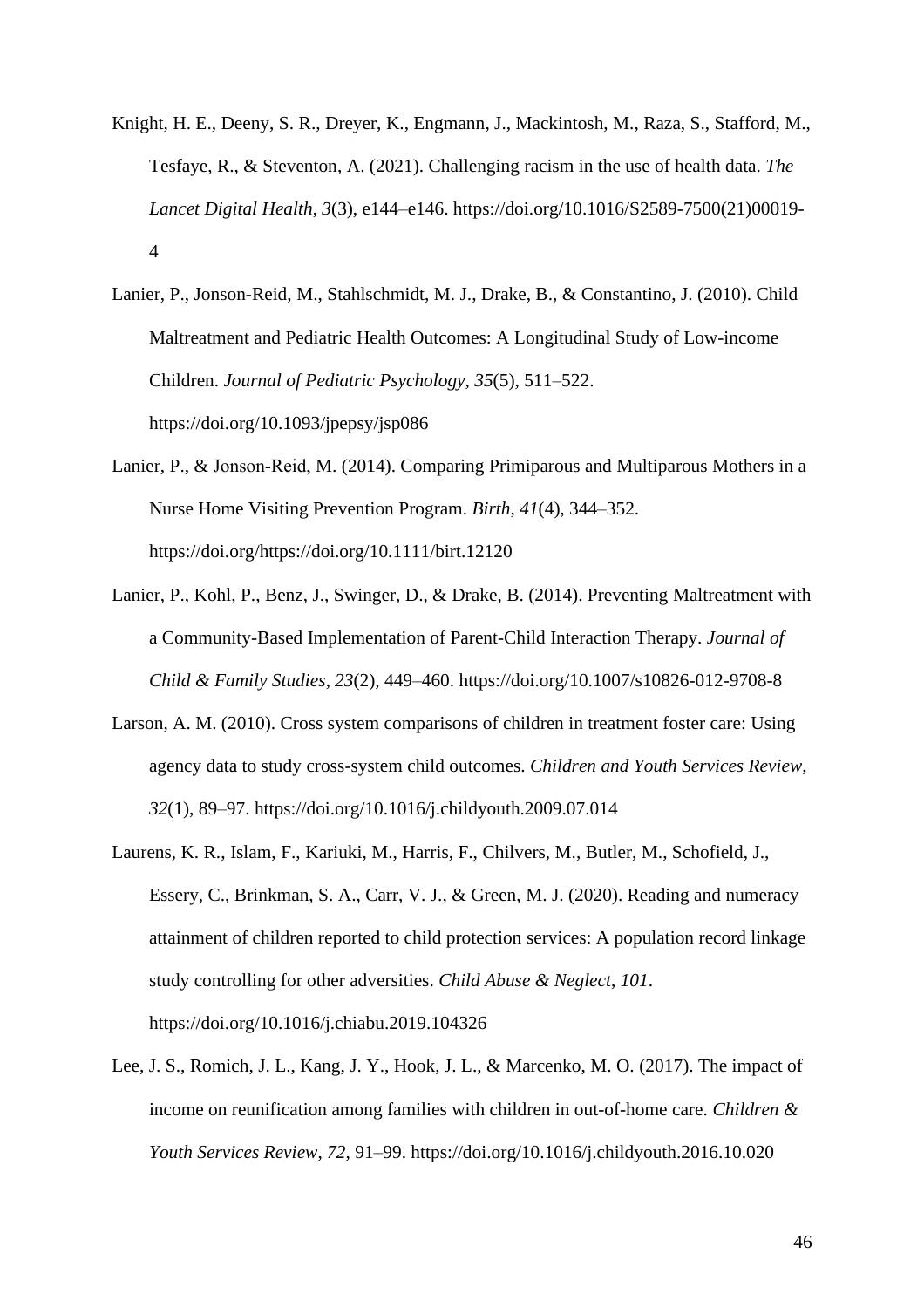- Leslie, L. K., Landsverk, J., Ezzet-Lofstrom, R., Tschann, J. M., Slymen, D. J., & Garland, A. F. (2000). Children in foster care: Factors influencing outpatient mental health service use. *Child Abuse & Neglect*, *24*(4), 465–476. https://doi.org/10.1016/S0145- 2134(00)00116-2
- Levac, D., Colquhoun, H., & O'Brien, K. K. (2010). Scoping studies: advancing the methodology. *Implementation Science*, *5*(1), 69. https://doi.org/10.1186/1748-5908-5-69
- Leventhal, J. M. (1988). Can Child Maltreatment be Predicted During the Perinatal Period: Evidence from Longitudinal Cohort Studies? *Journal of Reproductive and Infant Psychology*, *6*(3), 139–161. https://doi.org/10.1080/02646838808403553
- Lewis, T. L., Kotch, J., Wiley, T. R. A., Litrownik, A. J., English, D. J., Thompson, R., Zolotor, A. J., Block, S. D., & Dubowitz, H. (2011). Internalizing Problems: A Potential Pathway From Childhood Maltreatment to Adolescent Smoking. *Journal of Adolescent Health*, *48*, 247–252. https://doi.org/10.1016/j.jadohealth.2010.07.004
- Lewis, N. V., Feder, G. S., Howarth, E., Szilassy, E., McTavish, J. R., MacMillan, H. L., & Wathen, N. (2018). Identification and initial response to children's exposure to intimate partner violence: A qualitative synthesis of the perspectives of children, mothers and professionals. *BMJ Open*, *8*(4). https://doi.org/10.1136/bmjopen-2017-019761
- Maclean, M. J., Sims, S., Bower, C., Leonard, H., Stanley, F. J., & O'Donnell, M. (2017). Maltreatment Risk Among Children With Disabilities. *Pediatrics*, *139*(4), 1–10. https://doi.org/10.1542/peds.2016-1817
- Maclean, M. J., Taylor, C. L., & O'Donnell, M. (2016). Pre-existing adversity, level of child protection involvement, and school attendance predict educational outcomes in a longitudinal study. *Child Abuse & Neglect*, *51*, 120–131. https://doi.org/10.1016/j.chiabu.2015.10.026

MacMillan, H. L., Wathen, C. N., Barlow, J., Fergusson, D. M., Leventhal, J. M., & Taussig,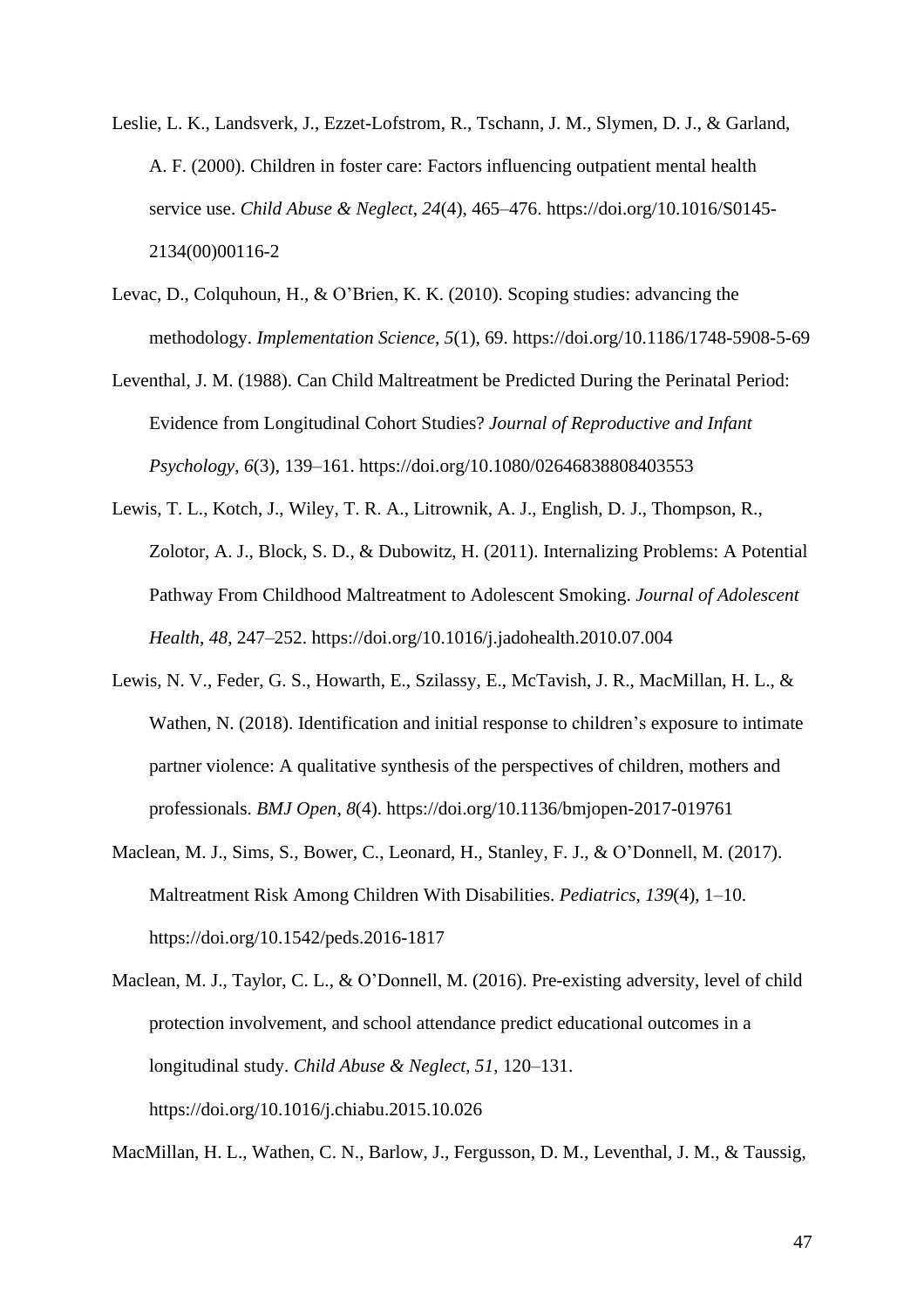H. N. (2009). Interventions to prevent child maltreatment and associated impairment. *The Lancet*, *373*(9659), 250–266. https://doi.org/10.1016/S0140-6736(08)61708-0

- Maguire-Jack, K., Font, S. A., & Dillard, R. (2019). Child Protective Services Decision-Making: The Role of Children's Race and County Factors. *American Journal of Orthopsychiatry*, *90*(1), 48–62. https://doi.org/10.1037/ort0000388
- Maguire, S. A., Williams, B., Naughton, A. M., Cowley, L. E., Tempest, V., Mann, M. K., Teague, M., & Kemp, A. M. (2015). A systematic review of the emotional, behavioural and cognitive features exhibited by school-aged children experiencing neglect or emotional abuse. *Child: Care, Health and Development*, *41*(5), 641–653. https://doi.org/https://doi.org/10.1111/cch.12227
- Matheson, S. L., Kariuki, M., Green, M. J., Dean, K., Harris, F., Tzoumakis, S., Tarren-Sweeney, M., Brinkman, S., Chilvers, M., Sprague, T., Carr, V. J., & Laurens, K. R. (2017). Effects of maltreatment and parental schizophrenia spectrum disorders on early childhood social-emotional functioning: A population record linkage study. *Epidemiology and Psychiatric Sciences*, *26*(6), 612–623. https://doi.org/10.1017/S204579601600055X
- McDonnell, C. G., Boan, A. D., Bradley, C. C., Seay, K. D., Charles, J. M., & Carpenter, L. A. (2019). Child maltreatment in autism spectrum disorder and intellectual disability: results from a population-based sample. *Journal of Child Psychology and Psychiatry*, *60*(5), 576–584. https://doi.org/https://doi.org/10.1111/jcpp.12993
- McGrath-Lone, L., Libuy, N., Etoori, D., Blackburn, R., Gilbert, R., & Harron, K. (2021). Ethnic bias in data linkage. *The Lancet Digital Health*, *3*(6), e339. https://doi.org/10.1016/S2589-7500(21)00081-9
- McTavish, J. R., Kimber, M., Devries, K., Colombini, M., Macgregor, J. C. D., Wathen, C. N., Agarwal, A., & MacMillan, H. L. (2017). Mandated reporters' experiences with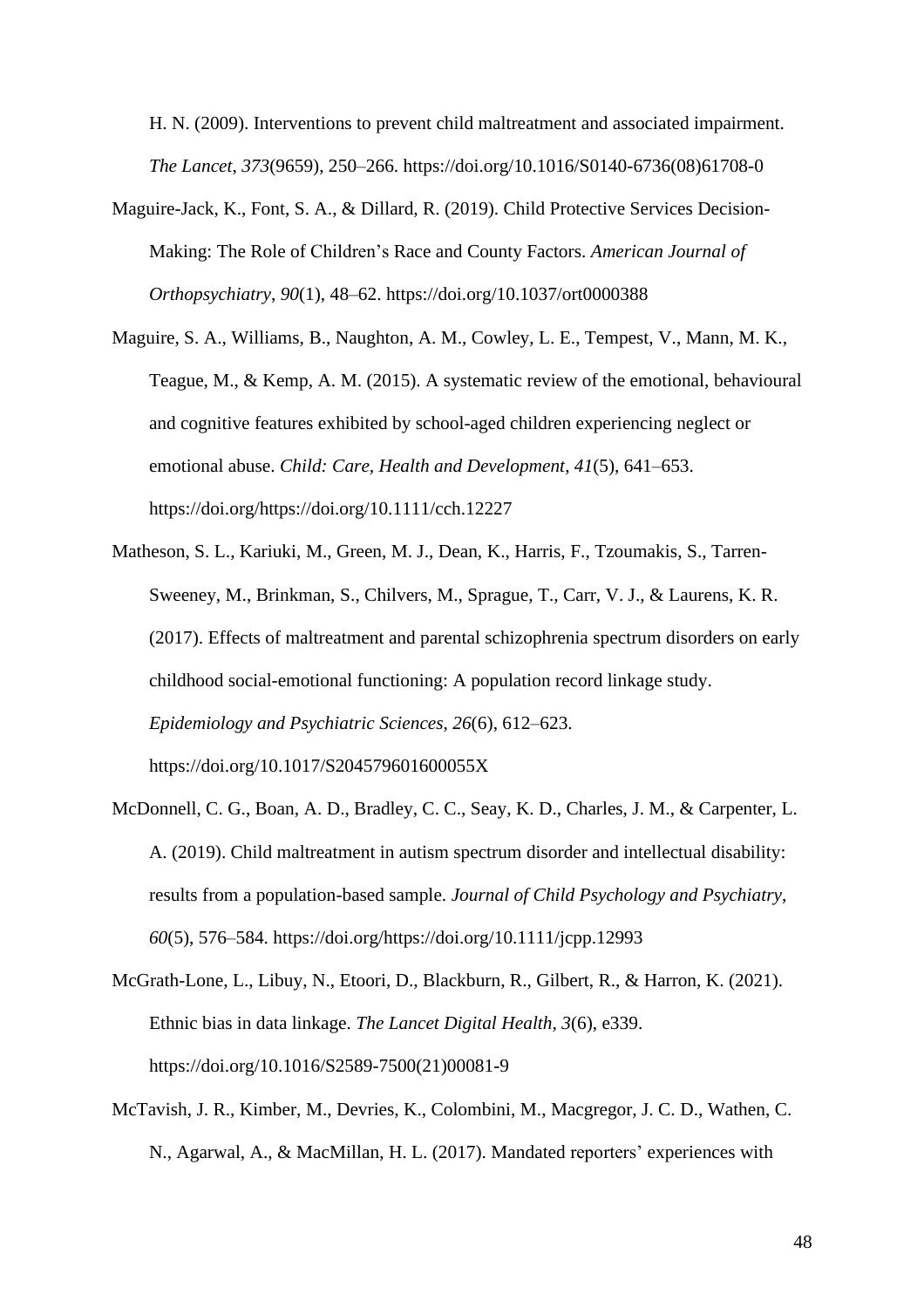reporting child maltreatment: A meta-synthesis of qualitative studies. *BMJ Open*, *7*(10), 1–15. https://doi.org/10.1136/bmjopen-2016-013942

- Morgan, V. A., Di Prinzio, P., Valuri, G., Croft, M., McNeil, T., & Jablensky, A. (2019). Are familial liability for schizophrenia and obstetric complications independently associated with risk of psychotic illness, after adjusting for other environmental stressors in childhood? *Australian & New Zealand Journal of Psychiatry*, *53*(11), 1105–1115. https://doi.org/10.1177/0004867419864427
- Mourby, M., Doidge, J., Jones, K. H., Aidinlis, S., Smith, H., Bell, J., Gilbert, R., Dutey-Magni, P., & Kaye, J. (2019). Health data linkage for UK public interest research: Key obstacles and solutions. *International Journal of Population Data Science*, *4*(1). https://doi.org/10.23889/ijpds.v4i1.1093
- Murphey, D. A., & Braner, M. (2000). Linking Child Maltreatment Retrospectively to Birth and Home Visit Records: An Initial Examination. *Child Welfare*, *79*, 711–728.
- Norman, R. E., Byambaa, M., De, R., Butchart, A., Scott, J., & Vos, T. (2012). The Long-Term Health Consequences of Child Physical Abuse, Emotional Abuse, and Neglect: A Systematic Review and Meta-Analysis. *PLoS Medicine*, *9*(11). https://doi.org/10.1371/journal.pmed.1001349
- O'Donnell, M, Nassar, N., Leonard, H., Jacoby, P., Mathews, R., Patterson, Y., & Stanley, F. (2010). Rates and types of hospitalisations for children who have subsequent contact with the child protection system: A population based case-control study. *Journal of Epidemiology and Community Health*, *64*(9), 784–788.

https://doi.org/10.1136/jech.2009.093393

O'Donnell, Melissa, Maclean, M. J., Sims, S., Morgan, V. A., Leonard, H., & Stanley, F. J. (2015). Maternal mental health and risk of child protection involvement: mental health diagnoses associated with increased risk. *Journal of Epidemiology & Community*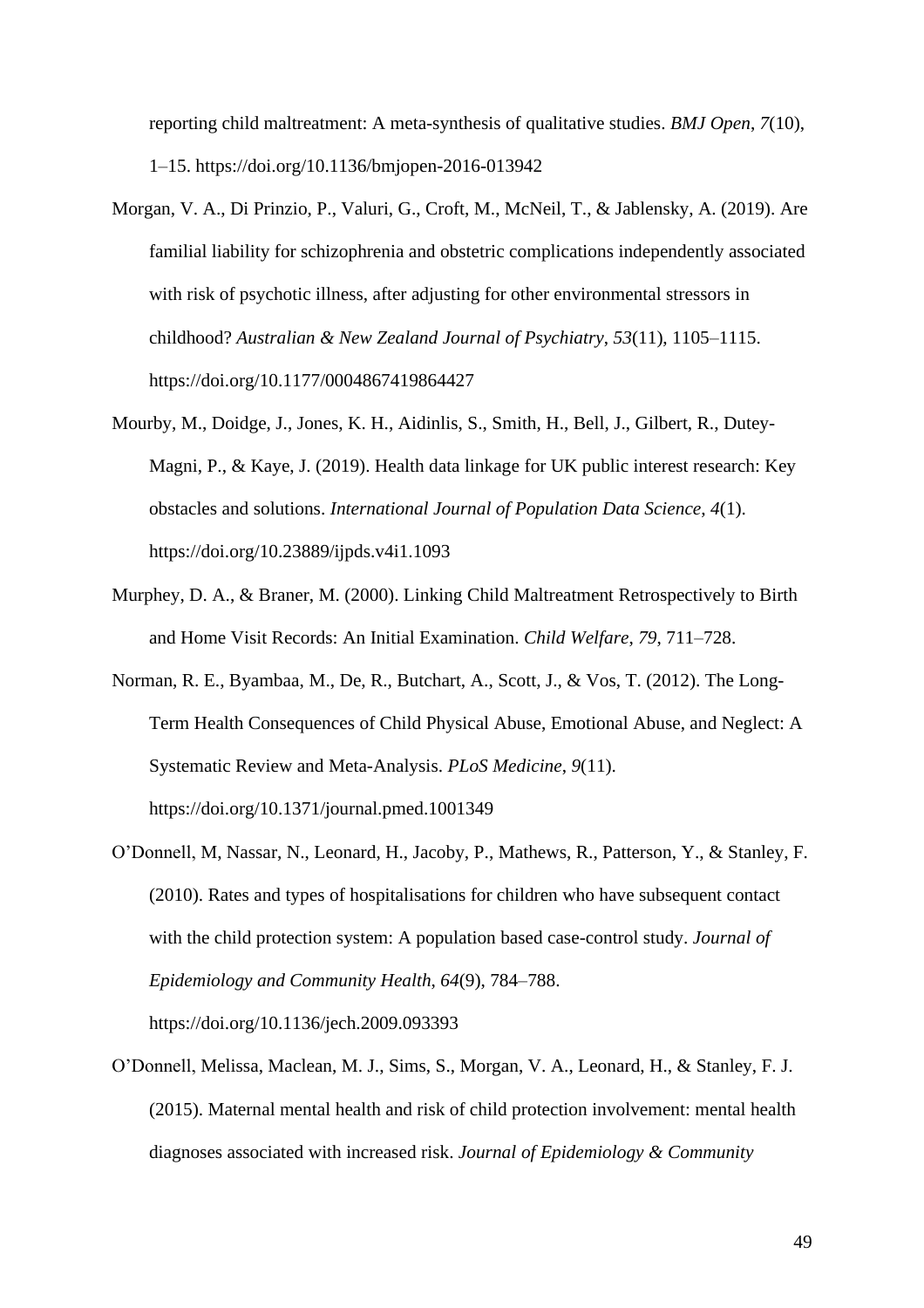*Health*, *69*, 1175–1183. https://doi.org/10.1136/jech-2014-205240

- O'Donnell, Melissa, Nassar, N., Leonard, H., Jacoby, P., Mathews, R., Patterson, Y., & Stanley, F. (2010). Rates and types of hospitalisations for children who have subsequent contact with the child protection system: a population based case-control study. *Journal of Epidemiology & Community Health*, *64*, 784–788. https://doi.org/10.1136/jech.2009.093393
- Orr, C., Fisher, C., Sims, S., Preen, D., Glauert, R., & O'Donnell, M. (2019). Hospitalisations for maternal assault are associated with increased risk of child protection involvement. *Child Abuse & Neglect*, *95*. https://doi.org/10.1016/j.chiabu.2019.05.007
- Papalia, N. L., Luebbers, S., Ogloff, J. R. P., Cutajar, M., Mullen, P. E., & Mann, E. (2017). Further victimization of child sexual abuse victims: A latent class typology of revictimization trajectories. *Child Abuse & Neglect*, *66*, 112–129. https://doi.org/10.1016/j.chiabu.2017.02.040
- Parrish, J. W., Fleckman, J. M., Prindle, J. J., Eastman, A. L., & Weil, L. E. G. (2020). Measuring the incidence of child maltreatment using linked data: A two-state comparison. *American Journal of Preventive Medicine*, *58*(4), e133–e140. https://doi.org/10.1016/j.amepre.2019.11.007
- Parrish, J. W., & Gessner, B. D. (2010). Infant Maltreatment-Related Mortality in Alaska: Correcting the Count and Using Birth Certificates to Predict Mortality. *Child Abuse & Neglect: The International Journal*, *34*, 951–958.
- Parrish, J. W., Lanier, P., Newby-Kew, A., Arvidson, J., & Shanahan, M. (2016). Maternal Intimate Partner Violence Victimization Before and During Pregnancy and Postbirth Child Welfare Contact: A Population-Based Assessment. *Child Maltreatment*, *21*(1), 26–36. https://doi.org/10.1177/1077559515616704

Parrish, J. W., Shanahan, M. E., Schnitzer, P. G., Lanier, P., Daniels, J. L., & Marshall, S. W.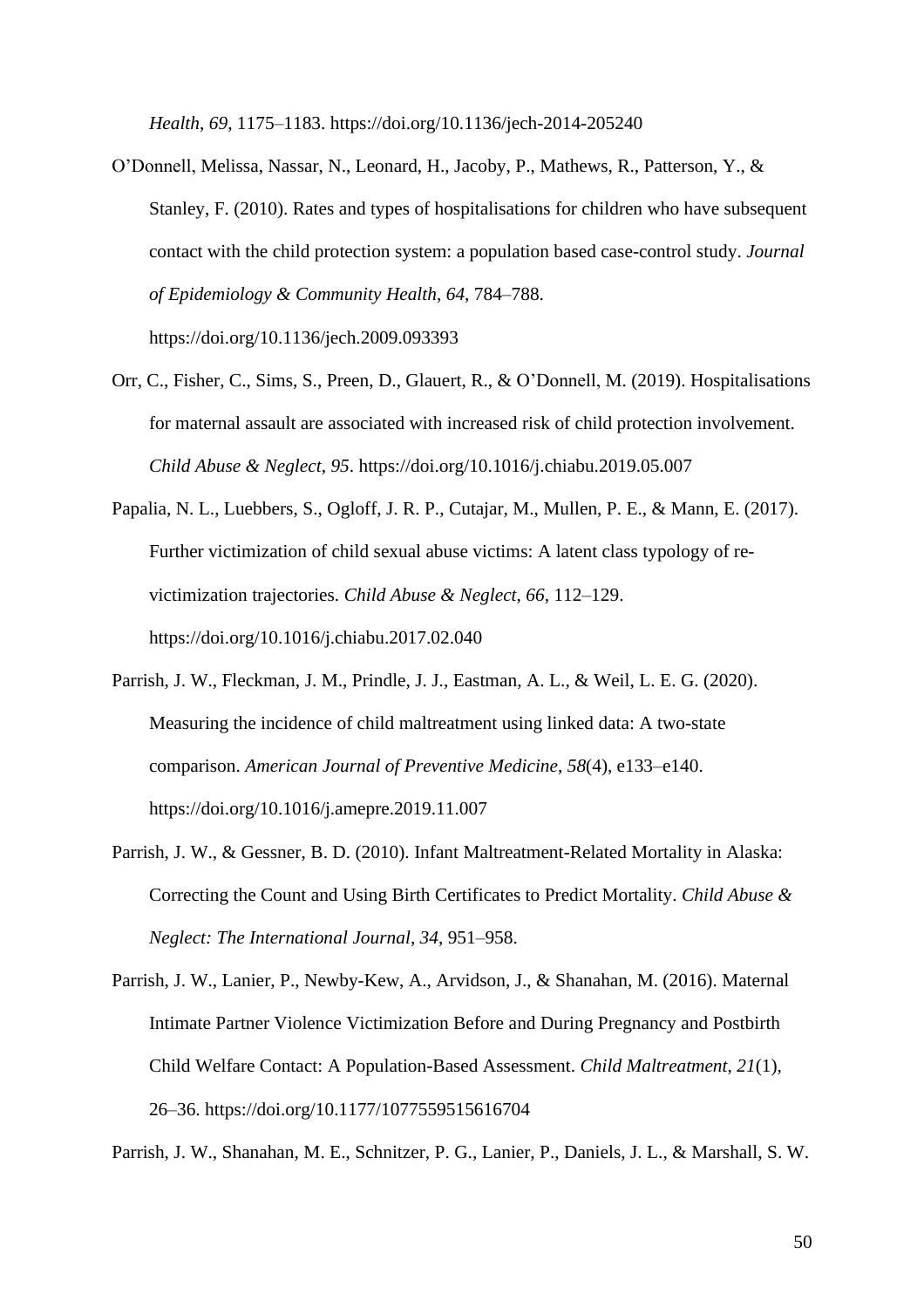(2017). Quantifying sources of bias in longitudinal data linkage studies of child abuse and neglect: measuring impact of outcome specification, linkage error, and partial cohort follow-up. *Injury Epidemiology*, *4*(1), 23. https://doi.org/10.1186/s40621-017-0119-6

- Parrish, J. W., Young, M. B., Perham-Hester, K. A., & Gessner, B. D. (2011). Identifying Risk Factors for Child Maltreatment in Alaska: A Population-Based Approach. *American Journal of Preventive Medicine*, *40*(6), 666–673. https://doi.org/10.1016/j.amepre.2011.02.022
- Patton, D. A., Liu, Q., Adelson, J. D., & Lucenko, B. A. (2019). Assessing the social determinants of health care costs for Medicaid-enrolled adolescents in Washington State using administrative data. *Health Services Research*, *54*(1), 52–63. https://doi.org/10.1111/1475-6773.13052
- Penner, & Dodge. (2019). Using Administrative Data for Social Science and Policy. *RSF: The Russell Sage Foundation Journal of the Social Sciences*, *5*(2), 1. https://doi.org/10.7758/rsf.2019.5.2.01
- Petersen, A. C., Joseph, J., Feit, M., Committee on Child Maltreatment Research, P., Board on Children, Y., Justice, C. on L. and, Medicine, I. of, & Council, N. R. (2014). *Consequences of Child Abuse and Neglect*. National Academies Press (US).
- Prinz, R. J. (2017). Assessing child maltreatment prevention via administrative data systems: A case example of reproducibility. *Child Abuse & Neglect*, *64*, 13–18. https://doi.org/10.1016/j.chiabu.2016.12.005
- Putnam-Hornstein, E. (2011). Report of maltreatment as a risk factor for injury death: A prospective birth cohort study. *Child Maltreatment*, *16*(3), 163–174. https://doi.org/10.1177/1077559511411179
- Putnam-Hornstein, E., Cederbaum, J. A., King, B., Cleveland, J., & Needell, B. (2013). A Population-Based Examination of Maltreatment History Among Adolescent Mothers in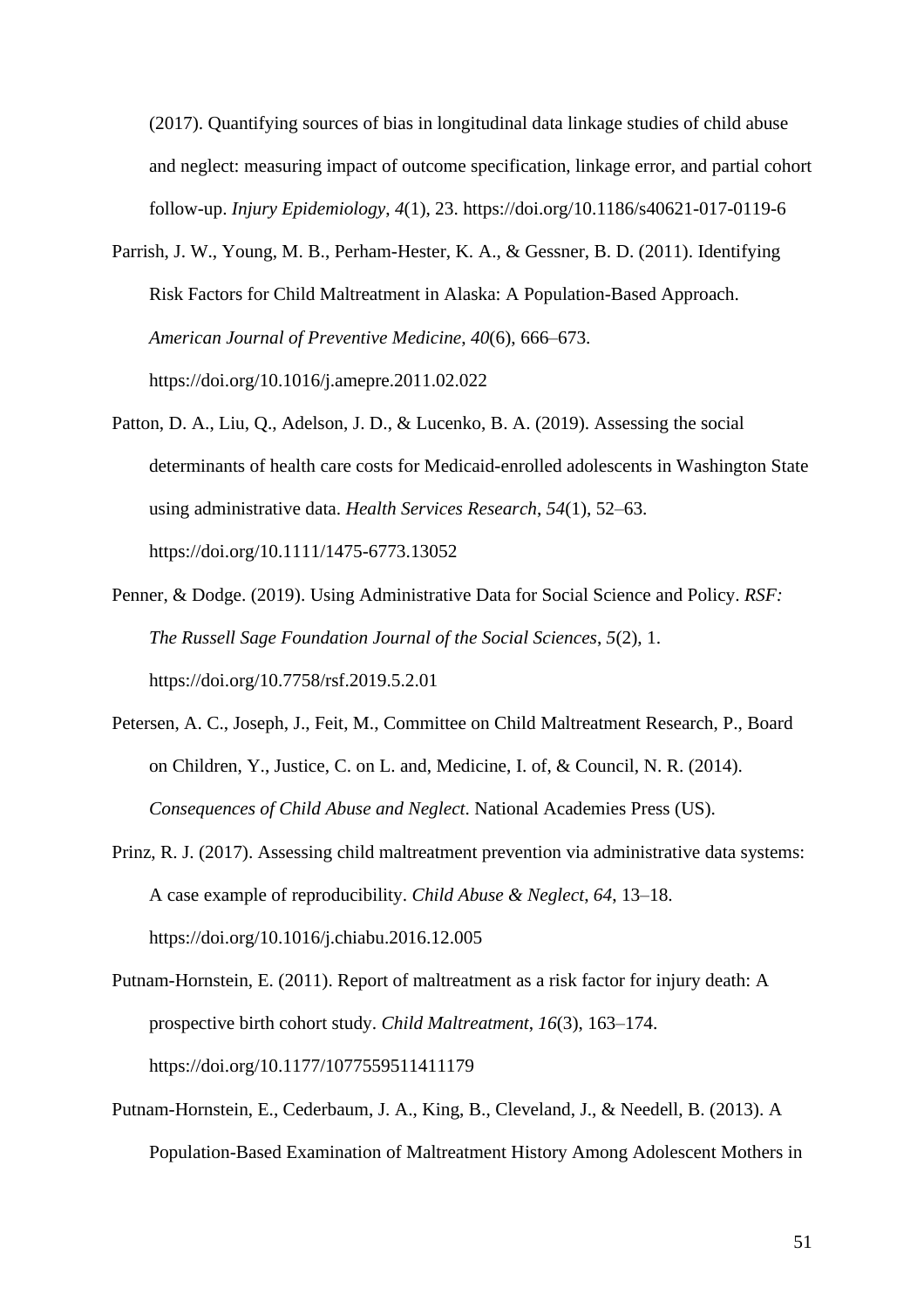California. *Journal of Adolescent Health*, *53*, 794–797. https://doi.org/10.1016/j.jadohealth.2013.08.004

- Putnam-Hornstein, E., Cederbaum, J. A., King, B., Eastman, A. L., & Trickett, P. K. (2015). A population-level and longitudinal study of adolescent mothers and intergenerational maltreatment. *American Journal of Epidemiology*, *181*(7), 496–503. https://doi.org/https://dx.doi.org/10.1093/aje/kwu321
- Putnam-Hornstein, E., Cleves, M. A., Licht, R., & Needell, B. (2013). Risk of Fatal Injury in Young Children Following Abuse Allegations: Evidence From a Prospective, Population-Based Study. *American Journal of Public Health*, *103*, e39-44. https://doi.org/10.2105/AJPH.2013.301516
- Putnam-Hornstein, E., Lery, B., Hoonhout, J., & Curry, S. (2017). A Retrospective Examination of Child Protection Involvement Among Young Adults Accessing Homelessness Services. *American Journal of Community Psychology*, *60*, 44–54. https://doi.org/10.1002/ajcp.12172
- Putnam-Hornstein, E., & Needell, B. (2011). Predictors of child protective service contact between birth and age five: An examination of California's 2002 birth cohort. *Children and Youth Services Review*, *33*(8), 1337–1344. https://doi.org/10.1016/j.childyouth.2011.04.006
- Putnam-Hornstein, E., Needell, B., King, B., & Johnson-Motoyama, M. (2013). Racial and Ethnic Disparities: A Population-Based Examination of Risk Factors for Involvement with Child Protective Services. *Child Abuse & Neglect: The International Journal*, *37*, 33–46.
- Putnam-Hornstein, E., Needell, B., & Rhodes, A. E. (2013). Understanding risk and protective factors for child maltreatment: The value of integrated, population-based data. *Child Abuse & Neglect*, *37*(2–3), 116–119. https://doi.org/10.1016/j.chiabu.2012.08.006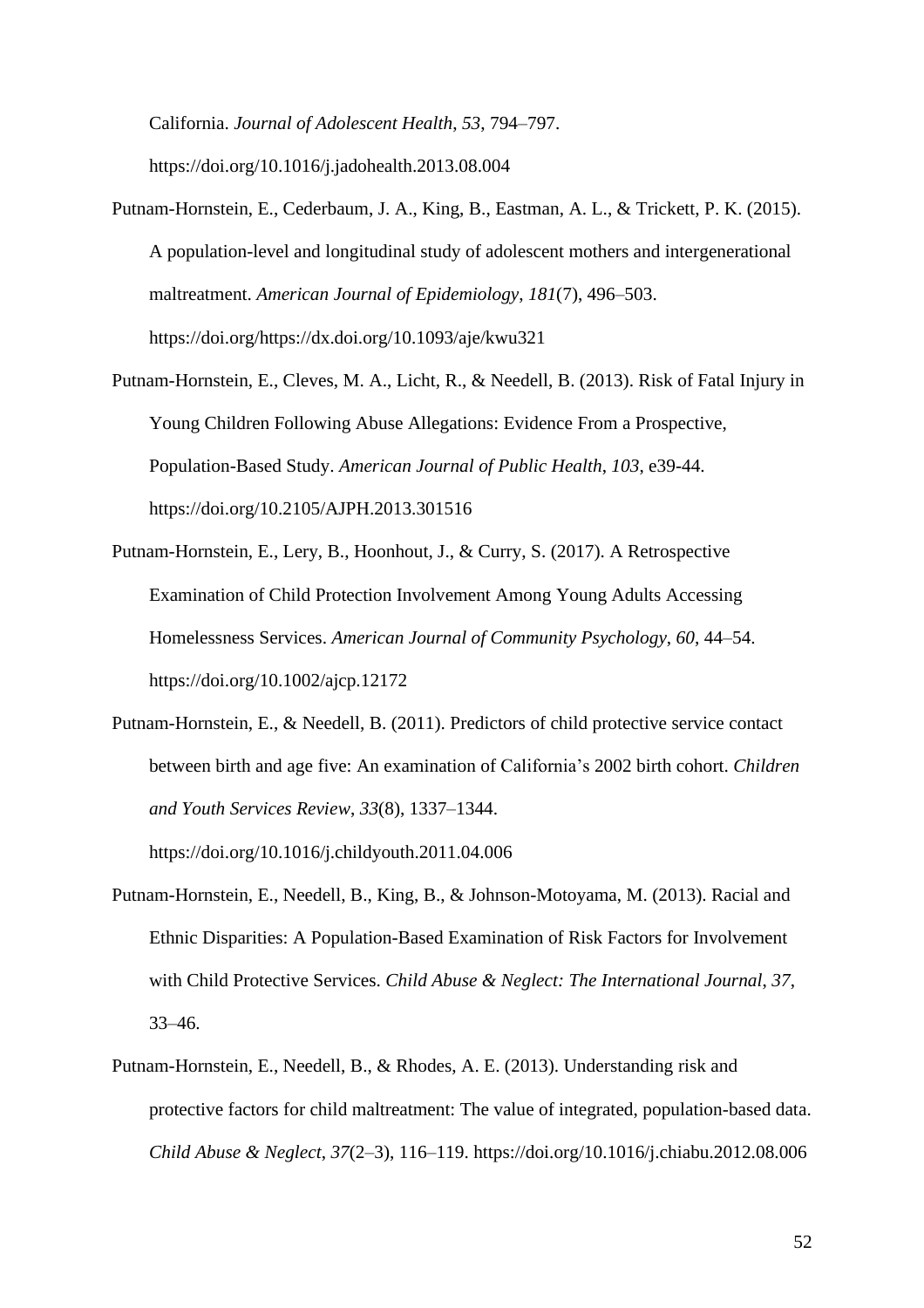- Putnam-Hornstein, E., Webster, D., Needell, B., & Magruder, J. (2011). A Public Health Approach to Child Maltreatment Surveillance: Evidence from a Data Linkage Project in the United States. *Child Abuse Review*, *20*(4), 256–273. https://doi.org/https://doi.org/10.1002/car.1191
- Raghavan, R., Brown, D. S., Allaire, B. T., Garfield, L. D., Ross, R. E., & Hedeker, D. (2015). Challenges in using Medicaid claims to ascertain child maltreatment. *Child Maltreatment*, *20*(2), 83–91. https://doi.org/10.1177/1077559514548316
- Rhodes, A. E., Boyle, M. H., Bethell, J., Wekerle, C., Goodman, D., Tonmyr, L., Leslie, B., Lam, K., & Manion, I. (2012). Child maltreatment and onset of emergency department presentations for suicide-related behaviors. *Child Abuse & Neglect*, *36*(6), 542–551. https://doi.org/10.1016/j.chiabu.2012.04.006
- Rhodes, A. E., Boyle, M. H., Bethell, J., Wekerle, C., Tonmyr, L., Goodman, D., Leslie, B., Lam, K., & Manion, I. (2013). Child Maltreatment and Repeat Presentations to the Emergency Department for Suicide-Related Behaviors. *Child Abuse & Neglect: The International Journal*, *37*, 139–149.
- Rodriguez, J. M., & Shinn, M. (2016). Intersections of family homelessness, CPS involvement, and race in Alameda County, California. *Child Abuse & Neglect*, *57*, 41– 52. https://doi.org/10.1016/j.chiabu.2016.06.004
- Roos, L. L., Brownell, M., Lix, L., Roos, N. P., Walld, R., & MacWilliam, L. (2008). From health research to social research: privacy, methods, approaches. *Social Science & Medicine (1982)*, *66*(1), 117–129. http://ovidsp.ovid.com/ovidweb.cgi?T=JS&PAGE=reference&D=med6&NEWS=N&A N=17919795
- Rossen, L., Tzoumakis, S., Kariuki, M., Laurens, K. R., Butler, M., Chilvers, M., Harris, F., Carr, V. J., & Green, M. J. (2019). Timing of the first report and highest level of child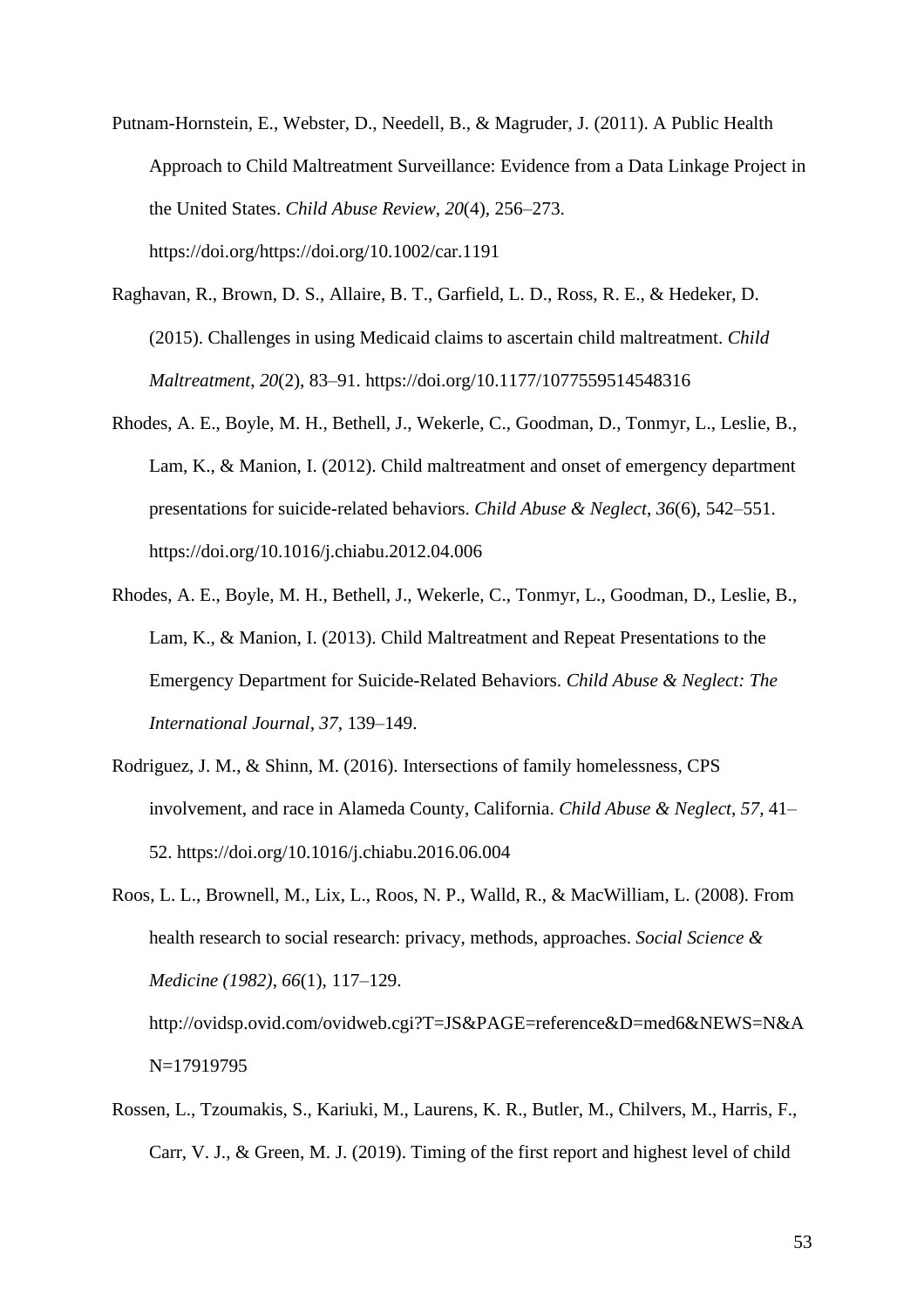protection response in association with early developmental vulnerabilities in an Australian population cohort. *Child Abuse & Neglect*, *93*, 1–12. https://doi.org/10.1016/j.chiabu.2019.04.007

- Rouland, B., & Vaithianathan, R. (2018). Cumulative Prevalence of Maltreatment Among New Zealand Children, 1998--2015. *American Journal of Public Health*, *108*, 511–513. https://doi.org/10.2105/AJPH.2017.304258
- Russ, T. C., Woelbert, E., Davis, K. A. S., Hafferty, J. D., Ibrahim, Z., Inkster, B., John, A., Lee, W., Maxwell, M., & Mcintosh, A. M. (2019). *How data science can advance mental health research*. *3*(January). https://doi.org/10.1038/s41562-018-0470-9
- Ryan, J. P., Jacob, B. A., Gross, M., Perron, B. E., Moore, A., & Ferguson, S. (2018). Early Exposure to Child Maltreatment and Academic Outcomes. *Child Maltreatment*, *23*(4), 365–375. https://doi.org/10.1177/1077559518786815
- Schnitzer, P. G., Covington, T. M., Wirtz, S. J., Verhoek-Oftedahl, W., & Palusci, V. J. (2008). Public Health Surveillance of Fatal Child Maltreatment: Analysis of 3 State Programs. *American Journal of Public Health*, *98*(2), 296–303. https://doi.org/10.2105/AJPH.2006.087783
- Schnitzer, P. G., Slusher, P. L., Kruse, R. L., & Tarleton, M. M. (2011). Identification of ICD codes suggestive of child maltreatment. *Child Abuse & Neglect*, *35*(1), 3–17. https://doi.org/10.1016/j.chiabu.2010.06.008
- Scott, K. M., McLaughlin, K. A., Smith, D. A. R., & Ellis, P. M. (2012). Childhood maltreatment and DSM-IV adult mental disorders: Comparison of prospective and retrospective findings. *The British Journal of Psychiatry*, *200*(6), 469–475. https://doi.org/10.1192/bjp.bp.111.103267
- Scott, K. M., Smith, D. R., & Ellis, P. M. (2010). Prospectively Ascertained Child Maltreatment and Its Association With DSM-IV Mental Disorders in Young Adults.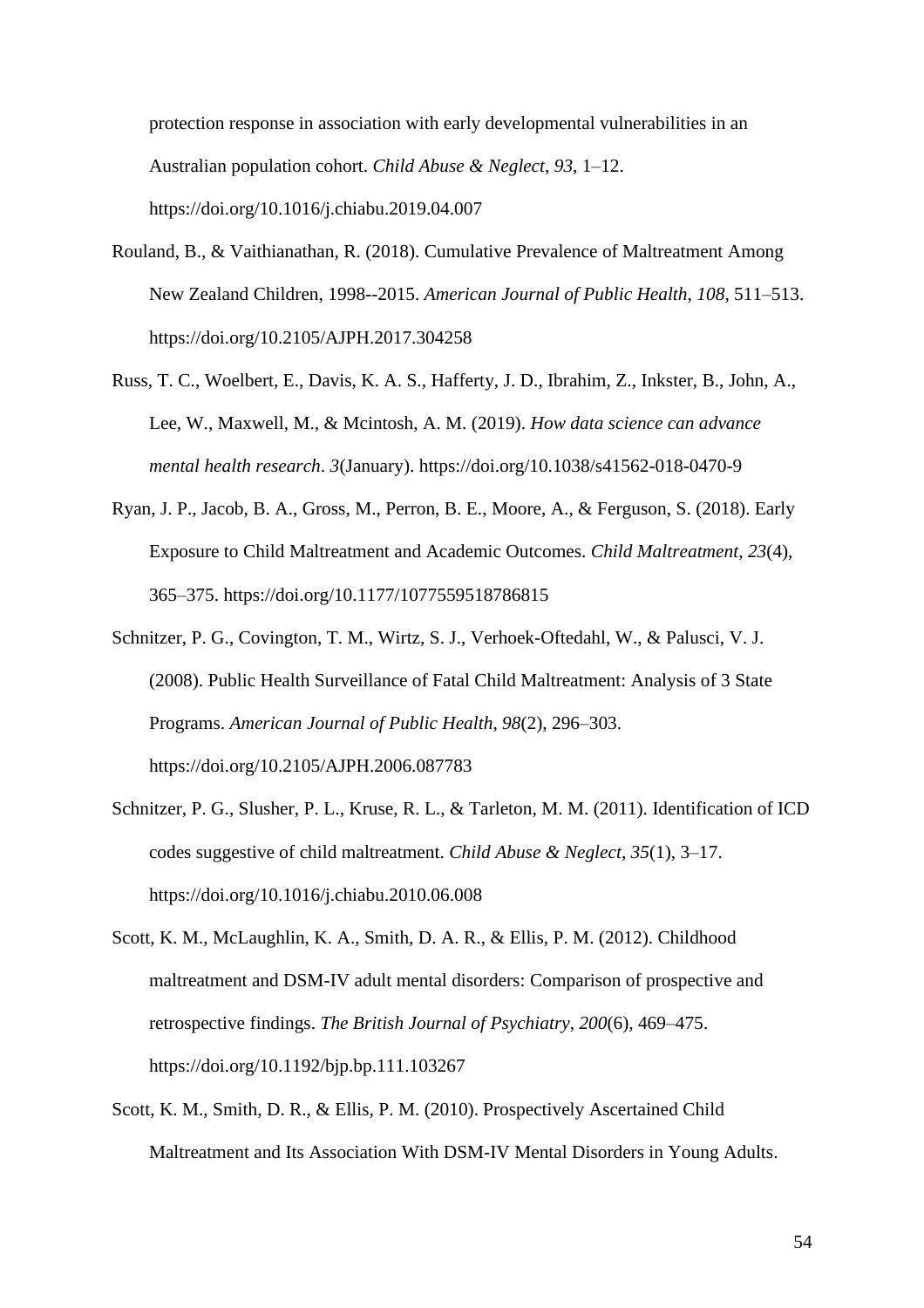*Archives of General Psychiatry*, *67*(7), 712–719. https://doi.org/10.1001/archgenpsychiatry.2010.71

- Segal, L., Nguyen, H., Mansor, M. M., Gnanamanickam, E., Doidge, J. C., Preen, D. B., Brown, D. S., Pearson, O., & Armfield, J. M. (2019). Lifetime risk of child protection system involvement in South Australia for Aboriginal and non-Aboriginal children, 1986–2017 using linked administrative data. *Child Abuse & Neglect*, *97*. https://doi.org/10.1016/j.chiabu.2019.104145
- Spataro, J., Mullen, P. E., Burgess, P. M., Wells, D. L., & Moss, S. A. (2004). Impact of child sexual abuse on mental health: prospective study in males and females. *The British Journal of Psychiatry : The Journal of Mental Science*, *184*, 416–421.
- Spiranovic, C., Matthews, A., Scanlan, J., & Kirkby, K. C. (2016). Increasing knowledge of mental illness through secondary research of electronic health records: Opportunities and challenges. In *Advances in Mental Health*.

https://doi.org/10.1080/18387357.2015.1063635

- Syed, S., Ashwick, R., Schlosser, M., Gonzalez-Izquierdo, A., Li, L., & Gilbert, R. (2021). Predictive value of indicators for identifying child maltreatment and intimate partner violence in coded electronic health records: A systematic review and meta-analysis. *Archives of Disease in Childhood*, *106*(1), 44–53. https://doi.org/10.1136/archdischild-2020-319027
- Taylor, J. A., Crowe, S., Espuny Pujol, F., Franklin, R. C., Feltbower, R. G., Norman, L. J., Doidge, J., Gould, D. W., & Pagel, C. (2021). The road to hell is paved with good intentions: The experience of applying for national data for linkage and suggestions for improvement. *BMJ Open*, *11*(8), 1–10. https://doi.org/10.1136/bmjopen-2020-047575
- Toth, S. L., & Cicchetti, D. (2013). A Developmental Psychopathology Perspective on Child Maltreatment. *Child Maltreatment*, *18*(3), 135–139.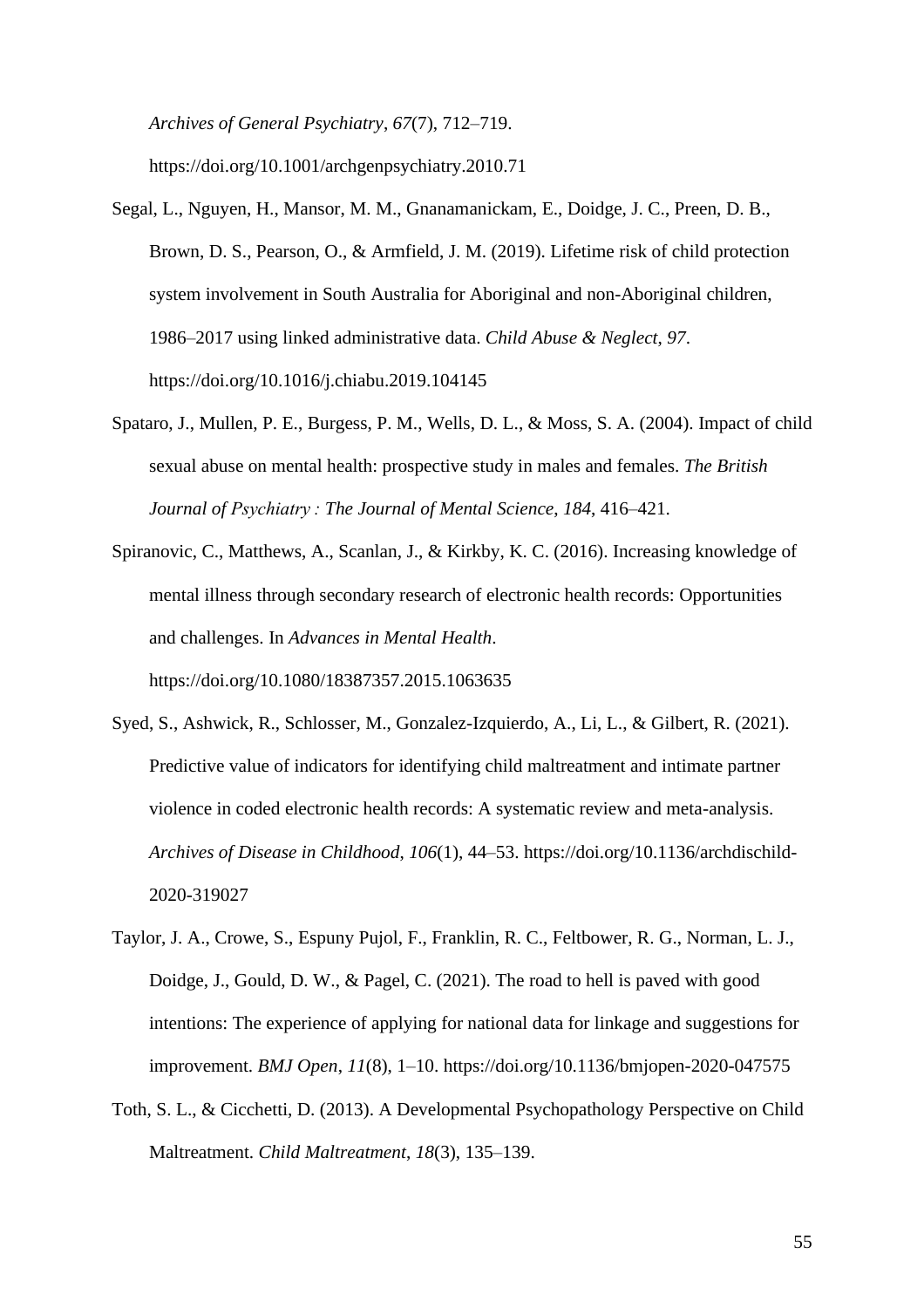https://doi.org/10.1177/1077559513500380

- Tricco, A. C., Lillie, E., Zarin, W., O'Brien, K. K., Colquhoun, H., Levac, D., Moher, D., Peters, M. D. J., Horsley, T., Weeks, L., Hempel, S., Akl, E. A., Chang, C., McGowan, J., Stewart, L., Hartling, L., Aldcroft, A., Wilson, M. G., Garritty, C., … Straus, S. E. (2018). PRISMA extension for scoping reviews (PRISMA-ScR): Checklist and explanation. *Annals of Internal Medicine*, *169*(7), 467–473. https://doi.org/10.7326/M18-0850
- UK National Screening Committee. (2015). *Criteria for appraising the viability, effectiveness and appropriateness of a screening programme*. https://legacyscreening.phe.org.uk/screening-recommendations.php

Vaithianathan, R., Maloney, T., Putnam-Hornstein, E., & Jiang, N. (2013). Children in the public benefit system at risk of maltreatment: Identification via predictive modeling. *American Journal of Preventive Medicine*, *45*(3), 354–359. https://doi.org/10.1016/j.amepre.2013.04.022

- Van Horne, B. S., Caughy, M. O., Canfield, M., Case, A. P., Greeley, C. S., Morgan, R., & Mitchell, L. E. (2018). First-time maltreatment in children ages 2–10 with and without specific birth defects: A population–based study. *Child Abuse & Neglect*, *84*, 53–63. https://doi.org/10.1016/j.chiabu.2018.07.003
- Van Horne, B. S., Moffitt, K. B., Canfield, M. A., Case, A. P., Greeley, C. S., Morgan, R., & Mitchell, L. E. (2015). Maltreatment of children under age 2 with specific birth defects: A population-based study. *Pediatrics*, *136*(6), e1504–e1512. https://doi.org/10.1542/peds.2015-1274
- Wathen, C. N., MacGregor, J. C. D., Hammerton, J., Coben, J. H., Herrman, H., Stewart, D. E., & MacMillan, H. L. (2012). Priorities for research in child maltreatment, intimate partner violence and resilience to violence exposures: results of an international Delphi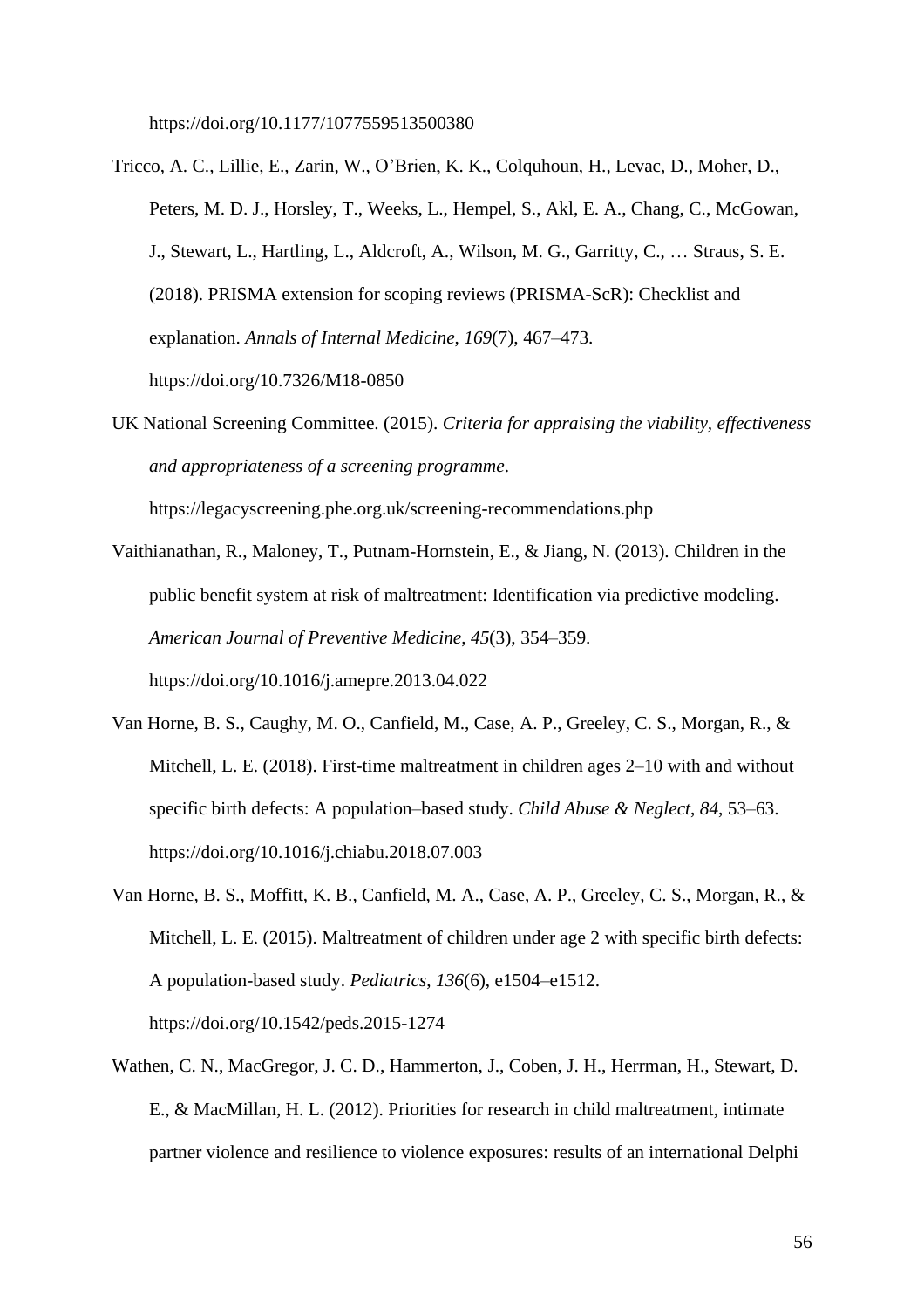consensus development process. *BMC Public Health*, *12*(1), 684. https://doi.org/10.1186/1471-2458-12-684

- Weiss, A. D. G., & Fantuzzo, J. W. (2001). Multivariate impact of health and caretaking risk factors on the school adjustment of first graders. *Journal of Community Psychology*, *29*(2), 141–160. https://doi.org/10.1002/1520-6629(200103)29:2<141::AID-JCOP1010>3.0.CO;2-6
- Wilson, M. L., Tumen, S., Ota, R., & Simmers, A. G. (2015). Predictive modeling: potential application in prevention services. *American Journal of Preventive Medicine*, *48*(5), 509–519. https://doi.org/10.1016/j.amepre.2014.12.003
- Wong, J. W. Y., O'Donnell, M., Bayliss, D., Fletcher, J., & Glauert, R. (2017). Patterns of Participation in Year 9 Academic Testing and Factors Predicting Absence on the Day of Test. *Educational Research for Policy and Practice*, *16*(2), 109–127. https://ezp.lib.cam.ac.uk/login?url=http://search.ebscohost.com/login.aspx?direct=true& db=eric&AN=EJ1140235&site=ehost-live&scope=site
- World Health Organization. (2019). *Guidelines for the health sector response to child maltreatment*. *August*. https://www.who.int/publications/i/item/who-guidelines-for-thehealth-sector-response-to-child-maltreatment
- World Health Organization. (2020). *Global status report on preventing violence against children*. https://www.unicef.org/eapro/Preventing\_Violence.pdf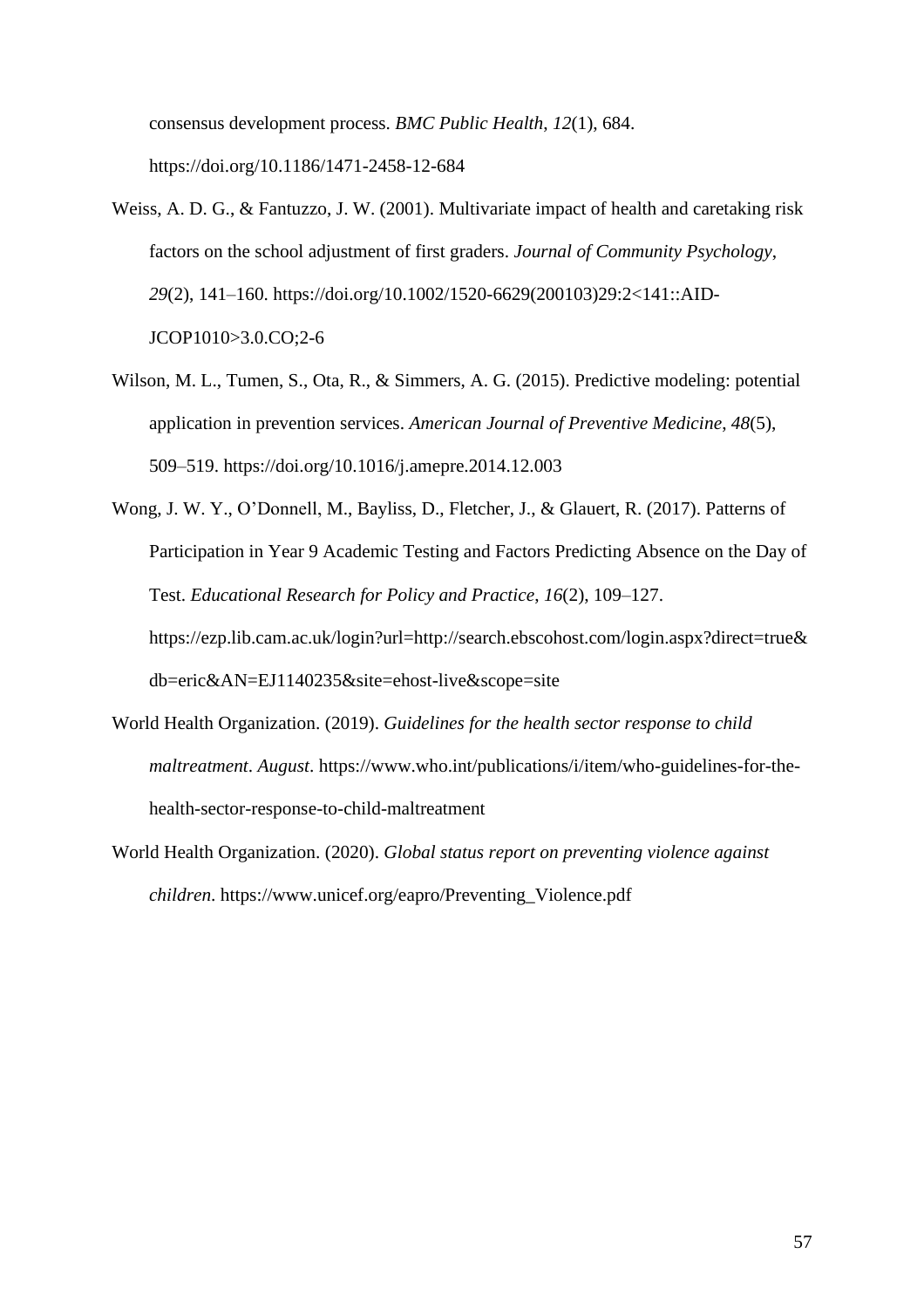

Figure 1. PRISMA flow diagram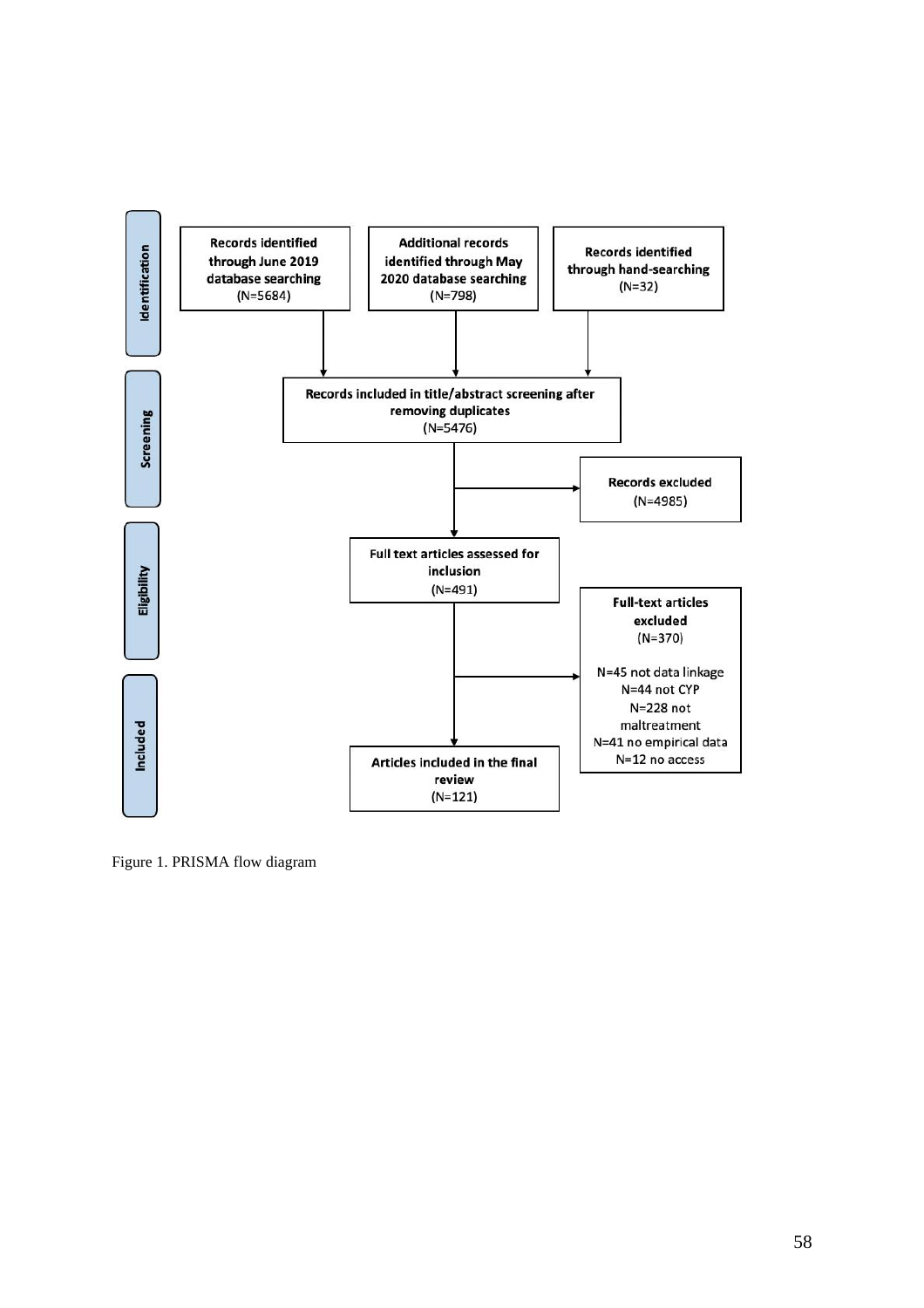| Characteristic                                       | Number of<br>studies |
|------------------------------------------------------|----------------------|
| Year                                                 |                      |
| Pre-2000                                             | 3                    |
| 2000 to 2005                                         | 8                    |
| 2006 to 2010                                         | 11                   |
| 2011 to 2015                                         | 33                   |
| 2016 to 2020                                         | 66                   |
| Country*                                             |                      |
| Australia                                            | 38                   |
| Canada                                               | 3                    |
| Denmark                                              | $\overline{2}$       |
| Finland                                              | $\mathbf{1}$         |
| New Zealand                                          | 6                    |
| Norway                                               | 3                    |
| Sweden                                               | 5                    |
| <b>USA</b>                                           | 64                   |
|                                                      |                      |
| <b>Purpose of linkage**</b>                          |                      |
| Descriptive                                          | 110                  |
| Intervention or service evaluation                   | 9                    |
| Methodological considerations/advancement            | 6                    |
| Predictive modelling                                 | $\overline{4}$       |
|                                                      |                      |
| <b>Population-based</b>                              |                      |
| Yes                                                  | 103                  |
| N <sub>0</sub>                                       | 18                   |
|                                                      |                      |
| Included study-specific (research) data              |                      |
| No                                                   | 102                  |
| Yes                                                  | 19                   |
| Data sources                                         |                      |
| Health & health                                      | 6                    |
| Health & justice                                     | $\mathbf{1}$         |
| Health & justice & other (aggregate) data            | $\overline{2}$       |
| Health & study-specific                              | $\mathbf{1}$         |
| Health & other (aggregate) data                      | $\mathbf{1}$         |
| Social services & education                          | $\overline{4}$       |
| Social services & education & other (aggregate) data | $\,1\,$              |